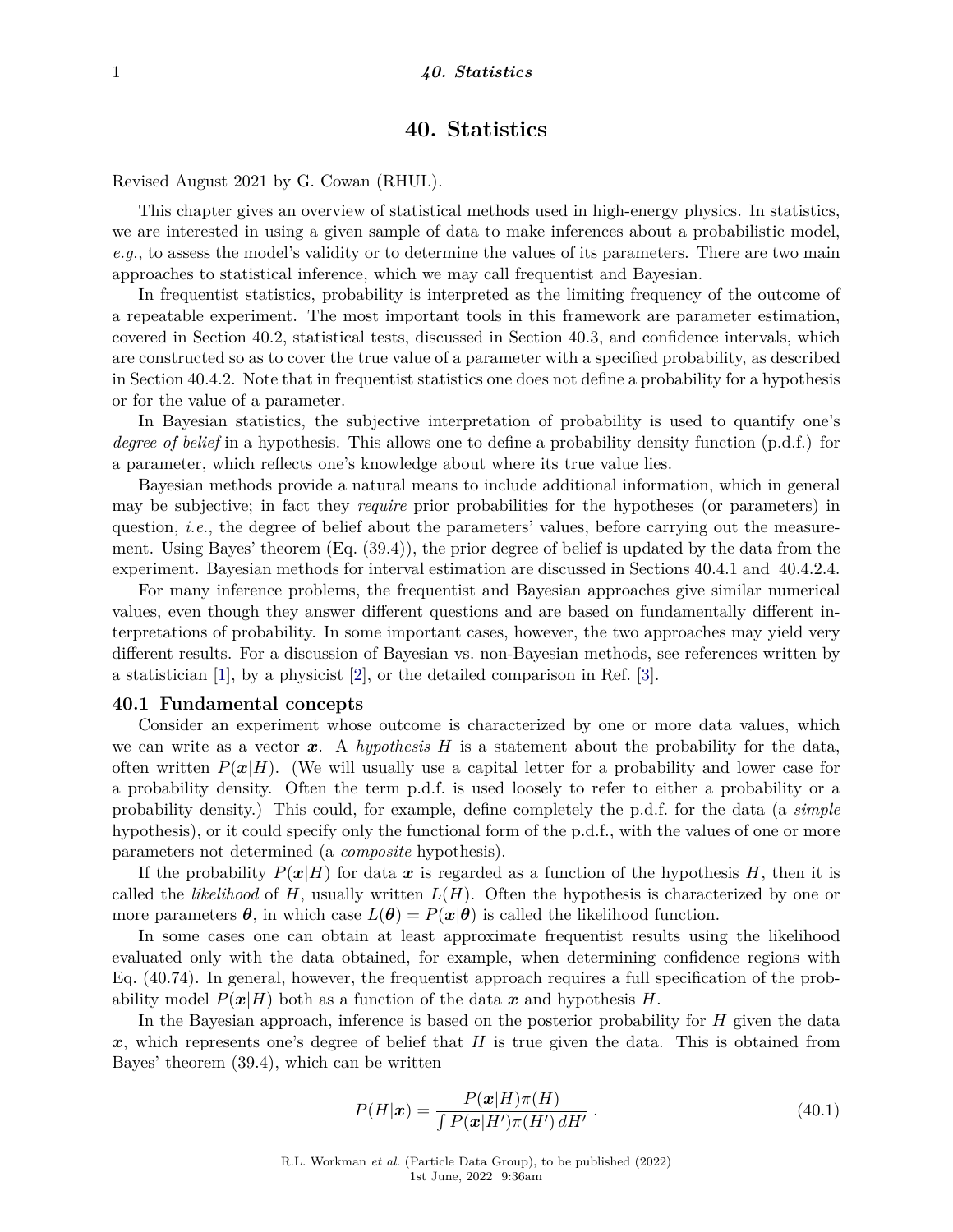Here  $P(\mathbf{x}|H)$  is the likelihood for  $H$ , which depends only on the data actually obtained. The quantity  $\pi(H)$  is the prior probability for *H*, which represents one's degree of belief for *H* before carrying out the measurement. The integral in the denominator (or sum, for discrete hypotheses) serves as a normalization factor. If *H* is characterized by a continuous parameter  $\theta$  then the posterior probability is a p.d.f.  $p(\theta|\mathbf{x})$ . Note that the likelihood function itself is not a p.d.f. for  $\theta$ .

#### **40.2 Parameter estimation**

Here we review *point estimation* of parameters, first with an overview of the frequentist approach and its two most important methods, maximum likelihood and least squares, treated in Sections 40.2.2 and 40.2.3. The Bayesian approach is outlined in Sec. 40.2.6.

An *estimator*  $\theta$  (written with a hat) is a function of the data used to estimate the value of the parameter  $\theta$ . Sometimes the word 'estimate' is used to denote the value of the estimator when evaluated with given data. There is no fundamental rule dictating how an estimator must be constructed. One tries, therefore, to choose that estimator which has the best properties. The most important of these are (a) *consistency*, (b) *bias*, (c) *efficiency*, and (d) *robustness*.

(a) An estimator is said to be *consistent* if the estimate  $\theta$  converges in probability (see Ref. [\[3\]](#page-33-2)) to the true value  $\theta$  as the amount of data increases. This property is so important that it is possessed by all commonly used estimators.

(b) The *bias*,  $b = E[\theta] - \theta$ , is the difference between the expectation value of the estimator and the true value of the parameter. The expectation value is taken over a hypothetical set of similar experiments in which  $\theta$  is constructed in the same way. When  $b = 0$ , the estimator is said to be unbiased. The bias depends on the chosen metric, *i.e.*, if  $\hat{\theta}$  is an unbiased estimator of  $\theta$ , then  $\hat{\theta}^2$ is not in general an unbiased estimator for  $\theta^2$ .

(c) *Efficiency* is the ratio of the minimum possible variance for any estimator of  $\theta$  to the variance  $V[\theta]$  of the estimator  $\theta$ . For the case of a single parameter, under rather general conditions the minimum variance is given by the Rao-Cramér-Fréchet bound,

$$
\sigma_{\min}^2 = \left(1 + \frac{\partial b}{\partial \theta}\right)^2 / I(\theta) , \qquad (40.2)
$$

where

$$
I(\theta) = E\left[\left(\frac{\partial \ln L}{\partial \theta}\right)^2\right] = -E\left[\frac{\partial^2 \ln L}{\partial \theta^2}\right]
$$
(40.3)

is the *Fisher information*, *L* is the likelihood, and the operator  $E\parallel$  in (40.3) is the expectation value with respect to the data. For the final equality to hold, the range of allowed data values must not depend on *θ*.

The *mean-squared error*,

$$
\text{MSE} = E[(\hat{\theta} - \theta)^2] = V[\hat{\theta}] + b^2 , \qquad (40.4)
$$

is a measure of an estimator's quality which combines bias and variance.

(d) *Robustness* is the property of being insensitive to departures from assumptions about the p.d.f., *e.g.*, owing to uncertainties in the distribution's tails.

It is not in general possible to optimize simultaneously for all the measures of estimator quality described above. For some common estimators, the properties above are known exactly. More generally, it is possible to evaluate them by Monte Carlo simulation. Note that they will in general depend on the unknown *θ*.

## **40.2.1** *Estimators for mean, variance, and median*

Suppose we have a set of *n* independent measurements,  $x_1, \ldots, x_n$ , each assumed to follow a p.d.f. with unknown mean  $\mu$  and unknown variance  $\sigma^2$  (the measurements do not necessarily have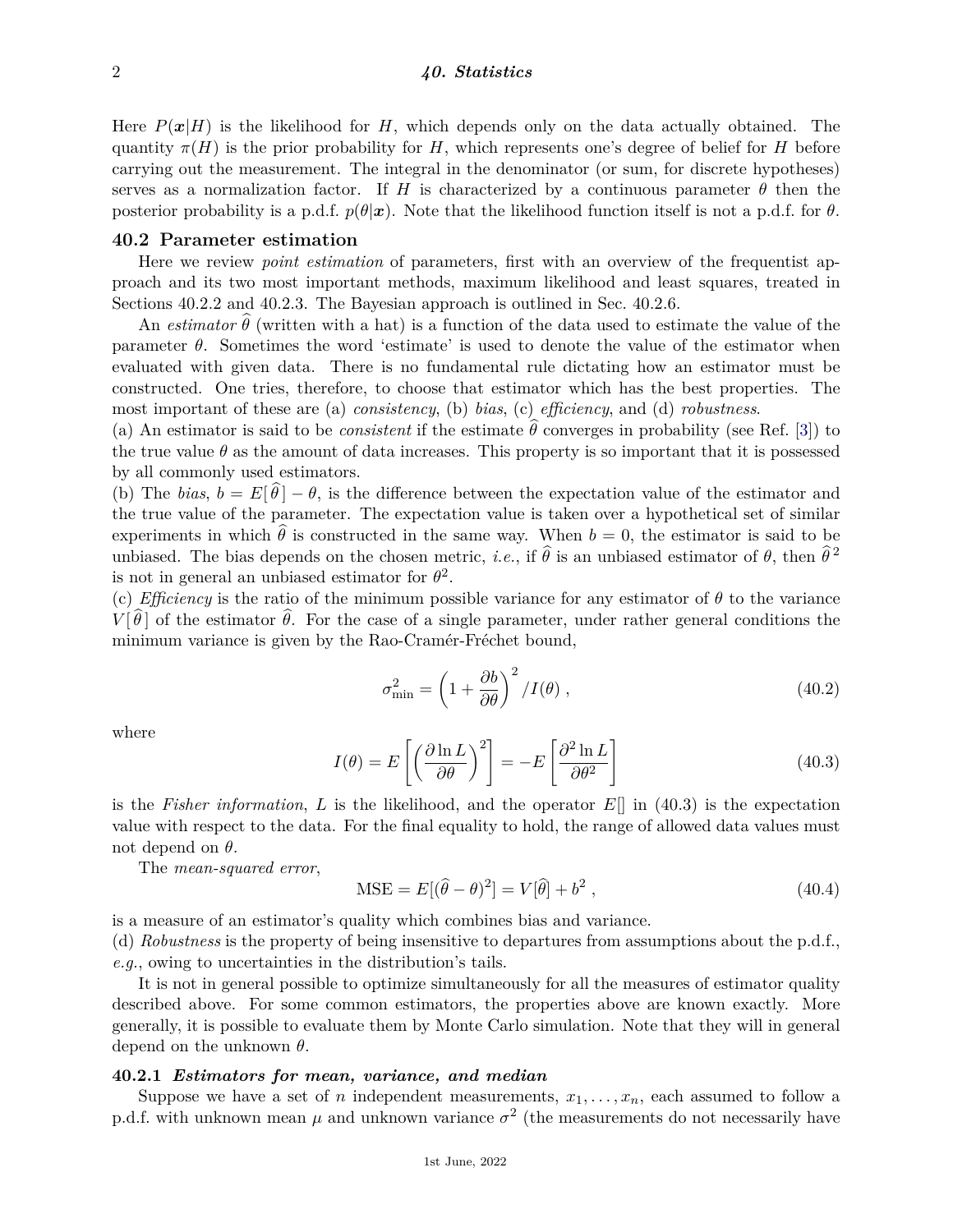to follow a Gaussian distribution). Then

$$
\widehat{\mu} = \frac{1}{n} \sum_{i=1}^{n} x_i
$$
\n(40.5)

$$
\widehat{\sigma}^2 = \frac{1}{n-1} \sum_{i=1}^n (x_i - \widehat{\mu})^2
$$
\n(40.6)

are unbiased estimators of  $\mu$  and  $\sigma^2$ . The variance of  $\hat{\mu}$  is  $\sigma^2/n$  and the variance of  $\sigma^2$  is

$$
V\left[\widehat{\sigma^2}\right] = \frac{1}{n}\left(m_4 - \frac{n-3}{n-1}\sigma^4\right) \,,\tag{40.7}
$$

where  $m_4$  is the 4<sup>th</sup> central moment of *x* (see Eq. (39.8)). For Gaussian distributed  $x_i$ , this where  $m_4$  is the 4<sup>*n*</sup> central moment of x (see Eq. (39.8)). For Gaussian distributed  $x_i$ , this becomes  $2\sigma^4/(n-1)$  for any  $n \ge 2$ , and for large *n* the standard deviation of  $\hat{\sigma}$  is  $\sigma/\sqrt{2n}$ . For any *n* and Gaussian  $x_i$ ,  $\hat{\mu}$  is an efficient estimator for  $\mu$ , and the estimators  $\hat{\mu}$  and  $\sigma^2$  are uncorrelated. Otherwise the arithmetic mean (40.5) is not necessarily the most efficient estimator; this is discussed further in Sec. 8.7 of Ref. [\[4\]](#page-33-3).

If  $\sigma^2$  is known, it does not improve the estimate  $\hat{\mu}$ , as can be seen from Eq. (40.5); however, if  $\mu$  is known, one can substitute it for  $\hat{\mu}$  in Eq. (40.6) and replace  $n-1$  by *n* to obtain an estimator of  $\sigma^2$  still with zero bias but smaller variance. If the  $x_i$  have different, known variances  $\sigma_i^2$ , then the weighted average

$$
\hat{\mu} = \frac{1}{w} \sum_{i=1}^{n} w_i x_i , \qquad (40.8)
$$

where  $w_i = 1/\sigma_i^2$  and  $w = \sum_i w_i$ , is an unbiased estimator for  $\mu$  with a smaller variance than an unweighted average. The standard deviation of  $\hat{\mu}$  is  $1/\sqrt{w}$ .

As an estimator for the median  $x_{\text{med}}$ , one can use the value  $\hat{x}_{\text{med}}$  such that half the  $x_i$  are below and half above (the sample median). If there are an even number of observations and the sample median lies between two observed values, the estimator is set by convention to their arithmetic average. If the p.d.f. of x has the form  $f(x - \mu)$  and  $\mu$  is both mean and median, then for large n the variance of the sample median approaches  $1/[4nf^2(0)]$ , provided  $f(0) > 0$ . Although estimating the median can often be more difficult computationally than the mean, the resulting estimator is generally more robust, as it is insensitive to the exact shape of the tails of a distribution.

#### **40.2.2** *The method of maximum likelihood*

Suppose we have a set of measured quantities x and the likelihood  $L(\theta) = P(x|\theta)$  for a set of parameters  $\theta = (\theta_1, \dots, \theta_M)$ . The *maximum likelihood* (ML) estimators for  $\theta$  are defined as the values that give the maximum of *L*. Because of the properties of the logarithm, it is usually easier to work with ln L, and since both are maximized for the same parameter values  $\theta$ , the ML estimators can be found by solving the *likelihood equations*,

$$
\frac{\partial \ln L}{\partial \theta_i} = 0, \qquad i = 1, \dots, M. \tag{40.9}
$$

Often the solution must be found numerically. Maximum likelihood estimators are important because they are asymptotically (*i.e.*, for large data samples) unbiased, efficient and have a Gaussian sampling distribution under quite general conditions, and the method has a wide range of applicability.

In general the likelihood function is obtained from the probability of the data under assumption of the parameters. An important special case is when the data consist of *i.i.d.* (independent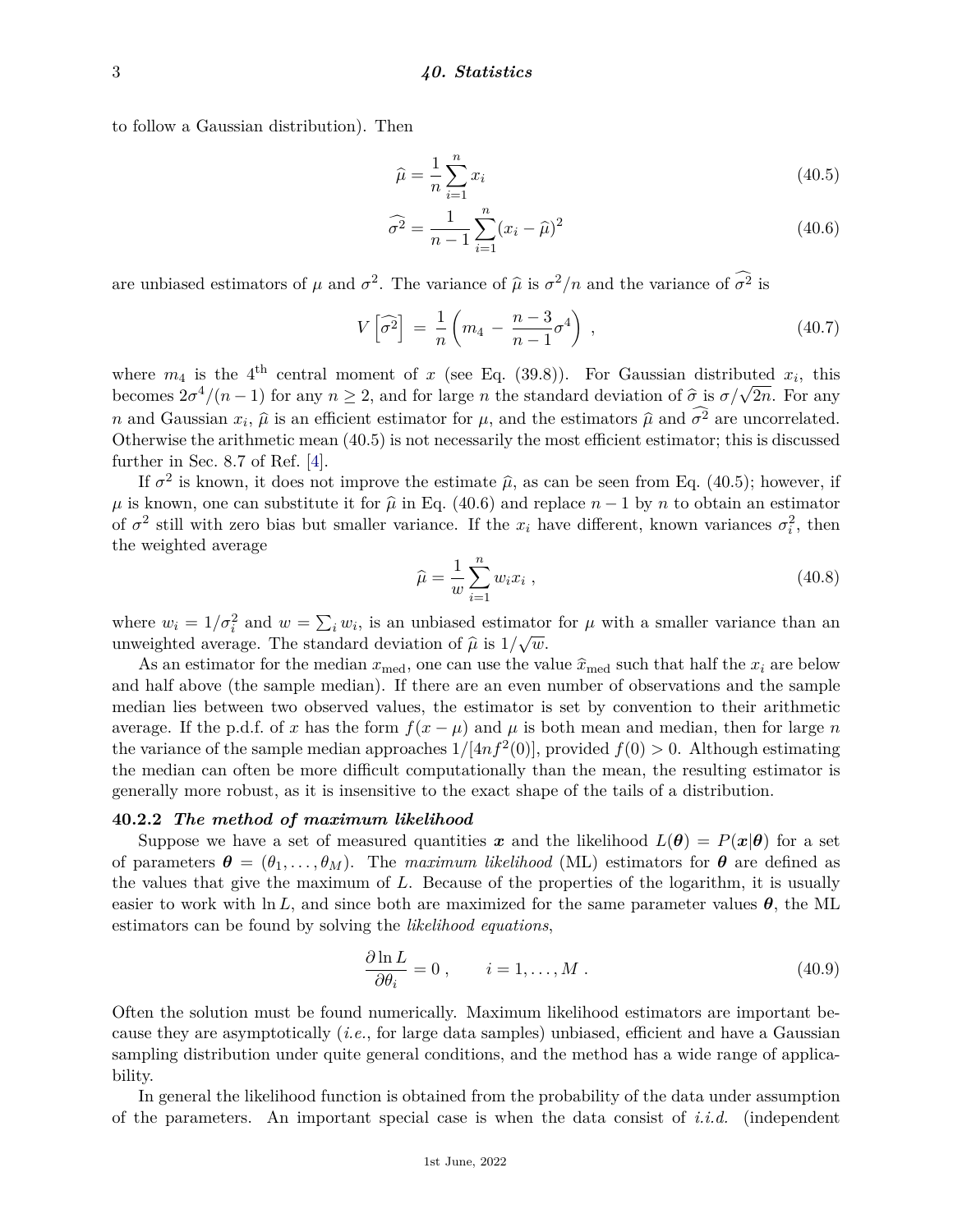and identically distributed) values. Here one has a set of *n* statistically independent quantities  $x = (x_1, \ldots, x_n)$ , where each component follows the same p.d.f.  $f(x; \theta)$ . In this case the joint p.d.f. of the data sample factorizes and the likelihood function is

$$
L(\boldsymbol{\theta}) = \prod_{i=1}^{n} f(x_i; \boldsymbol{\theta}) \,. \tag{40.10}
$$

In this case the number *n* of observations (usually individual "events" in particle physics) is regarded as fixed. If, however, the probability to observe *n* events itself depends on the parameters *θ*, then this dependence should be included in the likelihood. For example, if *n* follows a Poisson distribution with mean  $\mu$  and the independent *x* values all follow  $f(x; \theta)$ , then the likelihood becomes

$$
L(\boldsymbol{\theta}) = \frac{\mu^n}{n!} e^{-\mu} \prod_{i=1}^n f(x_i; \boldsymbol{\theta}) .
$$
 (40.11)

Equation (40.11) is often called the *extended likelihood* (see, *e.g.*, Refs. [\[5](#page-33-4)[–7\]](#page-33-5)). If  $\mu$  is given as a function of  $\theta$ , then including the probability for *n* given  $\theta$  in the likelihood provides additional information about the parameters. This therefore leads to a reduction in their statistical uncertainties and in general changes their estimated values.

In evaluating the likelihood function, it is important that any normalization factors in the p.d.f. that involve *θ* be included. However, we will only be interested in the maximum of *L* and in ratios of *L* at different values of the parameters; hence any multiplicative factors that do not involve the parameters that we want to estimate may be dropped, including factors that depend on the data but not on *θ*.

Under a one-to-one change of parameters from  $\theta$  to  $\eta$ , the ML estimators  $\theta$  transform to  $\eta(\theta)$ . That is, the ML solution is invariant under change of parameter. However, other properties of ML estimators, in particular the bias, are not invariant under change of parameter.

The inverse  $V^{-1}$  of the covariance matrix  $V_{ij} = \text{cov}[\hat{\theta}_i, \hat{\theta}_j]$  for a set of ML estimators can be estimated by using

$$
(\hat{V}^{-1})_{ij} = -\frac{\partial^2 \ln L}{\partial \theta_i \partial \theta_j} \bigg|_{\widehat{\theta}} \tag{40.12}
$$

Equation (40.12) holds for a sufficiently large data sample (or for a small sample only in special cases, e.g., where the means of Gaussian distributed data are linear functions of the parameters); otherwise it can result in a misestimation of the variances. Under the conditions where the equation is valid, *L* has a Gaussian form and ln *L* is (hyper)parabolic. In this case, *s* times the standard deviations  $\sigma_i$  of the estimators for the parameters can be obtained from the hypersurface defined by the  $\theta$  such that

$$
\ln L(\theta) = \ln L_{\text{max}} - s^2/2 , \qquad (40.13)
$$

where  $\ln L_{\text{max}}$  is the value of  $\ln L$  at the solution point (compare with Eq. (40.74)). The minimum and maximum values of  $\theta_i$  on the hypersurface then give an approximate *s*-standard deviation confidence interval for  $\theta_i$  (see Section 40.4.2.2).

#### 40.2.2.1 *ML with binned data*

If the total number of data values  $x_i$ ,  $(i = 1, \ldots, n_{tot})$ , is small, the unbinned maximum likelihood method, *i.e.*, use of Equation (40.10) (or (40.11) for extended ML), is preferred since binning can only result in a loss of information, and hence larger statistical errors for the parameter estimates. If the sample is large, it can be convenient to bin the values in a histogram with *N* bins, so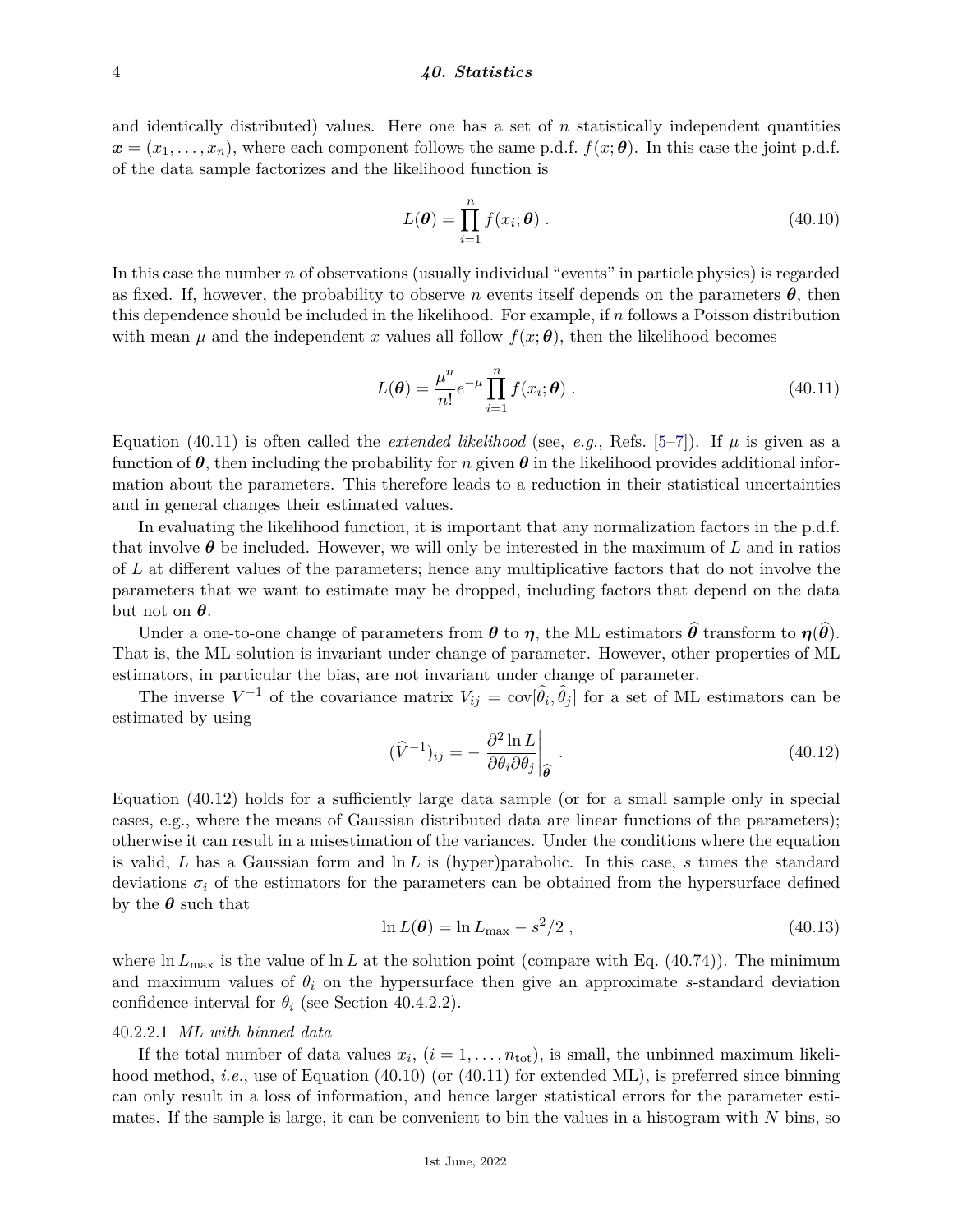that one obtains a vector of data  $\mathbf{n} = (n_1, \ldots, n_N)$  with expectation values  $\mathbf{\mu} = E[\mathbf{n}]$  and probabilities  $f(n; \mu)$ . Suppose the mean values  $\mu$  can be determined as a function of a set of parameters *θ*. Then one may maximize the likelihood function based on the contents of the bins.

As mentioned in Sec. 40.2.2, the total number of events  $n_{\text{tot}} = \sum_{i} n_i$  can be regarded either as fixed or as a random variable. If it is fixed, the histogram follows a multinomial distribution,

$$
f_{\mathcal{M}}(\boldsymbol{n};\boldsymbol{\theta}) = \frac{n_{\text{tot}}!}{n_1! \cdots n_N!} p_1^{n_1} \cdots p_N^{n_N} , \qquad (40.14)
$$

where we assume the probabilities  $p_i$  are given functions of the parameters  $\boldsymbol{\theta}$ . The distribution can be written equivalently in terms of the expected number of events in each bin,  $\mu_i = n_{\text{tot}} p_i$ . If the  $n_i$  are regarded as independent and Poisson distributed, then the data are instead described by a product of Poisson probabilities,

$$
f_{\rm P}(\boldsymbol{n};\boldsymbol{\theta}) = \prod_{i=1}^{N} \frac{\mu_i^{n_i}}{n_i!} e^{-\mu_i} , \qquad (40.15)
$$

where the mean values  $\mu_i$  are given functions of  $\theta$ . The total number of events  $n_{\text{tot}}$  thus follows a Poisson distribution with mean  $\mu_{\text{tot}} = \sum_i \mu_i$ .

When using maximum likelihood with binned data, one can find the ML estimators and at the same time obtain a statistic usable for a test of goodness-of-fit (see Sec. 40.3.2). Maximizing the likelihood  $L(\theta) = f_{M/P}(n;\theta)$  is equivalent to maximizing the likelihood ratio  $\lambda(\theta)$  $f_{M/P}(n;\theta)/f(n;\hat{\mu})$ , where in the denominator  $f(n;\mu)$  is a model with an adjustable parameter for each bin,  $\mu = (\mu_1, \ldots, \mu_N)$ , and the corresponding estimators are  $\hat{\mu} = (n_1, \ldots, n_N)$  (called the "saturated model"). Equivalently one often minimizes the quantity  $-2 \ln \lambda(\theta)$ . For independent Poisson distributed *n<sup>i</sup>* this is [\[8\]](#page-33-6)

$$
-2\ln\lambda(\boldsymbol{\theta}) = 2\sum_{i=1}^{N} \left[ \mu_i(\boldsymbol{\theta}) - n_i + n_i \ln\frac{n_i}{\mu_i(\boldsymbol{\theta})} \right],
$$
\n(40.16)

where for bins with  $n_i = 0$ , the last term in (40.16) is zero. The expression (40.16) without the terms  $\mu_i - n_i$  also gives  $-2 \ln \lambda(\theta)$  for multinomially distributed  $n_i$ , *i.e.*, when the total number of entries is regarded as fixed. In the limit of zero bin width, minimizing  $(40.16)$  is equivalent to maximizing the unbinned extended likelihood function (40.11); in the corresponding multinomial case without the  $\mu_i - n_i$  terms one obtains Eq. (40.10).

A smaller value of  $-2 \ln \lambda(\theta)$  corresponds to better agreement between the data and the hypothesized form of  $\mu(\theta)$ . The value of  $-2 \ln \lambda(\theta)$  can thus be translated into a *p*-value as a measure of goodness-of-fit, as described in Sec. 40.3.2. Assuming the model is correct, then according to Wilks' theorem [\[9\]](#page-33-7), for sufficiently large  $\mu_i$  and provided certain regularity conditions are met, the minimum of  $-2 \ln \lambda$  as defined by Eq. (40.16) follows a  $\chi^2$  distribution (see, *e.g.*, Ref. [\[8\]](#page-33-6)). If there are *N* bins and *M* fitted parameters, then the number of degrees of freedom for the  $\chi^2$  distribution is  $N - M$  if the data are treated as Poisson-distributed, and  $N - M - 1$  if the  $n_i$  are multinomially distributed.

Suppose the  $n_i$  are Poisson-distributed and the overall normalization  $\mu_{\text{tot}} = \sum_i \mu_i$  is taken as an adjustable parameter, so that  $\mu_i = \mu_{\text{tot}} p_i(\theta)$ , where the probability to be in the *i*th bin,  $p_i(\theta)$ , does not depend on  $\mu_{\text{tot}}$ . Then by minimizing Eq.  $(40.16)$ , one obtains that the area under the fitted function is equal to the sum of the histogram contents, *i.e.*,  $\sum_i \hat{\mu}_i = \sum_i n_i$ . This is a property not possessed by the estimators from the method of least squares (see, *e.g.*, Sec. 40.2.3 and Ref. [\[7\]](#page-33-5)).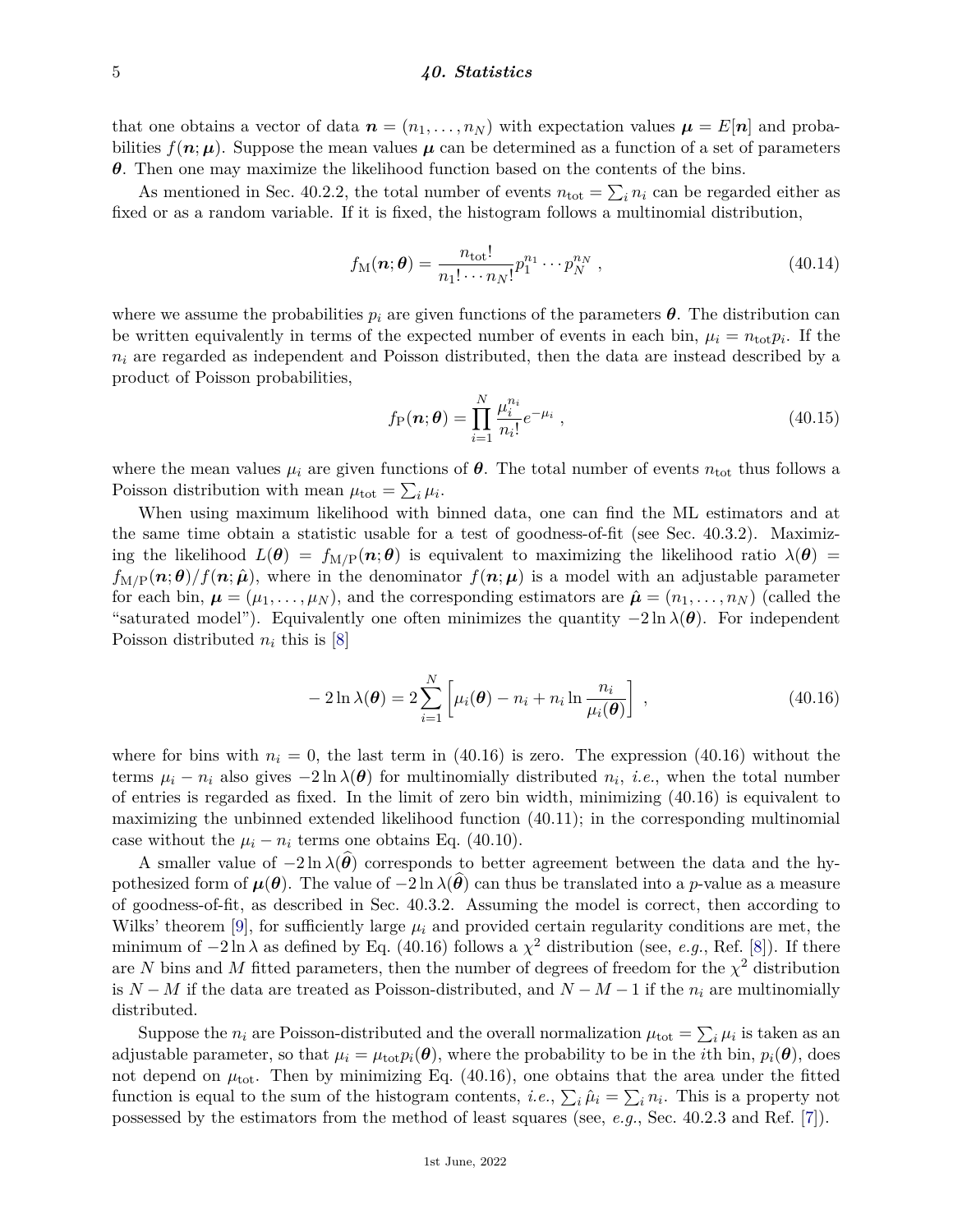40.2.2.2 *Frequentist treatment of nuisance parameters*

Suppose we want to determine the values of parameters  $\theta$  using a set of measurements  $\boldsymbol{x}$ described by a probability model  $P(x|\theta)$ . In general the model is not perfect, which is to say it cannot provide an accurate description of the data even at the most optimal point of its parameter space. As a result, the estimated parameters can have a systematic bias.

One can improve the model by including in it additional parameters. That is,  $P(\mathbf{x}|\boldsymbol{\theta})$  is replaced by a more general model  $P(x|\theta, \nu)$ , which depends on parameters of interest  $\theta$  and *nuisance parameters ν*. The additional parameters are not of intrinsic interest but must be included for the model to be sufficiently accurate for some point in the enlarged parameter space.

Although including additional parameters may eliminate or at least reduce the effect of systematic uncertainties, their presence will result in increased statistical uncertainties for the parameters of interest. This occurs because the estimators for the nuisance parameters and those of interest will in general be correlated, which results in an enlargement of the contour defined by Eq. (40.13).

To reduce the impact of the nuisance parameters one often tries to constrain their values by means of control or calibration measurements, say, having data *y*. For example, some components of *y* could represent estimates of the nuisance parameters, often from separate experiments. Suppose the measurements *y* are statistically independent from *x* and are described by a model  $P(y|\nu)$ . The joint model for both *x* and *y* is in this case therefore the product of the probabilities for *x* and *y*, and thus the likelihood function for the full set of parameters is

$$
L(\boldsymbol{\theta}, \boldsymbol{\nu}) = P(\boldsymbol{x}|\boldsymbol{\theta}, \boldsymbol{\nu}) P(\boldsymbol{y}|\boldsymbol{\nu}) . \qquad (40.17)
$$

Note that in this case if one wants to simulate the experiment by means of Monte Carlo, both the primary and control measurements, *x* and *y*, must be generated for each repetition under assumption of fixed values for the parameters  $\theta$  and  $\nu$ .

Using all of the parameters  $(\theta, \nu)$  in Eq. (40.13) to find the statistical errors in the parameters of interest *θ* is equivalent to using the *profile likelihood*, which depends only on *θ*. It is defined as

$$
L_{\mathbf{p}}(\boldsymbol{\theta}) = L(\boldsymbol{\theta}, \widehat{\boldsymbol{\nu}}(\boldsymbol{\theta})), \tag{40.18}
$$

where the double-hat notation indicates the profiled values of the parameters *ν*, defined as the values that maximize *L* for the specified *θ*. The profile likelihood is discussed further in Section 40.3.2.1 in connection with hypothesis tests.

## **40.2.3** *The method of least squares*

The *method of least squares* (LS) coincides with the method of maximum likelihood in the following special case. Consider a set of  $N$  independent measurements  $y_i$  at known points  $x_i$ . The measurement  $y_i$  is assumed to be Gaussian distributed with mean  $\mu(x_i; \theta)$  and known variance  $\sigma_i^2$ . The goal is to construct estimators for the unknown parameters *θ*. The log-likelihood function contains the sum of squares

$$
\chi^2(\boldsymbol{\theta}) = -2\ln L(\boldsymbol{\theta}) + \text{ constant } = \sum_{i=1}^N \frac{(y_i - \mu(x_i; \boldsymbol{\theta}))^2}{\sigma_i^2} \,. \tag{40.19}
$$

The parameter values that maximize L are the same as those which minimize  $\chi^2$ .

The minimum of the chi-square function in Equation (40.19) defines the least-squares estimators  $\hat{\theta}$  for the more general case where the  $y_i$  are not Gaussian distributed as long as they are independent. If they are not independent but rather have a covariance matrix  $V_{ij} = \text{cov}[y_i, y_j],$ then the LS estimators are determined by the minimum of

$$
\chi^2(\boldsymbol{\theta}) = (\boldsymbol{y} - \boldsymbol{\mu}(\boldsymbol{\theta}))^T V^{-1} (\boldsymbol{y} - \boldsymbol{\mu}(\boldsymbol{\theta})) \,, \tag{40.20}
$$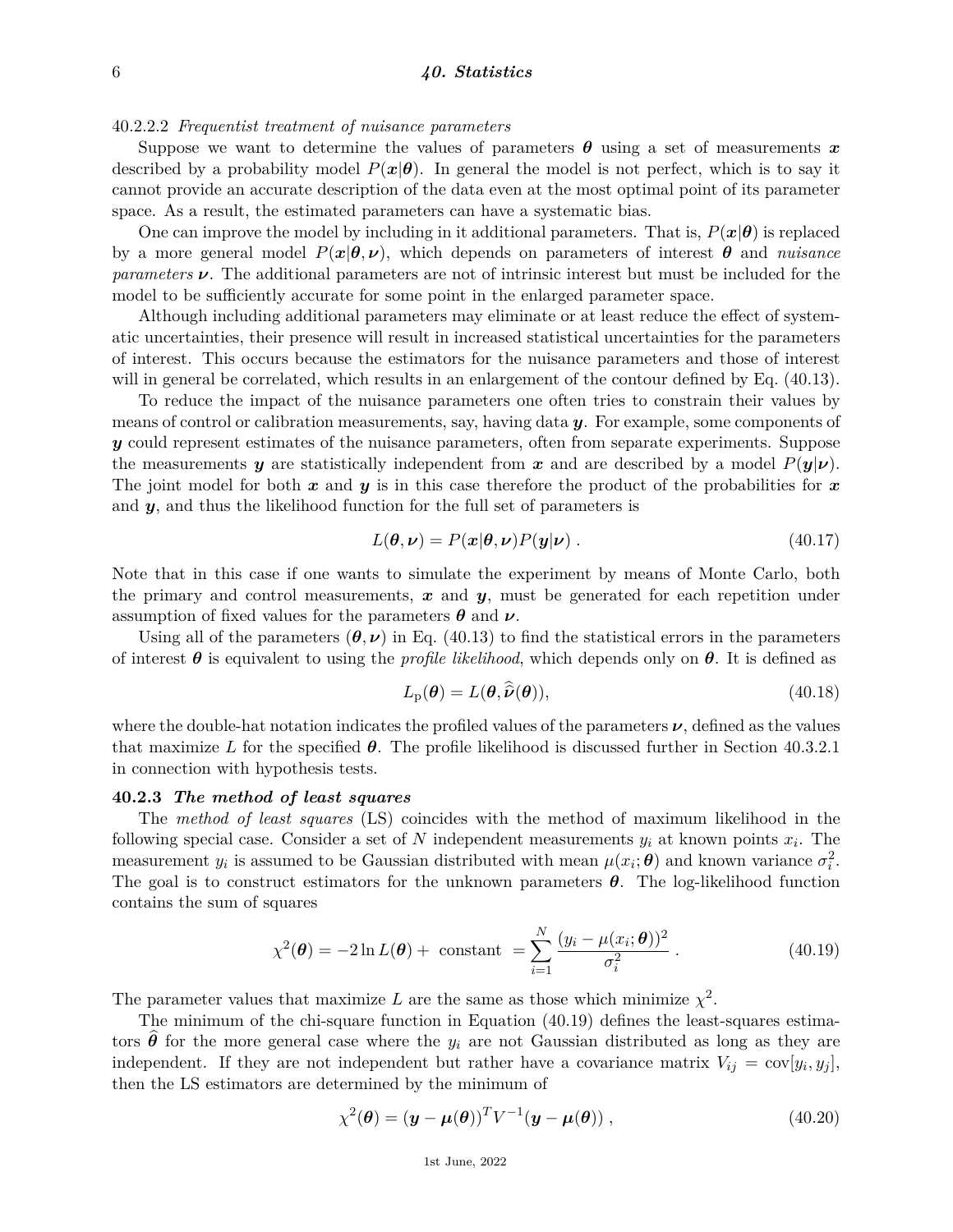where  $y = (y_1, \ldots, y_N)$  is the (column) vector of measurements,  $\mu(\theta)$  is the corresponding vector of predicted values, and the superscript  $T$  denotes the transpose. If the  $y_i$  are not Gaussian distributed, then the LS and ML estimators will not in general coincide.

Often one further restricts the problem to the case where  $\mu(x_i; \theta)$  is a linear function of the parameters, *i.e.*,

$$
\mu(x_i; \boldsymbol{\theta}) = \sum_{j=1}^{m} \theta_j h_j(x_i) .
$$
\n(40.21)

Here the  $h_j(x)$  are *m* linearly independent functions, *e.g.*, 1, x,  $x^2, \ldots, x^{m-1}$  or Legendre polynomials. We require  $m < N$  and at least m of the  $x_i$  must be distinct.

Minimizing  $\chi^2$  in this case with *m* parameters reduces to solving a system of *m* linear equations. Defining  $H_{ij} = h_j(x_i)$  and minimizing  $\chi^2$  by setting its derivatives with respect to the  $\theta_i$  equal to zero gives the LS estimators,

$$
\hat{\theta} = (H^T V^{-1} H)^{-1} H^T V^{-1} \mathbf{y} \equiv D \mathbf{y} . \tag{40.22}
$$

The covariance matrix for the estimators  $U_{ij} = \text{cov}[\theta_i, \theta_j]$  is given by

$$
U = DVD^{T} = (H^{T}V^{-1}H)^{-1}, \qquad (40.23)
$$

or equivalently, its inverse  $U^{-1}$  can be found from

$$
(U^{-1})_{ij} = \frac{1}{2} \frac{\partial^2 \chi^2}{\partial \theta_i \partial \theta_j} \bigg|_{\theta = \widehat{\theta}} = \sum_{k,l=1}^N h_i(x_k) (V^{-1})_{kl} h_j(x_l) . \tag{40.24}
$$

The LS estimators can also be found from the expression

$$
\hat{\boldsymbol{\theta}} = U\boldsymbol{g} \;, \tag{40.25}
$$

where the vector  $g$  is defined by

$$
g_i = \sum_{j,k=1}^{N} y_j h_i(x_k) (V^{-1})_{jk} .
$$
 (40.26)

For the case of uncorrelated  $y_i$ , for example, one can use  $(40.25)$  with

$$
(U^{-1})_{ij} = \sum_{k=1}^{N} \frac{h_i(x_k)h_j(x_k)}{\sigma_k^2}, \qquad (40.27)
$$

$$
g_i = \sum_{k=1}^{N} \frac{y_k h_i(x_k)}{\sigma_k^2} \,. \tag{40.28}
$$

Expanding  $\chi^2(\theta)$  about  $\widehat{\theta}$ , one finds that the contour in parameter space defined by

$$
\chi^2(\boldsymbol{\theta}) = \chi^2(\widehat{\boldsymbol{\theta}}) + 1 = \chi^2_{\min} + 1 \tag{40.29}
$$

has tangent planes located at plus-or-minus-one standard deviation  $\sigma_{\hat{\theta}}$  from the LS estimates  $\theta$ (the relation is approximate if the fit function  $\mu(x; \theta)$  is nonlinear in the parameters).

In constructing the quantity  $\chi^2(\theta)$  one requires the variances or, in the case of correlated measurements, the covariance matrix. Often these quantities are not known *a priori* and must be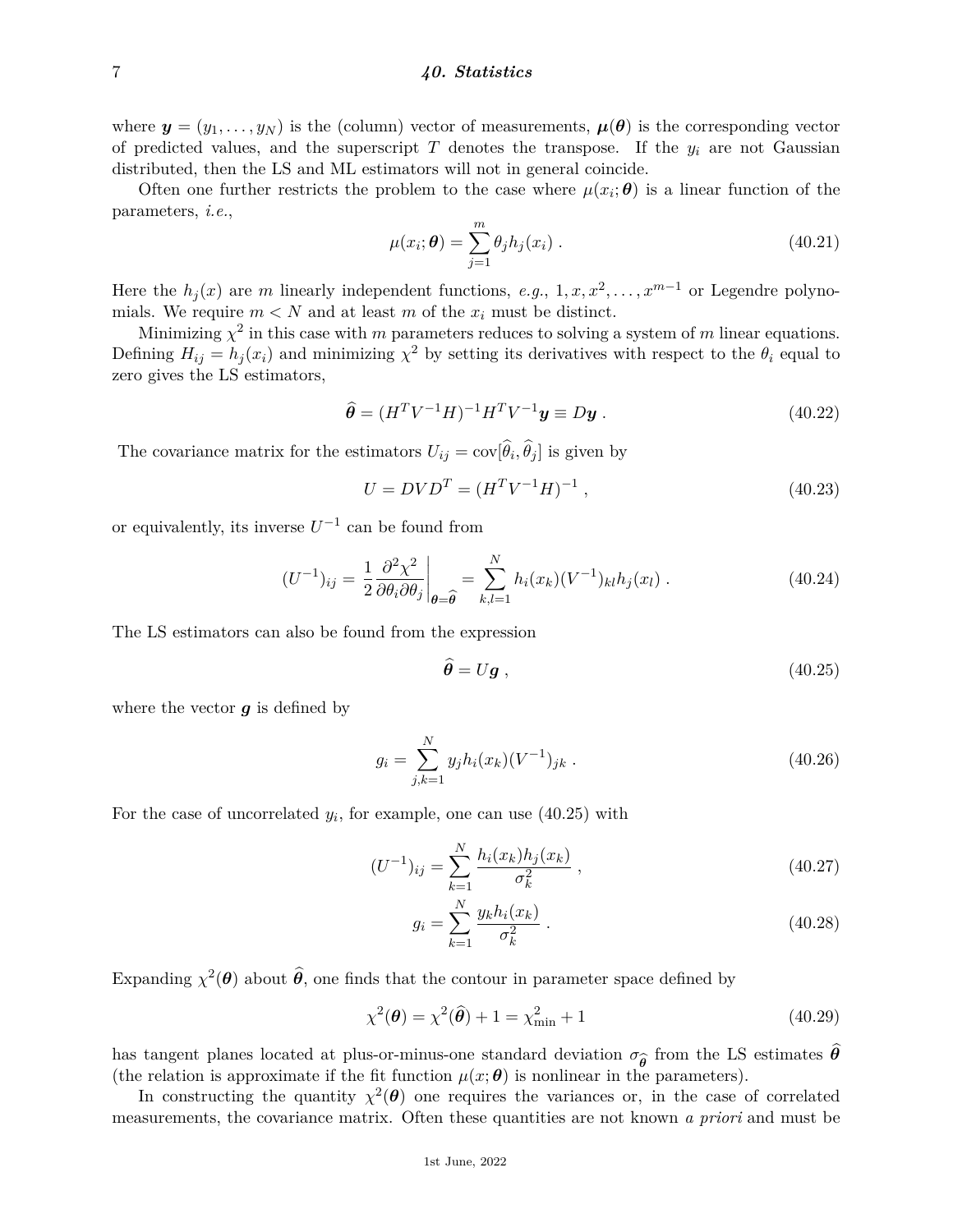estimated from the data. In this case the least-squares and maximum-likelihood methods are no longer exactly equivalent even for Gaussian distributed measurements. An important example is where the measured value  $y_i$  represents the event count in a histogram bin. If, for example,  $y_i$ represents a Poisson variable, for which the variance is equal to the mean, then one can either estimate the variance from the predicted value,  $\mu(x_i; \theta)$ , or from the observed number itself,  $y_i$ . In the first option, the variances become functions of the parameters, and as a result the estimators may need to be found numerically. The second option can be undefined if  $y_i$  is zero, and for small  $y_i$ , the variance will be poorly estimated. In either case, one should constrain the normalization of the fitted curve to the correct value, *i.e.*, one should determine the area under the fitted curve directly from the number of entries in the histogram (see Ref. [\[7\]](#page-33-5), Section 7.4). As noted in Sec. 40.2.2.1, this issue is avoided when using the method of extended maximum likelihood with binned data by minimizing Eq. (40.16). In that case if the expected number of events  $\mu_{\text{tot}}$  does not depend on the other fitted parameters  $\theta$ , then its extended ML estimator is equal to the observed total number of events.

As the minimum value of the  $\chi^2$  represents the level of agreement between the measurements and the fitted function, it can be used for assessing the goodness-of-fit; this is discussed further in Section 40.3.2.

#### **40.2.4** *Parameter estimation with constraints*

In some applications one is interested in using a set of measured quantities  $y = (y_1, \ldots, y_N)$ to estimate a set of parameters  $\boldsymbol{\theta} = (\theta_1, \dots, \theta_M)$  subject to a number of constraints. For example, one may have measured coordinates from two tracks, and one wishes to estimate their momentum vectors subject to the constraint that the tracks have a common vertex. The parameters can also include momenta of undetected particles such as neutrinos, as long as the constraints from conservation of energy and momentum and from known masses of particles involved in the reaction chain provide enough information for these quantities to be inferred.

A set of *K* constraints can be given in the form of equations

$$
c_k(\boldsymbol{\theta}) = 0 \;, \quad k = 1, \ldots, K \; . \tag{40.30}
$$

In some problems it may be possible to define a new set of parameters  $\eta = (\eta_1, \ldots, \eta_L)$  with  $L = M - K$  such that every point in *η*-space automatically satisfies the constraints. If this is possible then the problem reduces to one of estimating *η* with, *e.g.*, maximum likelihood or least squares and then transforming the estimators back into  $\theta$ -space.

In many cases it may be difficult or impossible to find an appropriate transformation  $\eta(\theta)$ . Suppose that the parameters are determined through minimizing an objective function such as  $\chi^2(\theta)$  in the method of least squares. Here one may enforce the constraints by finding the stationary points of the *Lagrange function*

$$
\mathcal{L}(\boldsymbol{\theta}, \boldsymbol{\lambda}, \boldsymbol{y}) = \chi^2(\boldsymbol{\theta}, \boldsymbol{y}) + \sum_{k=1}^K \lambda_k c_k(\boldsymbol{\theta})
$$
\n(40.31)

with respect to both the parameters  $\theta$  and a set of *Lagrange multipliers*  $\lambda = (\lambda_1, \dots, \lambda_K)$ . Combining the parameters and Lagrange multipliers into an  $(M+K)$ -component vector  $\gamma = (\theta_1, \ldots, \theta_M, \lambda_1, \ldots, \lambda_K)$ , the solutions for  $\gamma$ , *i.e.*, the estimators  $\hat{\gamma}$ , are found (*e.g.*, numerically) from the system of equations

$$
F_i(\gamma, \mathbf{y}) \equiv \frac{\partial \mathcal{L}}{\partial \gamma_i} = 0 \;, \quad i = 1, \dots, M + K \; . \tag{40.32}
$$

To obtain the covariance matrix of the estimated parameters one can find solutions *γ*˜ corresponding to the expectation values of the data  $\langle y \rangle$  and expand  $F_i(\hat{\gamma}, y)$  to first order about these values.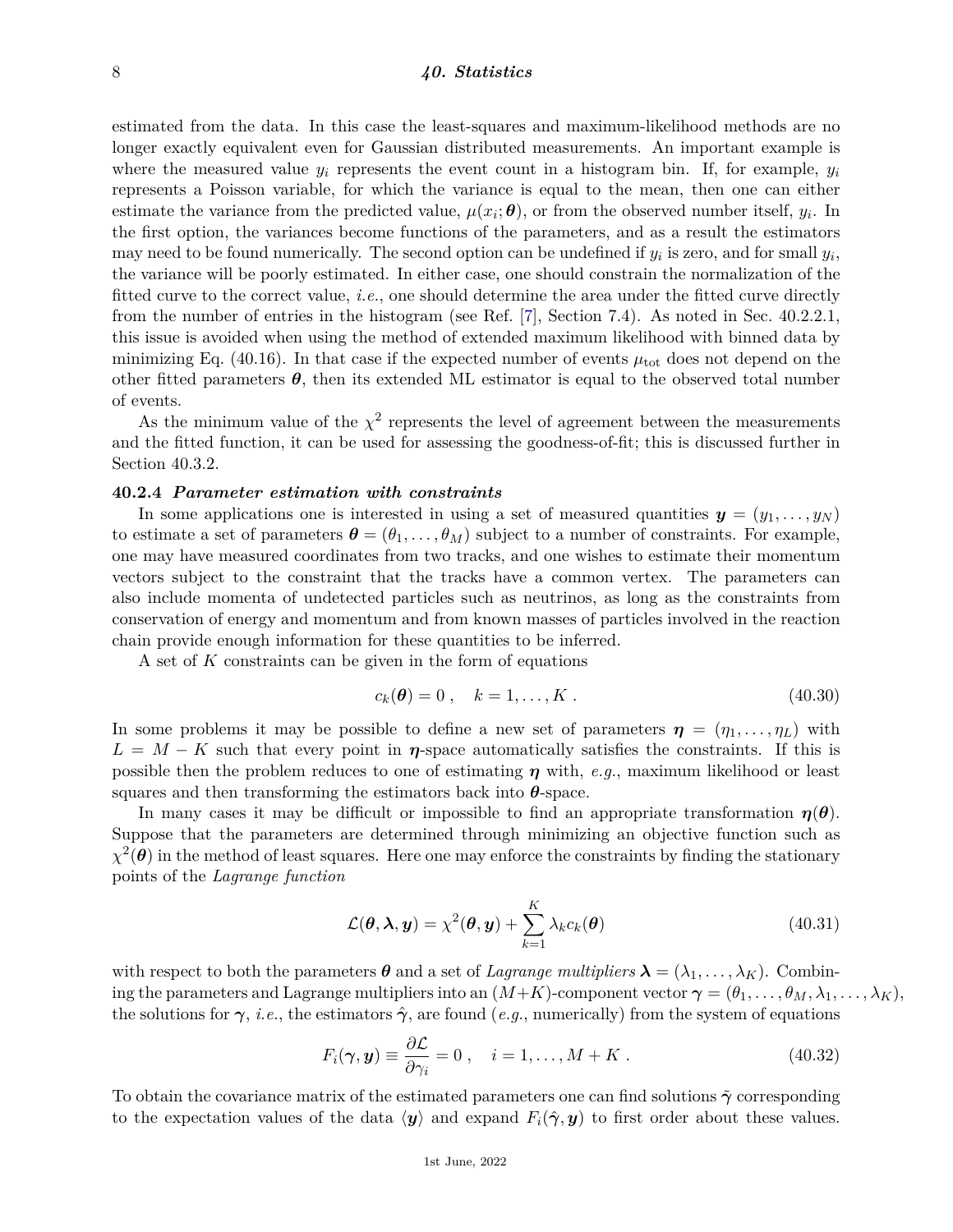This gives (see, e.g., Sec. 11.6 of Ref. [\[7\]](#page-33-5)) linearized approximations for the estimators,  $\hat{\gamma}(\mathbf{y}) \approx$  $\tilde{\gamma}$  +  $C(\mathbf{y} - \langle \mathbf{y} \rangle)$ , where the matrix  $C = -A^{-1}B$ , and *A* and *B* are given by

$$
A_{ij} = \left[\frac{\partial F_i}{\partial \gamma_j}\right]_{\tilde{\gamma}, \langle y \rangle} \quad \text{and} \quad B_{ij} = \left[\frac{\partial F_i}{\partial y_j}\right]_{\tilde{\gamma}, \langle y \rangle} . \tag{40.33}
$$

In practice the values  $\langle y \rangle$  and corresponding solutions  $\tilde{\gamma}$  are estimated using the data from the actual measurement. Using this approximation for  $\hat{\gamma}(\mathbf{y})$ , one can find the covariance matrix  $U_{ij} =$  $cov[\hat{\gamma}_i, \hat{\gamma}_j]$  of the estimators for the  $\gamma_i$  in terms of that of the data  $V_{ij} = cov[y_i, y_j]$  using error propagation (cf. Eqs. (39.17) and (39.18)),

$$
U = CVC^T. \tag{40.34}
$$

The upper-left  $M \times M$  block of the matrix *U* gives the covariance matrix for the estimated parameters  $\overline{\text{cov}}[\hat{\theta}_i, \hat{\theta}_j]$ . One can show for linear constraints that  $\text{cov}[\hat{\theta}_i, \hat{\theta}_j]$  is also given by the upper-left  $M \times M$  block of  $2A^{-1}$ . If the parameters are estimated using the method of least squares, then the number of degrees of freedom for the distribution of the minimized  $\chi^2$  is increased by the number of constraints, *i.e.*, it becomes *N* − *M* + *K*. Further details can be found in, *e.g.*, Ch. 8 of Ref. [\[4\]](#page-33-3) and Ch. 7 of Ref. [\[10\]](#page-33-8).

#### **40.2.5** *Unfolding*

An important class of parameter estimation problem involves measurement of the differential distribution of a kinematic variable in the form of a histogram with *N* bins. The data thus consist of the vector of measured data values  $n = (n_1, \ldots, n_N)$ , with expectation values  $\nu_i = E[n_i]$ . The  $n_i$ are usually independent and often modeled as Poisson distributed, from which it follows that the maximum-likelihood estimators are  $\hat{\nu}_i = n_i$  for all *i*.

Because of the limited acceptance and resolution of the experiment, however, the measured values of the kinematic variable in question differ in general from their true values, and as a consequence the form of the data histogram is distorted relative to what would be obtained with perfect resolution. The desired parameters are not, therefore, the  $\nu_i$  but rather one wants to estimate the expected number of entries in a given bin that would be found with a perfect detector. We call this the "true histogram" and denote it with  $\mu = (\mu_1, \ldots, \mu_M)$ , where the number of bins *M* is not required to equal that of the observed histogram. The  $\mu_i$  are related to the expected numbers of events in the observed histogram by

$$
\nu_i = \sum_{j=1}^{M} R_{ij} \mu_j + \beta_i , \qquad (40.35)
$$

where  $\beta_i$  here represents the expected number of events in bin *i* due to background processes and the  $N \times M$  *response matrix*  $R_{ij}$  gives the probability for an event to be observed in bin *i* of  $\nu$ given that the true value of the variable was in bin  $j$  of  $\mu$ . For purposes of this discussion let us suppose that the response matrix and expected background values are known. There are two main approaches to this type of problem, which we can call *unfolding* and *folding*.

In unfolding, one treats the true histogram  $\mu$  as the parameters of interest. The result is thus given by estimators  $\hat{\mu}$  and the corresponding covariance matrix  $U_{ij} = \text{cov}[\hat{\mu}_i, \hat{\mu}_j]$ . Provided the response matrix can be inverted, the maximum-likelihood solution is easily found as  $\hat{\mu}$  =  $R^{-1}(n-\beta)$ . If the response matrix allows for significant migration of events between bins, then the variances of these estimators can be very large, sometimes to the point where the  $\hat{\mu}$  bear essentially no resemblance to the true  $\mu$ . In such cases the estimators can be found by maximizing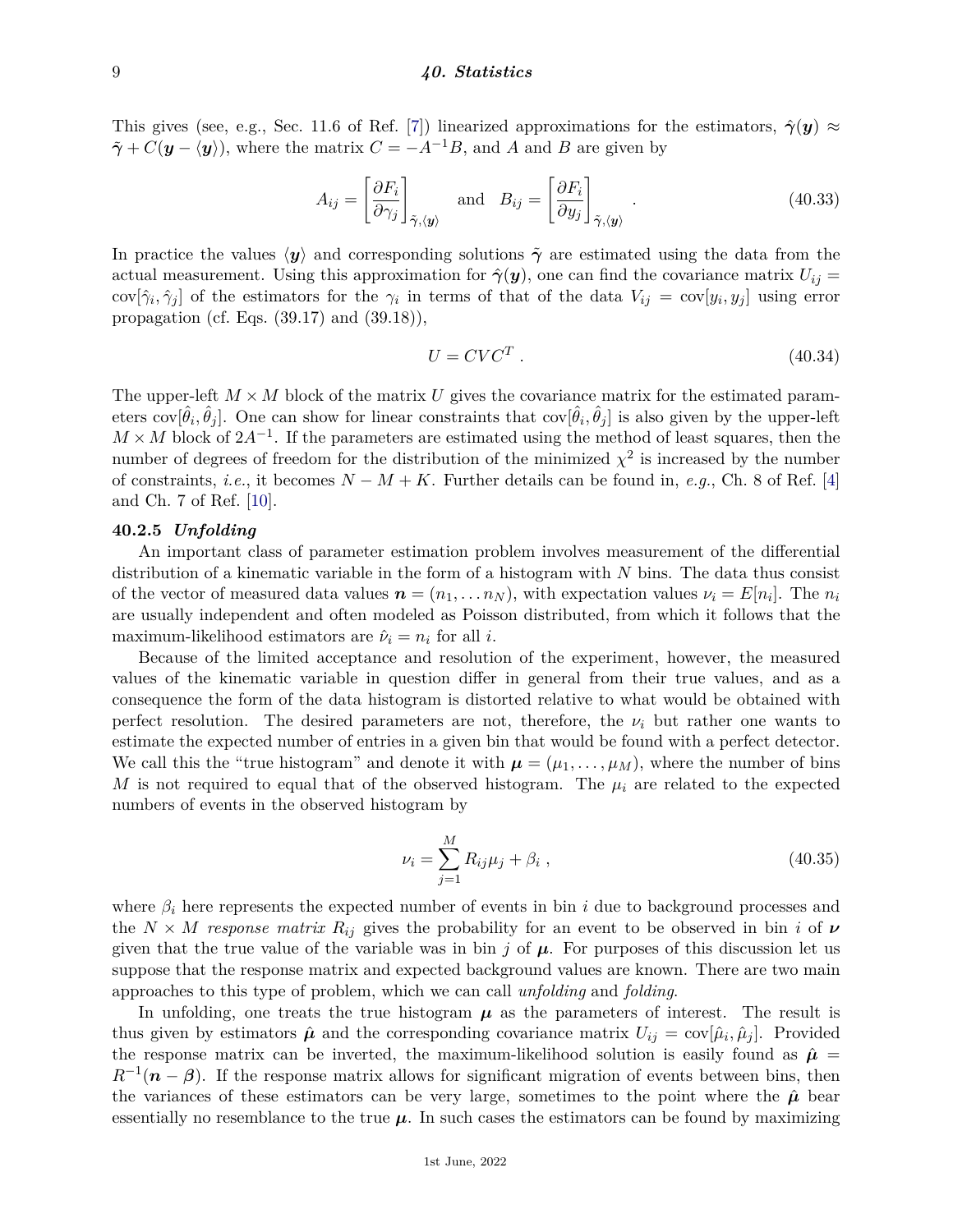a linear combination of the log-likelihood and a regularization function that imposes some degree of smoothness on the unfolded distribution. In achieving a reduction in variance one inevitably introduces some bias into the estimators.

In the approach of folding, by contrast, to test a given model prediction for the true histogram  $\mu$  it is first "folded" with the response matrix and corrected for expected background to give the corresponding *ν* according to Eq. (40.35), and these are compared to the corresponding *n* using, e.g., a likelihood ratio as shown in Sec. 40.2.2.1. In this way, one avoids any bias due to regularization.

To account for systematic uncertainties, the response matrix and background values may not be expressed as constants but rather as functions of nuisance parameters *θ*. These may be constrained by auxiliary measurements *u* with pdf  $p(u|\theta)$  so that the full likelihood becomes (as in Eq. (40.17) but with different notation)

$$
L(\boldsymbol{\mu}, \boldsymbol{\theta}) = P(n|\boldsymbol{\nu}(\boldsymbol{\mu}, \boldsymbol{\theta}))p(u|\boldsymbol{\theta}). \qquad (40.36)
$$

Here the mean values  $\nu = R(\theta)\mu + \beta(\theta)$  now depend on both the true histogram parameters  $\mu$ as well as the nuisance parameters  $\theta$ . Thus to record enough information for a future analysis using folding one must provide all of the ingredients used above: the primary data *n*, the auxiliary measurements *u*, and also the response matrix  $R(\theta)$  and expected backgrounds  $\beta(\theta)$  as functions of the nuisance parameters. If unfolding is used, then future model tests or comparisons with other experiments can be carried out directly using the estimators  $\hat{\mu}$  and their covariance matrix.

If several distributions are unfolded, then to combine these in a test of a given model one should know how estimators for bins of different distributions are correlated, as can arise, e.g., through common systematic effects. If only the unfolded distributions and their separate covariance matrices are reported, however, then information on such correlations is not retained. In folding, one can include information on correlated systematic effects if the ingredients (*R* and *β*) are known in terms of nuisance parameters that are common to different distributions.

In unfolding, the estimators for  $\mu$  can be constructed either by maximizing the log-likelihood using Eq. (40.36) or in the case where regularization is required one can maximize  $\varphi(\mu, \theta)$  $\ln L(\mu, \theta) + \tau S(\mu)$ , where the *regularization function*  $S(\mu)$  reflects the smoothness of the true histogram and serves to reduce the variances of the estimators. Possible functions are based on the mean squared second derivative (a commonly used type of Tikhonov regularization) or the entropy of the true histogram. The parameter  $\tau$  fixes the relative weighting of the log-likelihood and the regularization function and thus determines the balance between the bias and variance of the resulting estimators. Further discussion of the unfolding problem including methods for choosing the regularization function and parameter, as well as techniques that employ other types of regularization such as the iterative Bayes (Richardson-Lucy) method, can be found in Refs. [\[7,](#page-33-5)[10–](#page-33-8)[12\]](#page-33-9) and references therein.

#### **40.2.6** *The Bayesian approach*

In the frequentist methods discussed above, probability is associated only with data, not with the value of a parameter. This is no longer the case in Bayesian statistics, however, which we introduce in this section. For general introductions to Bayesian statistics see, *e.g.*, Refs. [\[13](#page-33-10)[–16\]](#page-33-11).

Suppose the outcome of an experiment is characterized by a vector of data *x*, whose probability distribution depends on an unknown parameter (or parameters) *θ* that we wish to determine. In Bayesian statistics, all knowledge about  $\theta$  is summarized by the posterior p.d.f.  $p(\theta|\mathbf{x})$ , whose integral over any given region gives the degree of belief for  $\theta$  to take on values in that region, given the data *x*. It is obtained by using Bayes' theorem,

$$
p(\theta|\mathbf{x}) = \frac{P(\mathbf{x}|\theta)\pi(\theta)}{\int P(\mathbf{x}|\theta')\pi(\theta') d\theta'},
$$
\n(40.37)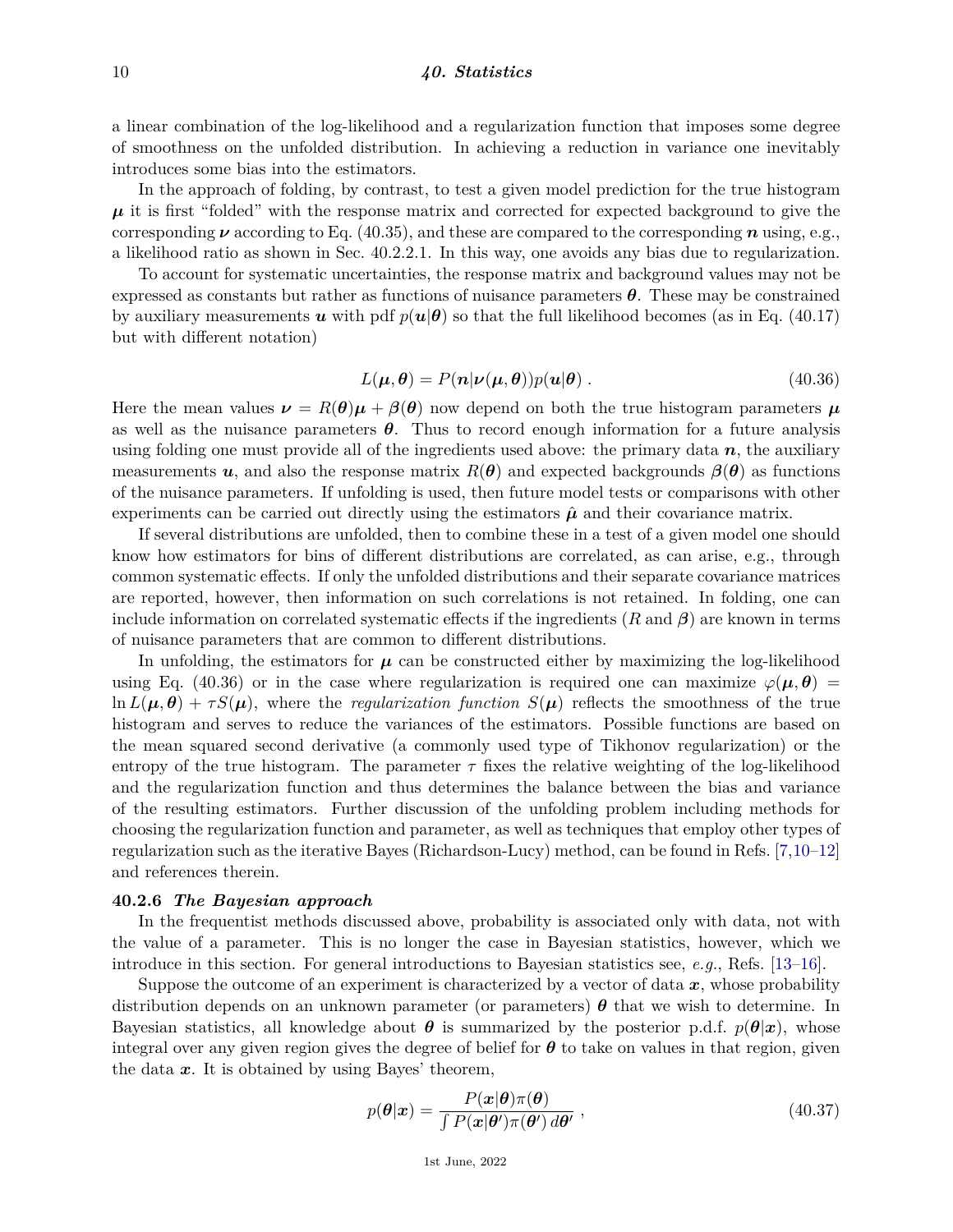where  $P(x|\theta)$  is the likelihood function, *i.e.*, the joint p.d.f. for the data viewed as a function of *θ*, evaluated with the data actually obtained in the experiment, and *π*(*θ*) is the prior p.d.f. for *θ*. Note that the denominator in Eq. (40.37) serves to normalize the posterior p.d.f. to unity.

As it can be difficult to report the full posterior p.d.f.  $p(\theta|\mathbf{x})$ , one would usually summarize it with statistics such as the mean (or median) value, and covariance matrix. In addition one may construct intervals with a given probability content, as is discussed in Sec. 40.4.1 on Bayesian interval estimation.

#### 40.2.6.1 *Priors*

Bayesian statistics supplies no unique rule for determining the prior  $\pi(\theta)$ ; this reflects the analyst's subjective degree of belief (or state of knowledge) about *θ* before the measurement was carried out. For the result to be of value to the broader community, whose members may not share these beliefs, it is important to carry out a *sensitivity analysis*, that is, to show how the result changes under a reasonable variation of the prior probabilities.

One might like to construct  $\pi(\theta)$  to represent complete ignorance about the parameters by setting it equal to a constant. A problem here is that if the prior p.d.f. is flat in  $\theta$ , then it is not flat for a nonlinear function of *θ*, and so a different parametrization of the problem would lead in general to a non-equivalent posterior p.d.f.

For the special case of a constant prior, one can see from Bayes' theorem (40.37) that the posterior is proportional to the likelihood, and therefore the mode (peak position) of the posterior is equal to the ML estimator. The posterior mode, however, will change in general upon a transformation of parameter. One may use as the Bayesian estimator a summary statistic other than the mode, such as the median, which is invariant under parameter transformation. But this will not in general coincide with the ML estimator.

The difficult and subjective nature of encoding personal knowledge into priors has led to what is called *objective Bayesian statistics*, where prior probabilities are based not on an actual degree of belief but rather derived from formal rules. These give, for example, priors which are invariant under a transformation of parameters, or ones which result in a maximum gain in information for a given set of measurements. For an extensive review see, *e.g.*, Ref. [\[17\]](#page-33-12).

Objective priors do not in general reflect degree of belief, but they could in some cases be taken as possible, although perhaps extreme, subjective priors. The posterior probabilities as well therefore do not necessarily reflect a degree of belief. However one may regard investigating a variety of objective priors to be an important part of the sensitivity analysis. Furthermore, use of objective priors with Bayes' theorem can be viewed as a recipe for producing estimators or intervals which have desirable frequentist properties.

An important procedure for deriving objective priors is due to Jeffreys. According to *Jeffreys' rule* one takes the prior as

$$
\pi(\boldsymbol{\theta}) \propto \sqrt{\det(I(\boldsymbol{\theta}))} \,, \tag{40.38}
$$

where

$$
I_{ij}(\boldsymbol{\theta}) = -E \left[ \frac{\partial^2 \ln P(\boldsymbol{x}|\boldsymbol{\theta})}{\partial \theta_i \partial \theta_j} \right]
$$
(40.39)

is the *Fisher information matrix*. One can show that the Jeffreys prior leads to inference that is invariant under a transformation of parameters. One should note that the Jeffreys prior does not in general correspond to one's degree of belief about the value of a parameter. As examples, the Jeffreys prior for the mean *µ* of a Gaussian distribution is a constant, and for the mean of a Poisson distribution one finds  $\pi(\mu) \propto 1/\sqrt{\mu}$ .

Neither the constant nor  $1/\sqrt{\mu}$  priors can be normalized to unit area and are therefore said to be *improper*. This can be allowed because the prior always appears multiplied by the likelihood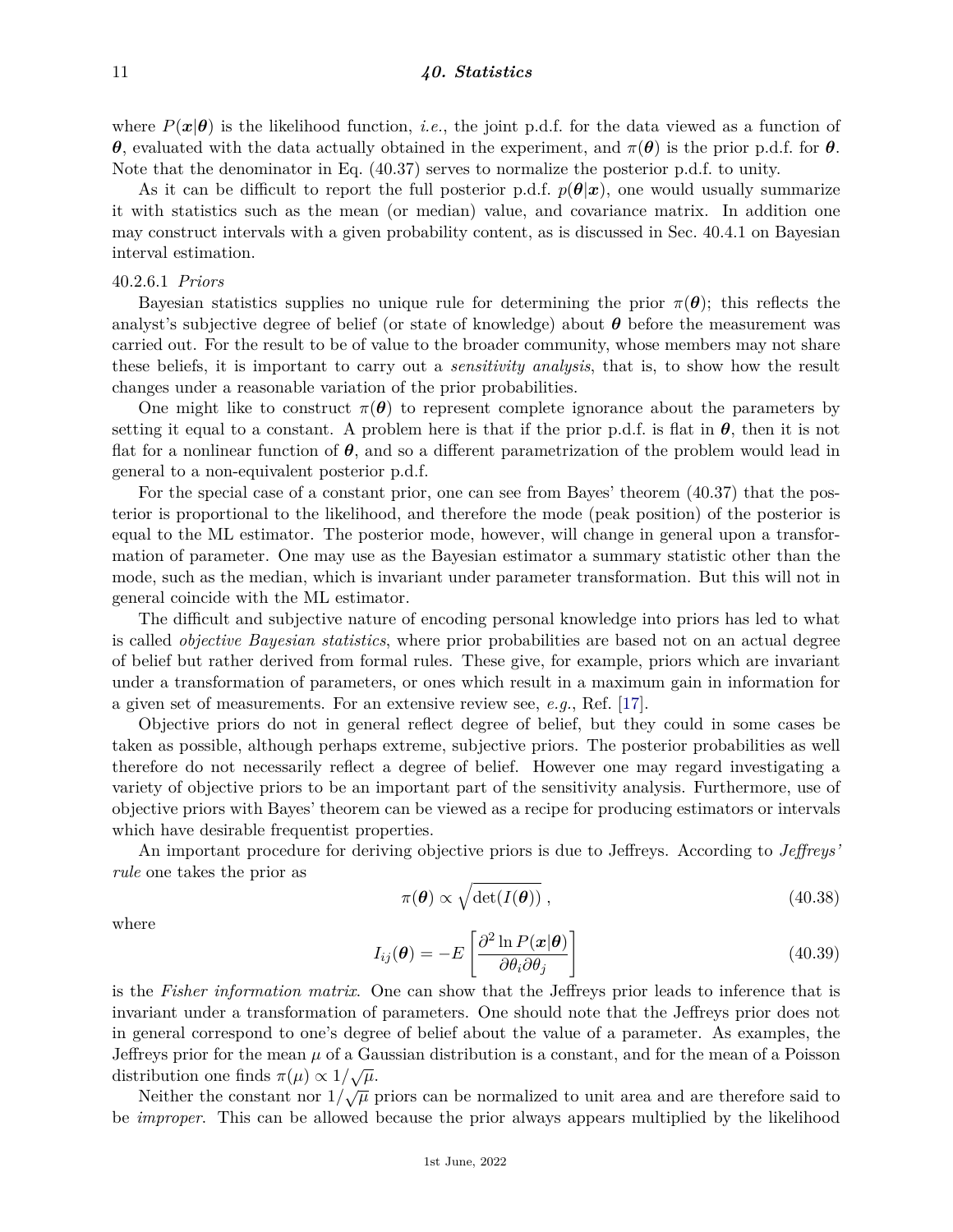function, and if the likelihood falls to zero sufficiently quickly then one may have a normalizable posterior density.

An important type of objective prior is the reference prior due to Bernardo and Berger [\[18\]](#page-33-13). To find the reference prior for a given problem one considers the Kullback-Leibler divergence  $D_n[\pi, p]$ of the posterior  $p(\theta|\mathbf{x})$  relative to a prior  $\pi(\theta)$ , obtained from a set of i.i.d. data  $\mathbf{x} = (x_1, \ldots, x_n)$ :

$$
D_n[\pi, p] = \int p(\boldsymbol{\theta}|\mathbf{x}) \ln \frac{p(\boldsymbol{\theta}|\mathbf{x})}{\pi(\boldsymbol{\theta})} d\boldsymbol{\theta}.
$$
 (40.40)

This is effectively a measure of the gain in information provided by the data. The reference prior is chosen so that the expectation value of this information gain is maximized for the limiting case of  $n \to \infty$ , where the expectation is computed with respect to the marginal distribution of the data,

$$
p(\boldsymbol{x}) = \int p(\boldsymbol{x}|\boldsymbol{\theta})\pi(\boldsymbol{\theta}) d\boldsymbol{\theta}.
$$
 (40.41)

For a single, continuous parameter the reference prior is usually identical to the Jeffreys prior. In the multiparameter case an iterative algorithm exists, which requires sorting the parameters by order of inferential importance. Often the result does not depend on this order, but when it does, this can be part of a sensitivity analysis. Further discussion and applications to particle physics problems can be found in Ref. [\[19\]](#page-34-0).

#### 40.2.6.2 *Bayesian treatment of nuisance parameters*

As discussed in Sec. 40.2.2, a model may depend on parameters of interest *θ* as well as on nuisance parameters  $\nu$ , which must be included for an accurate description of the data. Knowledge about the values of  $\nu$  may be supplied by control measurements, theoretical insights, physical constraints, etc. Suppose, for example, one has data *y* from a control measurement which is characterized by a probability  $P(y|\nu)$ . Suppose further that before carrying out the control measurement one's state of knowledge about  $\nu$  is described by an initial prior  $\pi_0(\nu)$ , which in practice is often taken to be a constant or in any case very broad. By using Bayes' theorem (40.1) one obtains the updated prior  $\pi(\nu)$  (*i.e.*, now  $\pi(\nu) = \pi(\nu|\mathbf{y})$ , the probability for  $\nu$  given  $\mathbf{y}$ ),

$$
\pi(\nu|\mathbf{y}) \propto P(\mathbf{y}|\nu)\pi_0(\nu) \ . \tag{40.42}
$$

In the absence of a model for  $P(y|\nu)$  one may make some reasonable but *ad hoc* choices in order to approximate  $\pi(\nu)$ . For a single nuisance parameter  $\nu$ , for example, one might characterize the uncertainty by a p.d.f.  $\pi(\nu)$  centered about its nominal value with a certain standard deviation *σν*. Often a Gaussian p.d.f. provides a reasonable model for one's degree of belief about a nuisance parameter; in other cases, more complicated shapes may be appropriate. If, for example, the parameter represents a non-negative quantity then a log-normal or gamma p.d.f. can be a more natural choice than a Gaussian truncated at zero. Note also that truncation of the prior of a nuisance parameter *ν* at zero will in general make  $\pi(\nu)$  nonzero at  $\nu = 0$ , which can lead to an unnormalizable posterior for a parameter of interest that appears multiplied by *ν*.

The likelihood function, prior, and posterior p.d.f.s all depend on both *θ* and *ν*, and are related by Bayes' theorem, as usual. Note that the likelihood here only refers to the primary measurement *x*. Once any control measurements *y* are used to find the updated prior  $\pi(\nu)$  for the nuisance parameters, this information is fully encapsulated in  $\pi(\nu)$  and the control measurements do not appear further.

One can obtain the posterior p.d.f. for *θ* alone by integrating over the nuisance parameters, *i.e.*,

$$
p(\theta|\mathbf{x}) = \int p(\theta, \nu|\mathbf{x}) d\nu.
$$
 (40.43)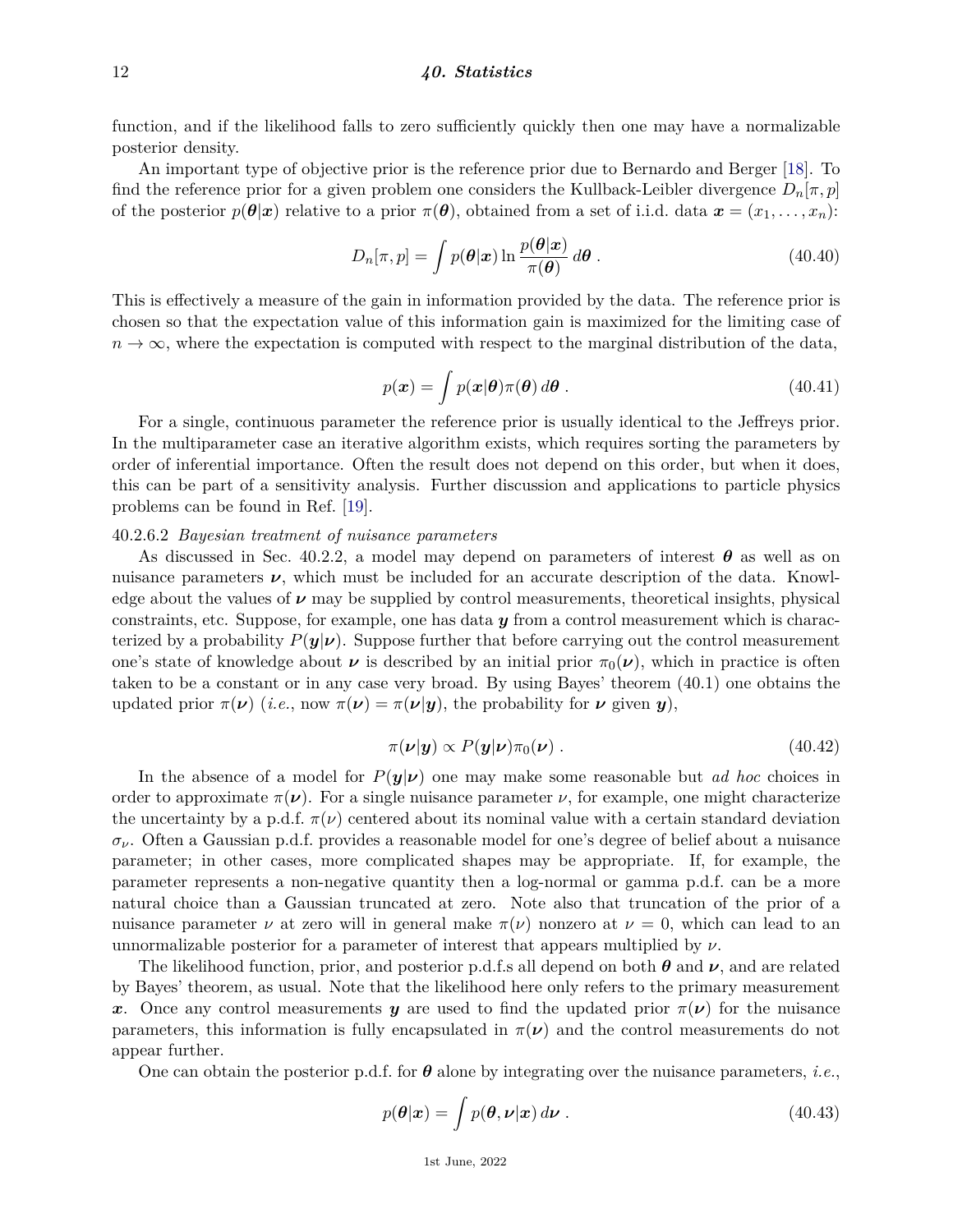Such integrals can often not be carried out in closed form, and if the number of nuisance parameters is large, then they can be difficult to compute with standard Monte Carlo methods. *Markov Chain Monte Carlo* (MCMC) techniques are often used for computing integrals of this type (see Sec. 42.6).

#### **40.3 Statistical tests**

In addition to estimating parameters, one often wants to assess the validity of certain statements concerning the data's underlying distribution. Frequentist *hypothesis tests*, described in Sec. 40.3.1, provide a rule for accepting or rejecting hypotheses depending on the outcome of a measurement. In *significance tests*, covered in Sec. 40.3.2, one gives the probability to obtain a level of incompatibility with a certain hypothesis that is greater than or equal to the level observed with the actual data. In the Bayesian approach, the corresponding procedure is based fundamentally on the posterior probabilities of the competing hypotheses. In Sec. 40.3.3 we describe a related construct called the Bayes factor, which can be used to quantify the degree to which the data prefer one or another hypothesis.

#### **40.3.1** *Hypothesis tests*

A frequentist *test* of a hypothesis (often called the null hypothesis, *H*0) is a rule that states for which data values *x* the hypothesis is rejected. A region of *x*-space called the critical region, *w*, is specified such that there is no more than a given probability under  $H_0$ ,  $\alpha$ , called the *size* or *significance level* of the test, to find  $x \in w$ . If the data are discrete, it may not be possible to find a critical region with exact probability content  $\alpha$ , and thus we require  $P(x \in w | H_0) \leq \alpha$ . If the data are observed in the critical region,  $H_0$  is rejected.

The data x used to construct a test could be, for example, a set of values that characterizes an individual event. In this case the test corresponds to classification as, *e.g.*, signal or background. Alternatively the data could represent a set of values from a collection of events. Often one is interested in knowing whether all of the events are of a certain type (background), or whether the sample contains at least some events of a new type (signal). Here the background-only hypothesis plays the role of  $H_0$ , and in the alternative  $H_1$  both signal and background are present. Rejecting *H*<sup>0</sup> is, from the standpoint of frequentist statistics, the required step to establish discovery of the signal process.

The critical region is not unique. Its choice should take into account the probabilities for the data predicted by some alternative hypothesis (or set of alternatives)  $H_1$ . Rejecting  $H_0$  if it is true is called a *type-I error*, and occurs by construction with probability no greater than *α*. Not rejecting  $H_0$  if an alternative  $H_1$  is true is called a *type-II error*, and for a given test this will have a certain probability  $\beta = P(x \notin w|H_1)$ . The quantity  $1 - \beta$  is called the *power* of the test of  $H_0$ with respect to the alternative  $H_1$ . A strategy for defining the critical region can therefore be to maximize the power with respect to some alternative (or alternatives) given a fixed size  $\alpha$ .

To maximize the power of a test of *H*<sup>0</sup> with respect to the alternative *H*1, the *Neyman–Pearson lemma* states that the critical region *w* should be chosen such that for all data values *x* inside *w*, the likelihood ratio

$$
\lambda(\boldsymbol{x}) = \frac{f(\boldsymbol{x}|H_1)}{f(\boldsymbol{x}|H_0)}\tag{40.44}
$$

is greater than or equal to a given constant  $c_{\alpha}$ , and everywhere outside the critical region one has  $\lambda(x) < c_{\alpha}$ , where the value of  $c_{\alpha}$  is determined by the size of the test  $\alpha$ . Here  $H_0$  and  $H_1$  must be simple hypotheses, *i.e.*, they should not contain undetermined parameters.

It is convenient to define the test using a scalar function of the data *x* called a *test statistic*,  $t(x)$ , such that the boundary of the critical region is given by a surface of constant  $t(x)$ . The Neyman–Pearson lemma is equivalent to the statement that the likelihood ratio (40.44) represents the optimal test statistic. It can be difficult in practice, however, to determine  $\lambda(x)$ , since this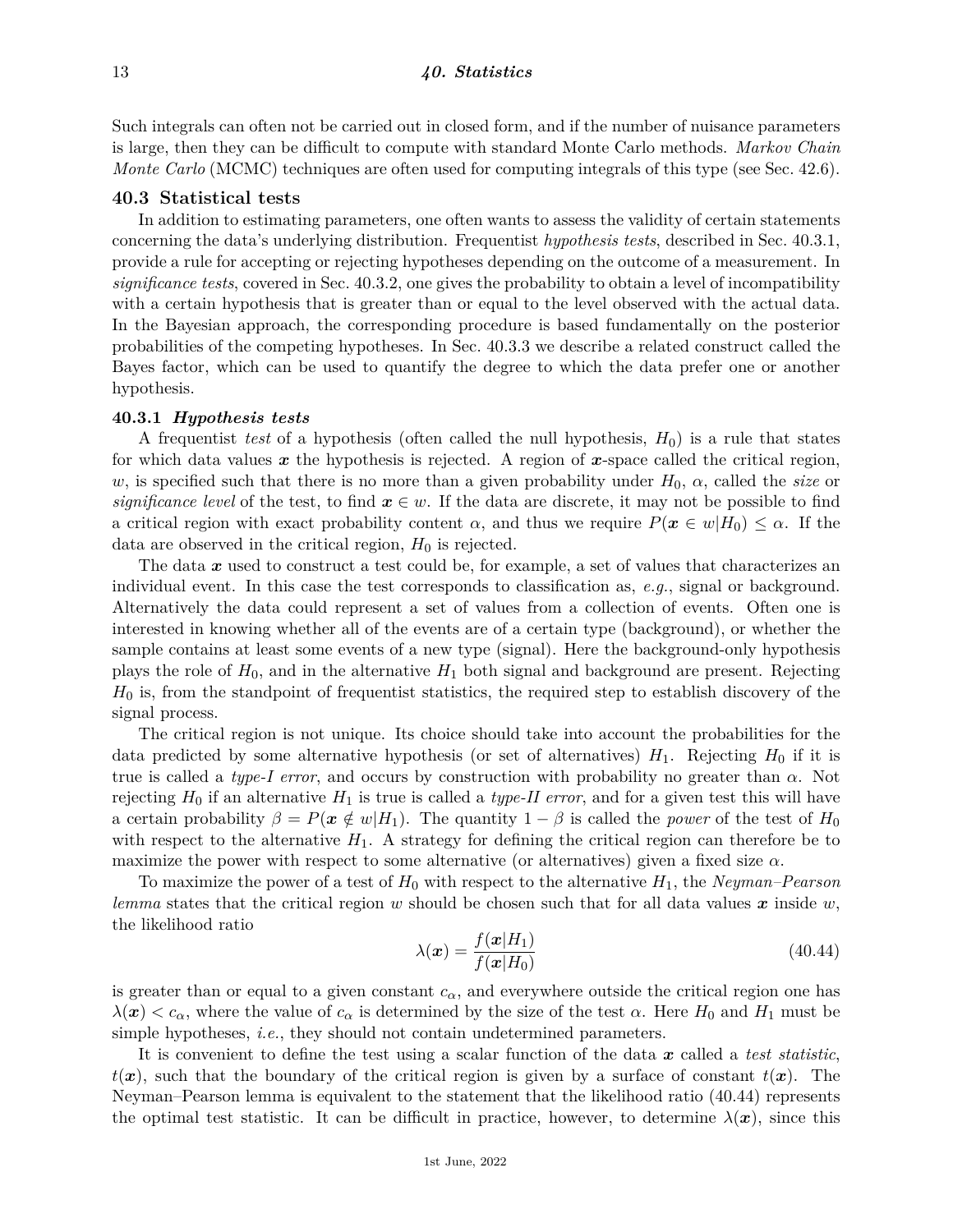requires knowledge of the joint p.d.f.s  $f(x|H_0)$  and  $f(x|H_1)$ . Often one does not have explicit formulae for these, but rather Monte Carlo models that allow one to generate instances of *x* that follow the p.d.f.s.

In the case where the likelihood ratio (40.44) cannot be used explicitly, there exist a variety of other multivariate methods for constructing a test statistic that may approach its performance. These are based on machine-learning algorithms that use samples of *training data* corresponding to the hypotheses in question, often generated from Monte Carlo models. Further information on Machine Learning can be found in Sec. 41 of this Review.

The multivariate algorithms designed to classify events into signal and background types also form the basis of tests of the hypothesis that a sample of events consists of background only. Such a test can be constructed using the distributions of the test statistic  $t(x)$  for event classification obtained from a multivariate algorithm such as a Neural Network output. The distributions  $p(t|s)$ and  $p(t|b)$  for signal and background events, respectively, are used to construct the likelihood ratio of the signal-plus-background hypothesis relative to that of background only. To the extent that the test statistic  $t(x)$  approximates the likelihood ratio (or a monotonic function thereof) for individual events given by (40.44), the resulting test of the background-only hypothesis for the event sample will have maximum power with respect to the signal-plus-background alternative (see Ref. [\[20\]](#page-34-1)).

#### **40.3.2** *Tests of significance (goodness-of-fit)*

Often one wants to quantify the level of agreement between the data and a hypothesis without explicit reference to alternative hypotheses. This can be done by defining a statistic *t* whose value reflects in some way the level of agreement between the data and the hypothesis. The analyst must decide what values of the statistic correspond to better or worse levels of agreement with the hypothesis in question; the choice will in general depend on the relevant alternative hypotheses.

The hypothesis in question,  $H_0$ , will determine the p.d.f.  $f(t|H_0)$  for the statistic. The significance of a discrepancy between the data and what one expects under the assumption of  $H_0$  is quantified by giving the *p*-value, defined as the probability to find *t* in the region of equal or lesser compatibility with  $H_0$  than the level of compatibility observed with the actual data. For example, if *t* is defined such that large values correspond to poor agreement with the hypothesis, then the *p*-value would be

$$
p = \int_{t_{\text{obs}}}^{\infty} f(t|H_0) dt , \qquad (40.45)
$$

where  $t_{obs}$  is the value of the statistic obtained in the actual experiment.

The *p*-value is a function of the data, and is therefore itself a random variable. If the hypothesis used to compute the *p*-value is true, then for continuous data *p* will be uniformly distributed between zero and one. Note that the *p*-value is not the probability for the hypothesis; in frequentist statistics, this is not defined.

The *p*-value should not be confused with the size (significance level) of a test, or the confidence level of a confidence interval (Section 40.4), both of which are pre-specified constants. We may formulate a hypothesis test, however, by defining the critical region to correspond to the data outcomes that give the lowest *p*-values, so that finding  $p \leq \alpha$  implies that the data outcome was in the critical region. When constructing a *p*-value, one generally chooses the region of data space deemed to have lower compatibility with the model being tested as one having higher compatibility with a given alternative, such that the corresponding test will have a high power with respect to this alternative. For data generated according to the alternative, the distribution of the *p*-value of  $H_0$  will be concentrated at low values.

When searching for a new phenomenon, one tries to reject the hypothesis  $H_0$  that the data are consistent with known (*e.g.*, Standard Model) processes. If the *p*-value of  $H_0$  is sufficiently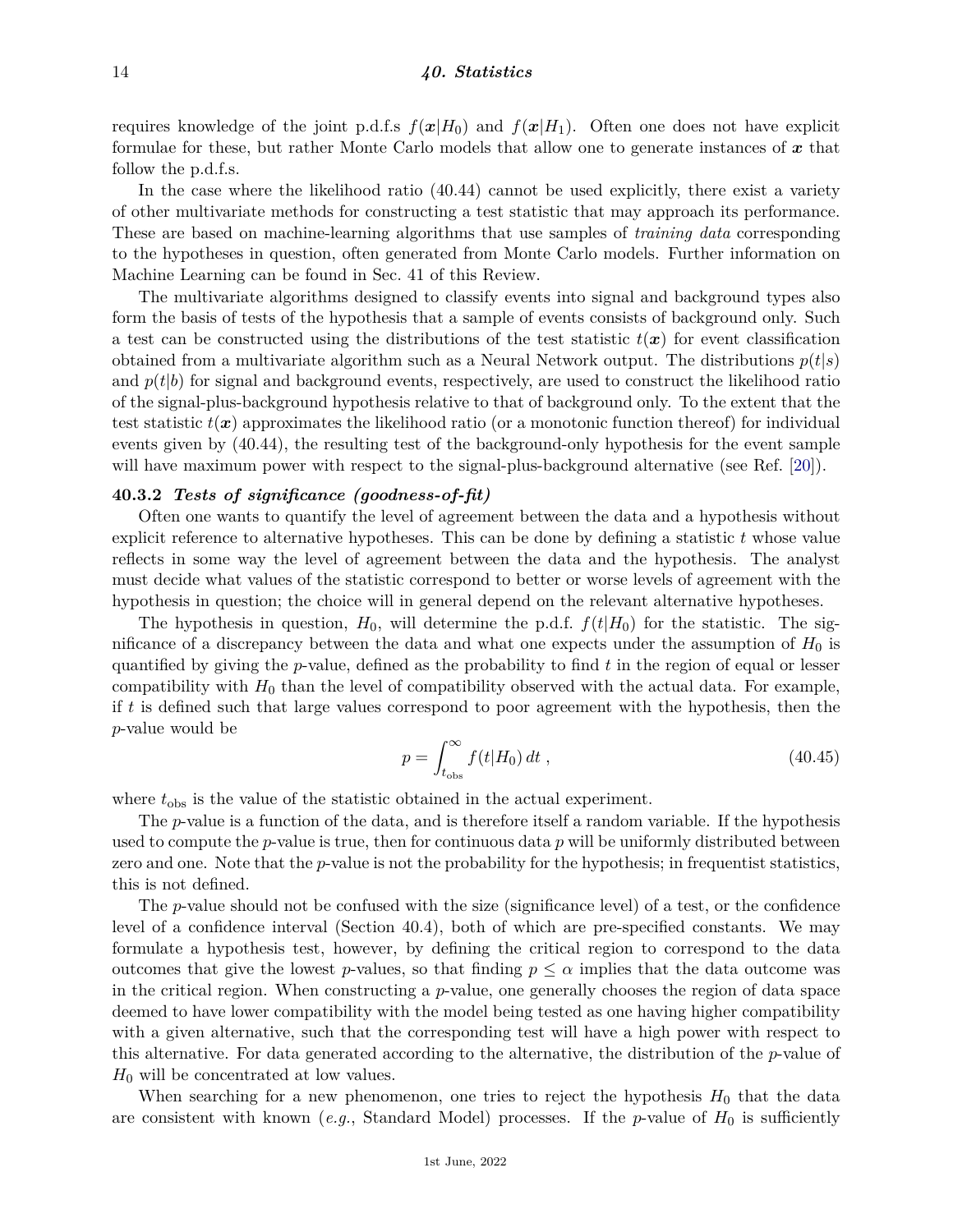low, then one is willing to accept that some alternative hypothesis is true. Often one converts the *p*-value into an effective significance *Z*, defined as an equivalent number of standard deviations of a Gaussian distributed random variable. In a search for an intrinsically positive signal, *i.e.*, where only upward fluctuations of the estimated rate appear signal like, this is defined as

$$
Z = \Phi^{-1}(1 - p) \tag{40.46}
$$

Here  $\Phi$  is the cumulative distribution of the standard Gaussian, and  $\Phi^{-1}$  is its inverse (quantile) function. In this way, a *p*-value of  $1/2$  gives  $Z = 0$ , *i.e.*, having an estimated signal rate of zero corresponds to zero significance. If either positive or negative data fluctuations would indicate evidence of the signal, then one defines

$$
Z = \Phi^{-1}(1 - p/2) \tag{40.47}
$$

In this case an estimated signal rate of zero gives  $p = 1$  and  $Z = 0$ .

Often in particle physics the level of significance where an effect is said to qualify as a discovery is  $Z = 5$ , *i.e.*, a 5*σ* effect, corresponding to a *p*-value of 2.87 × 10<sup>-7</sup>. One's actual degree of belief that a new process is present, however, will depend in general on other factors as well, such as the plausibility of the new signal hypothesis and the degree to which it can describe the data, one's confidence in the model that led to the observed *p*-value, and possible corrections for multiple observations out of which one focuses on the smallest *p*-value obtained (the "look-elsewhere effect", discussed in Section 40.3.2.2).

#### 40.3.2.1 *Treatment of nuisance parameters for frequentist tests*

Suppose one wants to test hypothetical values of parameters  $\theta$ , but the model also contains nuisance parameters  $\nu$ . To find a *p*-value for  $\theta$  we can construct a test statistic  $q_{\theta}$  such that larger values constitute increasing incompatibility between the data and the hypothesis. Then for an observed value of the statistic  $q_{\theta,obs}$ , the *p*-value of  $\theta$  is

$$
p_{\theta}(\nu) = \int_{q_{\theta,\text{obs}}}^{\infty} f(q_{\theta}|\theta,\nu) \, dq_{\theta} \,, \tag{40.48}
$$

which depends in general on the nuisance parameters  $\nu$ . In the strict frequentist approach,  $\theta$  is rejected only if the *p*-value is less than  $\alpha$  for all possible values of the nuisance parameters.

The difficulty described above is effectively solved if we can define the test statistic  $q_{\theta}$  in such a way that its distribution  $f(q_{\theta}|\theta)$  is independent of the nuisance parameters. Although exact independence is only found in special cases, it can be achieved approximately by use of the *profile likelihood ratio*. This is given by the profile likelihood from Eq.(40.18) divided by the value of the likelihood at its maximum, *i.e.*, when evaluated with the ML estimators  $\theta$  and  $\hat{\nu}$ :

$$
\lambda_p(\boldsymbol{\theta}) = \frac{L(\boldsymbol{\theta}, \hat{\boldsymbol{\nu}}(\boldsymbol{\theta}))}{L(\hat{\boldsymbol{\theta}}, \hat{\boldsymbol{\nu}})}.
$$
\n(40.49)

Wilks' theorem [\[9\]](#page-33-7) states that, providing certain general conditions are satisfied, the distribution of  $-2 \ln \lambda_p(\theta)$ , under assumption of  $\theta$ , approaches a  $\chi^2$  distribution in the limit where the data sample is very large, independent of the values of the nuisance parameters *ν*. Here the number of degrees of freedom is equal to the number of components of *θ*. More details on use of the profile likelihood are given in Refs. [\[21,](#page-34-2)[22\]](#page-34-3) and in contributions to the PHYSTAT conferences [\[23\]](#page-34-4); explicit formulae for special cases can be found in Ref. [\[24\]](#page-34-5). Further discussion on how to incorporate systematic uncertainties into *p*-values can be found in Ref. [\[25\]](#page-34-6).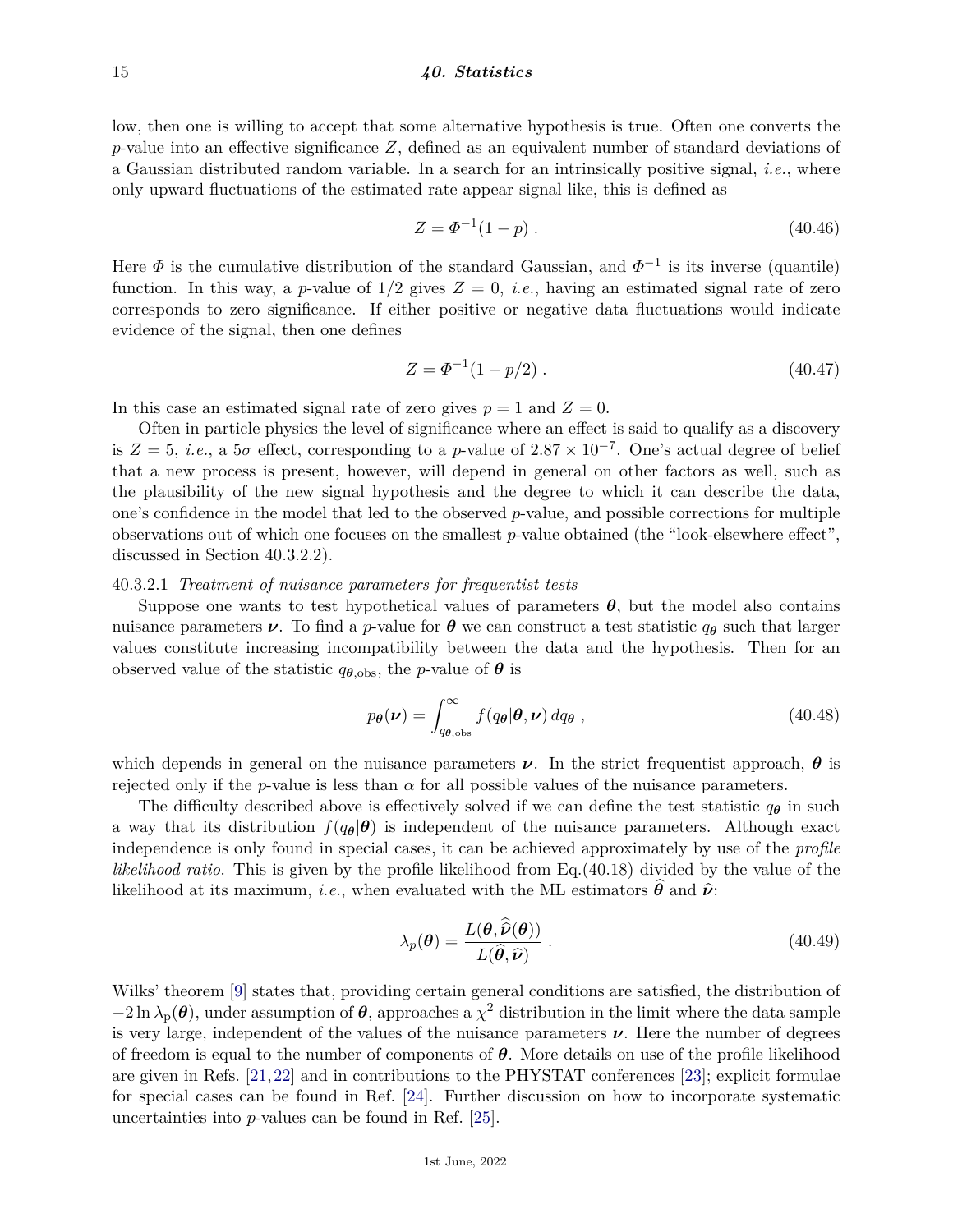Even with use of the profile likelihood ratio, for a finite data sample the *p*-value of hypothesized parameters  $\theta$  will retain in general some dependence on the nuisance parameters  $\nu$ . Ideally one would find the the maximum of  $p_{\theta}(\nu)$  from Eq. (40.48) explicitly, but that is often impractical. An approximate and computationally feasible technique is to use  $p_{\theta}(\hat{\nu}(\theta))$ , where  $\hat{\nu}(\theta)$  are the profiled values of the nuisance parameters as defined in Section 40.2.2.2. The resulting *p*-value is correct if the true values of the nuisance parameters are equal to the profiled values used; otherwise it could be either too high or too low. This is discussed further in Section 40.4.2 on confidence intervals.

One may also treat model uncertainties in a Bayesian manner but then use the resulting model in a frequentist test. Suppose the uncertainty in a set of nuisance parameters  $\nu$  is characterized by a Bayesian prior p.d.f.  $\pi(\nu)$ . This can be used to construct the marginal (also called the prior predictive) model for the data  $x$  and parameters of interest  $\theta$ ,

$$
P_{\rm m}(\boldsymbol{x}|\boldsymbol{\theta}) = \int P(\boldsymbol{x}|\boldsymbol{\theta},\boldsymbol{\nu})\pi(\boldsymbol{\nu}) d\boldsymbol{\nu} . \qquad (40.50)
$$

The marginal model does not represent the probability of data that would be generated if one were really to repeat the experiment, as in that case one would assume that the nuisance parameters do not vary. Rather, the marginal model represents a situation in which every repetition of the experiment is carried out with new values of  $\nu$ , randomly sampled from  $\pi(\nu)$ . It is in effect an average of models each with a given  $\nu$ , where the average is carried out with respect to the prior p.d.f.  $\pi(\nu)$ .

The marginal model for the data *x* can be used to determine the distribution of a test statistic *Q*, which can be written

$$
P_{\rm m}(Q|\boldsymbol{\theta}) = \int P(Q|\boldsymbol{\theta}, \boldsymbol{\nu}) \pi(\boldsymbol{\nu}) d\boldsymbol{\nu} . \qquad (40.51)
$$

In a search for a new signal process, the test statistic can be based on the ratio of likelihoods corresponding to the experiments where signal and background events are both present,  $L_{s+b}$ , to that of background only,  $L_b$ . Often the likelihoods are evaluated with the profiled values of the nuisance parameters, which may give improved performance. It is important to note, however, that it is through use of the marginal model for the distribution of *Q* that the uncertainties related to the nuisance parameters are incorporated into the result of the test. Different choices for the test statistic itself only result in variations of the power of the test with respect to different alternatives.

#### 40.3.2.2 *The look-elsewhere effect*

The "look-elsewhere effect" relates to multiple measurements used to test a single hypothesis. The classic example is when one searches in a distribution for a peak whose position is not predicted in advance. Here the no-peak hypothesis is tested using data in a given range of the distribution. In the frequentist approach the correct *p*-value of the no-peak hypothesis is the probability, assuming background only, to find a signal as significant as the one found or more so anywhere in the search region. This can be substantially higher than the probability to find a peak of equal or greater significance in the particular place where it appeared. There is in general some ambiguity as to what constitutes the relevant search region or even the broader set of relevant measurements. Although the desired *p*-value is well defined once the search region has been fixed, an exact treatment can require extensive computation.

The "brute-force" solution to this problem by Monte Carlo involves generating data under the background-only hypothesis and for each data set, fitting a peak of unknown position and recording a measure of its significance. To establish a discovery one often requires a *p*-value smaller than  $2.87 \times 10^{-7}$ , corresponding to a 5 $\sigma$  or larger effect. Determining this with Monte Carlo thus requires generating and fitting a very large number of experiments, perhaps several times  $10<sup>7</sup>$ . In contrast,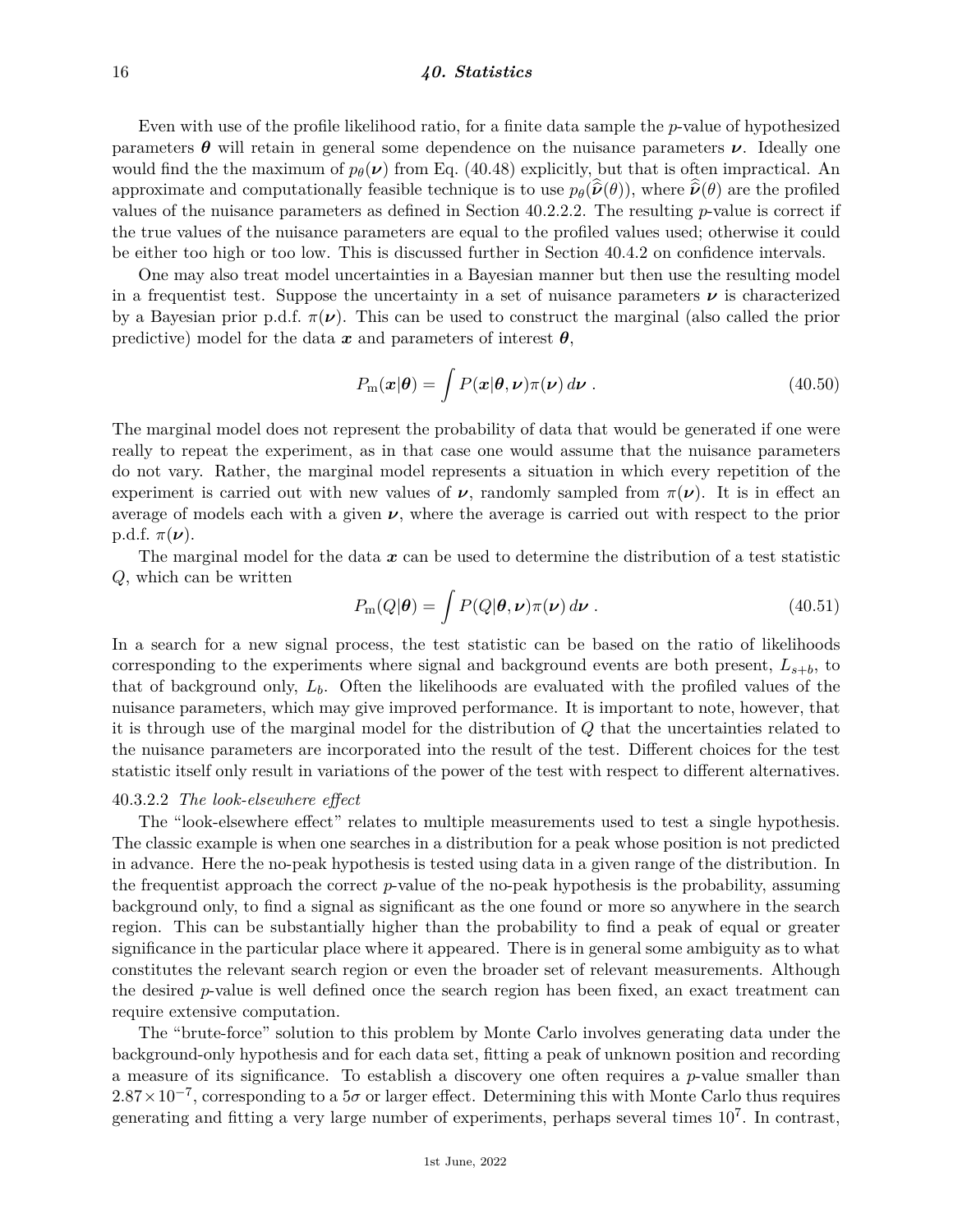if the position of the peak is fixed, then the fit to the distribution is much easier, and furthermore one can in many cases use formulae valid for sufficiently large samples that bypass completely the need for Monte Carlo (see, *e.g.*, [\[24\]](#page-34-5)). However, this fixed-position or "local" *p*-value would not be correct in general, as it assumes the position of the peak was known in advance.

A method that allows one to modify the local *p*-value computed under assumption of a fixed position to obtain an approximation to the correct "global" value using a relatively simple calcu-lation is described in Ref. [\[26\]](#page-34-7). Suppose a test statistic  $q_0$ , defined so that larger values indicate increasing disagreement with the data, is observed to have a value *u*. Furthermore suppose the model contains a nuisance parameter such as the peak position that is only defined under the signal model (there is no peak in the background-only model). An approximation for the global *p*-value is found to be

$$
p_{\text{global}} \approx p_{\text{local}} + \langle N_u \rangle \,, \tag{40.52}
$$

where  $\langle N_u \rangle$ , which is much smaller than one in cases of interest, is the mean number of "upcrossings" (as defined in [\[26\]](#page-34-7)) of the statistic  $q_0$  above the level  $u$  in the range of the nuisance parameter considered (*e.g.*, the mass range).

The value of  $\langle N_u \rangle$  can be estimated from the number of upcrossings  $\langle N_{u_0} \rangle$  above some much lower value,  $u_0$ , by using a relation due to Davis [\[27\]](#page-34-8),

$$
\langle N_u \rangle \approx \langle N_{u_0} \rangle e^{-(u - u_0)/2} \tag{40.53}
$$

By choosing  $u_0$  sufficiently low, the value of  $\langle N_u \rangle$  can be estimated by simulating only a very small number of experiments, or even from the observed data, rather than of the order  $10^7$  needed if one is dealing with a  $5\sigma$  effect.

#### 40.3.2.3 *Goodness-of-fit with the method of least squares*

When estimating parameters using the method of least squares, one obtains the minimum value of the quantity  $\chi^2$  (40.19). This statistic can be used to test the *goodness-of-fit*, *i.e.*, the test provides a measure of the significance of a discrepancy between the data and the hypothesized functional form used in the fit. It may also happen that no parameters are estimated from the data, but that one simply wants to compare a histogram, *e.g.*, a vector of Poisson distributed numbers  $\boldsymbol{n} = (n_1, \ldots, n_N)$ , with a hypothesis for their expectation values  $\mu_i = E[n_i]$ . As the distribution is Poisson with variances  $\sigma_i^2 = \mu_i$ , the  $\chi^2$  (40.19) becomes *Pearson's*  $\chi^2$  *statistic*,

$$
\chi^2 = \sum_{i=1}^{N} \frac{(n_i - \mu_i)^2}{\mu_i} \,. \tag{40.54}
$$

If the hypothesis  $\mu = (\mu_1, \dots, \mu_N)$  is correct, and if the expected values  $\mu_i$  in (40.54) are sufficiently large (or equivalently, if the measurements  $n_i$  can be treated as following a Gaussian distribution), then the  $\chi^2$  statistic will follow the  $\chi^2$  p.d.f. with the number of degrees of freedom equal to the number of measurements N minus the number of fitted parameters.

Alternatively, one may fit parameters and evaluate goodness-of-fit by minimizing −2 ln *λ* from Eq. (40.16). One finds that the distribution of this statistic approaches the asymptotic limit faster than does Pearson's  $\chi^2$ . Therefore if one uses the asymptotic  $\chi^2$  p.d.f. as the statistic's approximate sampling distribution to compute a *p*-value, one obtains in general a more accurate result from  $-2 \ln \lambda$  than from Pearson's  $\chi^2$  (see Ref. [\[8\]](#page-33-6) and references therein).

Assuming the goodness-of-fit statistic follows a  $\chi^2$  p.d.f., the *p*-value for the hypothesis is then

$$
p = \int_{\chi^2}^{\infty} f(z; n_{\rm d}) dz , \qquad (40.55)
$$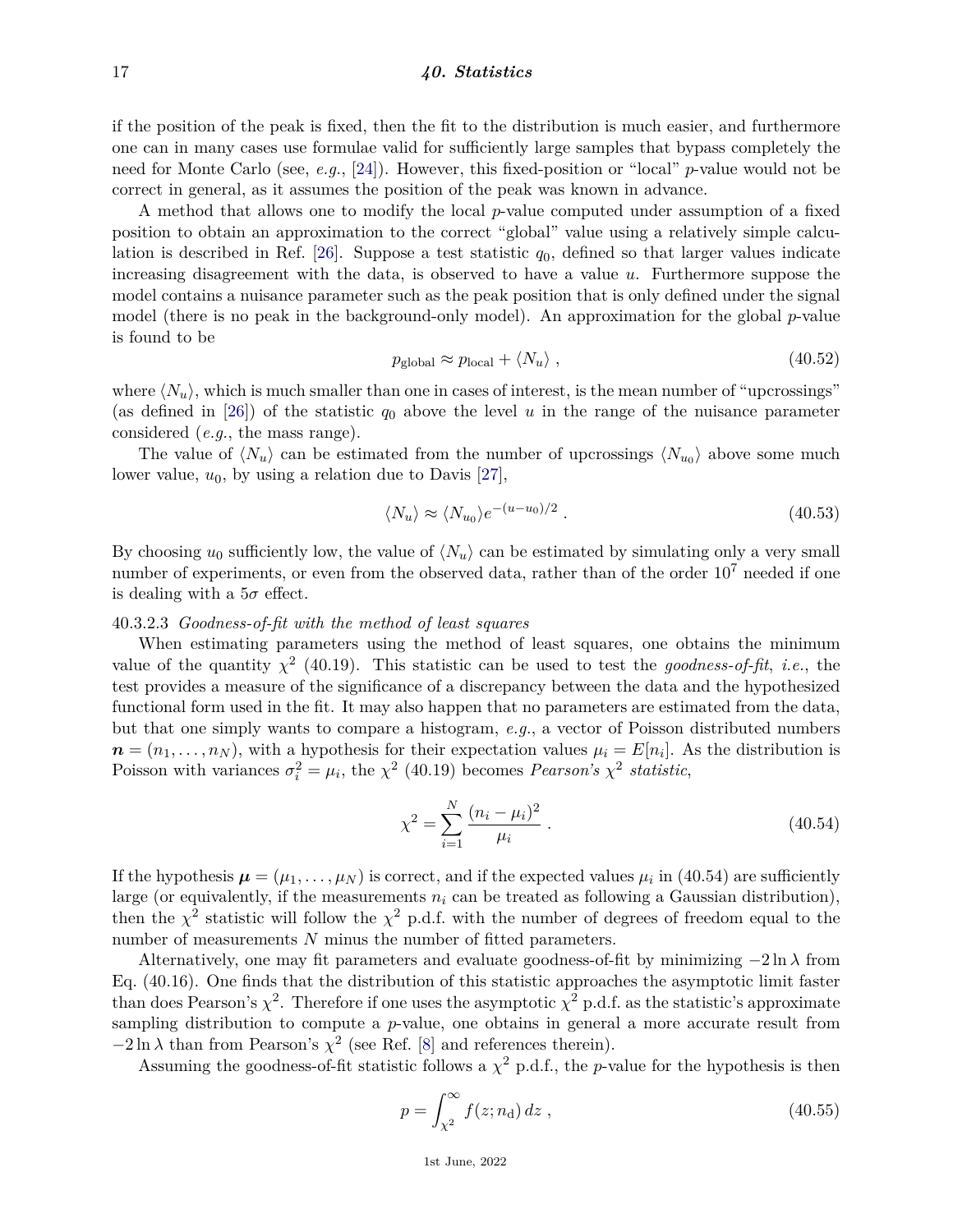where  $f(z; n_d)$  is the  $\chi^2$  p.d.f. and  $n_d$  is the appropriate number of degrees of freedom. Values are shown in Fig. 40.1 or obtained, e.g., from the ROOT function TMath::Prob. If the asymptotic conditions for using the  $\chi^2$  p.d.f. do not hold, the statistic can still be defined as before, but its p.d.f. must be determined by other means in order to obtain the *p*-value, *e.g.*, using a Monte Carlo calculation.

Since the mean of the  $\chi^2$  distribution is equal to  $n_d$ , one expects in a "reasonable" experiment to obtain  $\chi^2 \approx n_d$ . Hence the quantity  $\chi^2/n_d$  is sometimes reported. Since the p.d.f. of  $\chi^2/n_d$ depends on  $n_d$ , however, one must report  $n_d$  as well if one wishes to determine the *p*-value. The *p*-values obtained for different values of  $\chi^2/n_d$  are shown in Fig. 40.2.

If the minimized  $\chi^2$  value indicates a low level of agreement between data and hypothesis, one may be tempted to expect a high degree of uncertainty for any fitted parameters. Poor goodness-offit, however, does not mean that one will have large statistical errors for parameter estimates. If, for example, the error bars (or covariance matrix) used in constructing the  $\chi^2$  are underestimated, then this will lead to underestimated statistical errors for the fitted parameters and an increased value of the minimized  $\chi^2$ . The standard deviations of estimators that one finds from, say, Eq. (40.13) reflect how widely the estimates would be distributed if one were to repeat the measurement many times, assuming that the hypothesis and measurement errors used in the  $\chi^2$  are also correct. They do not include the systematic error which may result from an incorrect hypothesis or incorrectly estimated measurement errors in the  $\chi^2$ .



**Figure 40.1:** One minus the  $\chi^2$  cumulative distribution,  $1 - F(\chi^2; n)$ , for *n* degrees of freedom. This gives the *p*-value for the  $\chi^2$  goodness-of-fit test as well as one minus the coverage probability for confidence regions (see Sec. 40.4.2.2).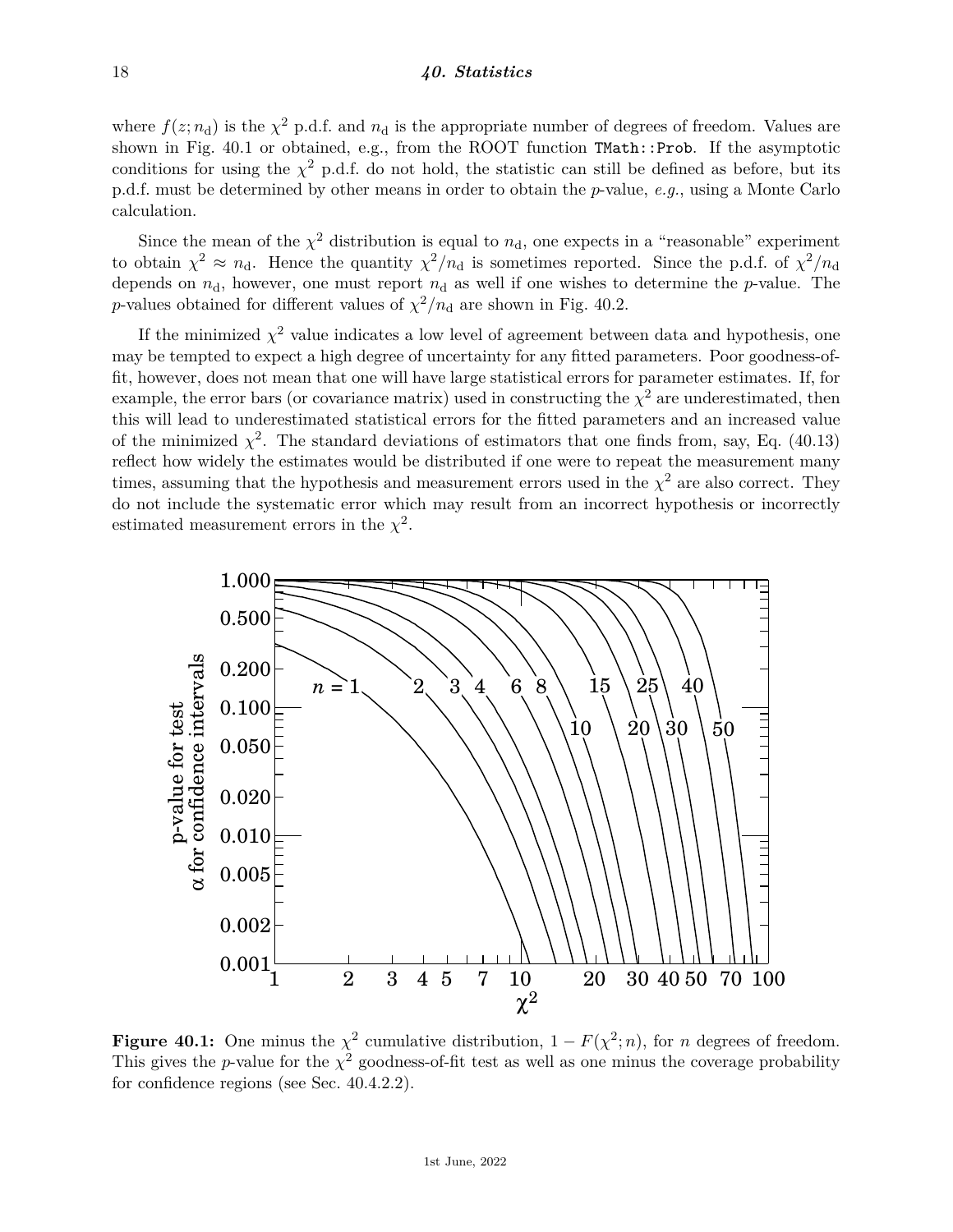

**Figure 40.2:** The 'reduced'  $\chi^2$ , equal to  $\chi^2/n$ , for *n* degrees of freedom. The curves show as a function of *n* the  $\chi^2/n$  that corresponds to a given *p*-value.

#### **40.3.3** *Bayes factors*

In Bayesian statistics, all of one's knowledge about a model is contained in its posterior probability, which one obtains using Bayes' theorem (Eq. (40.37)). Thus one could reject a hypothesis *H* if its posterior probability  $P(H|\mathbf{x})$  is sufficiently small. The difficulty here is that  $P(H|\mathbf{x})$  is proportional to the prior probability  $P(H)$ , and there will not be a consensus about the prior probabilities for the existence of new phenomena. Nevertheless one can construct a quantity called the Bayes factor (described below), which can be used to quantify the degree to which the data prefer one hypothesis over another, and is independent of their prior probabilities.

Consider two models (hypotheses),  $H_i$  and  $H_j$ , described by vectors of parameters  $\theta_i$  and  $\theta_j$ , respectively. Some of the components will be common to both models and others may be distinct. The full prior probability for each model can be written in the form

$$
\pi(H_i, \theta_i) = P(H_i)\pi(\theta_i|H_i) \tag{40.56}
$$

Here  $P(H_i)$  is the overall prior probability for  $H_i$ , and  $\pi(\theta_i|H_i)$  is the normalized p.d.f. of its parameters. For each model, the posterior probability is found using Bayes' theorem,

$$
P(H_i|\boldsymbol{x}) = \frac{\int P(\boldsymbol{x}|\boldsymbol{\theta}_i, H_i) P(H_i) \pi(\boldsymbol{\theta}_i|H_i) d\boldsymbol{\theta}_i}{P(\boldsymbol{x})},
$$
\n(40.57)

where the integration is carried out over the internal parameters  $\theta_i$  of the model. The ratio of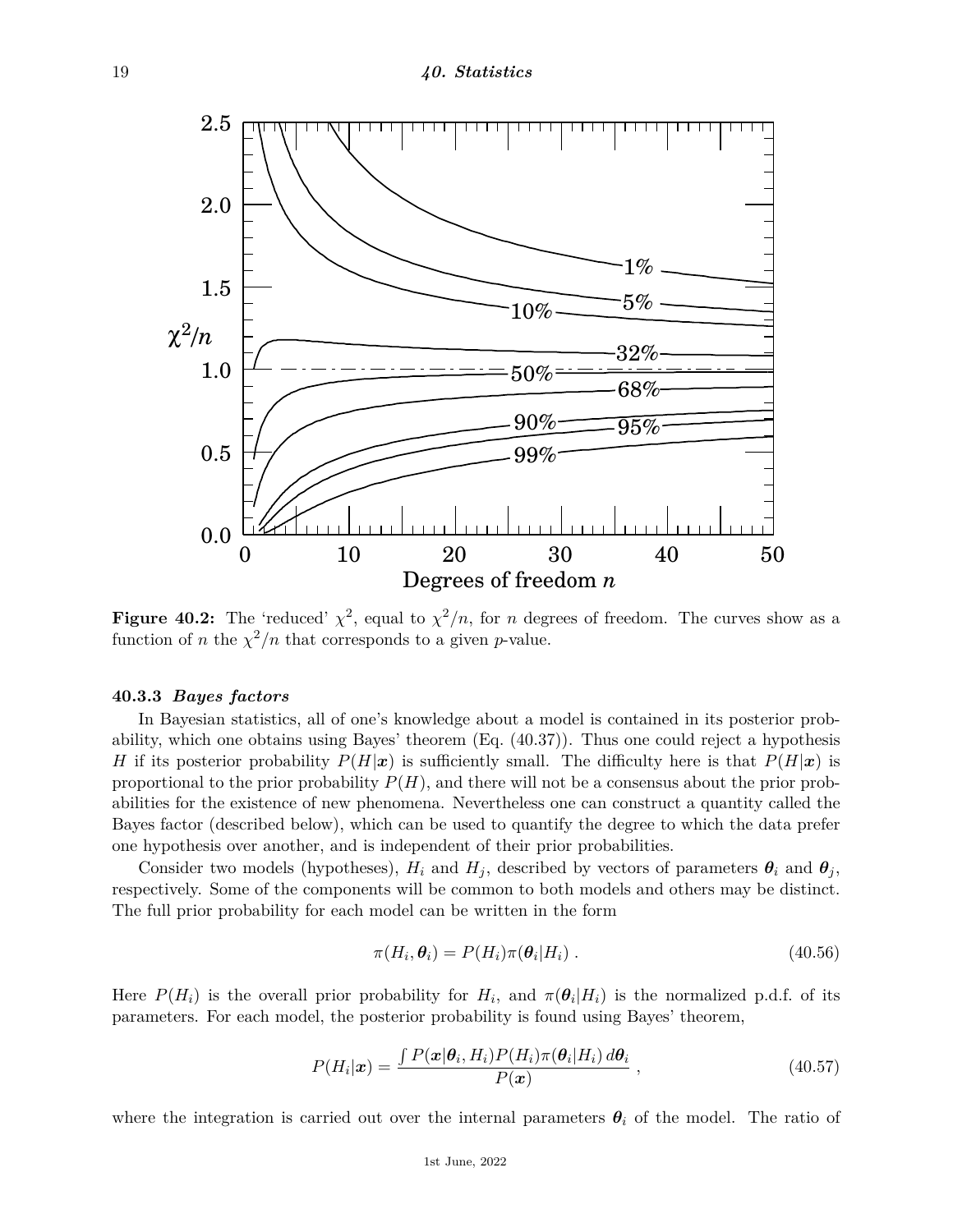posterior probabilities for the models is therefore

$$
\frac{P(H_i|\boldsymbol{x})}{P(H_j|\boldsymbol{x})} = \frac{\int P(\boldsymbol{x}|\boldsymbol{\theta}_i, H_i)\pi(\boldsymbol{\theta}_i|H_i)\,d\boldsymbol{\theta}_i}{\int P(\boldsymbol{x}|\boldsymbol{\theta}_j, H_j)\pi(\boldsymbol{\theta}_j|H_j)\,d\boldsymbol{\theta}_j}\frac{P(H_i)}{P(H_j)}\,.
$$
\n(40.58)

The *Bayes factor* is defined as

$$
B_{ij} = \frac{\int P(\mathbf{x}|\boldsymbol{\theta}_i, H_i)\pi(\boldsymbol{\theta}_i|H_i)\,d\boldsymbol{\theta}_i}{\int P(\mathbf{x}|\boldsymbol{\theta}_j, H_j)\pi(\boldsymbol{\theta}_j|H_j)\,d\boldsymbol{\theta}_j} \,. \tag{40.59}
$$

This gives what the ratio of posterior probabilities for models *i* and *j* would be if the overall prior probabilities for the two models were equal. If the models have no nuisance parameters, *i.e.*, no internal parameters described by priors, then the Bayes factor is simply the likelihood ratio. The Bayes factor therefore shows by how much the probability ratio of model *i* to model *j* changes in the light of the data, and thus can be viewed as a numerical measure of evidence supplied by the data in favor of one hypothesis over the other.

Although the Bayes factor is by construction independent of the overall prior probabilities  $P(H_i)$  and  $P(H_j)$ , it does require priors for all internal parameters of a model, *i.e.*, one needs the functions  $\pi(\theta_i|H_i)$  and  $\pi(\theta_j|H_j)$ . In a Bayesian analysis where one is only interested in the posterior p.d.f. of a parameter, it may be acceptable to take an unnormalizable function for the prior (an improper prior) as long as the product of likelihood and prior can be normalized. Improper priors are, however, only defined up to an arbitrary multiplicative constant, and so the Bayes factor would depend on this constant. Furthermore, although the range of a constant normalized prior is unimportant for parameter determination (provided it is wider than the likelihood), this is not so for the Bayes factor when such a prior is used for only one of the hypotheses. So to compute a Bayes factor, all internal parameters must be described by normalized priors that represent meaningful probabilities over the entire range where they are defined.

An exception to this rule may be considered when the identical parameter appears in the models for both numerator and denominator of the Bayes factor. In this case one can argue that the arbitrary constants would cancel. One must exercise some caution, however, as parameters with the same name and physical meaning may still play different roles in the two models.

Both integrals in Equation (40.59) are of the form

$$
m = \int P(\mathbf{x}|\boldsymbol{\theta})\pi(\boldsymbol{\theta})\,d\boldsymbol{\theta},\qquad(40.60)
$$

which is similar to the marginal likelihood seen previously in Eq.  $(40.50)$  (in some fields this quantity is called the *evidence*). Computing marginal likelihoods can be difficult; in many cases it can be done with the nested sampling algorithm [\[28\]](#page-34-9) as implemented, *e.g.*, in the program MultiNest [\[29\]](#page-34-10). A review of Bayes factors can be found in Ref. [\[30\]](#page-34-11).

#### **40.4 Intervals and limits**

When the goal of an experiment is to determine a parameter  $\theta$ , the result is usually expressed by quoting, in addition to the point estimate, some sort of interval which reflects the statistical precision of the measurement. In the simplest case, this can be given by the parameter's estimated value  $\theta$  plus or minus an estimate of the standard deviation of  $\theta$ ,  $\hat{\sigma}_{\hat{\theta}}$ . If, however, the p.d.f. of the  $\theta$  bestimator is not Gaussian or if there are physical boundaries on the possible values of the parameter, then one usually quotes instead an interval according to one of the procedures described below.

In reporting an interval or limit, the experimenter may wish to

• communicate as objectively as possible the result of the experiment;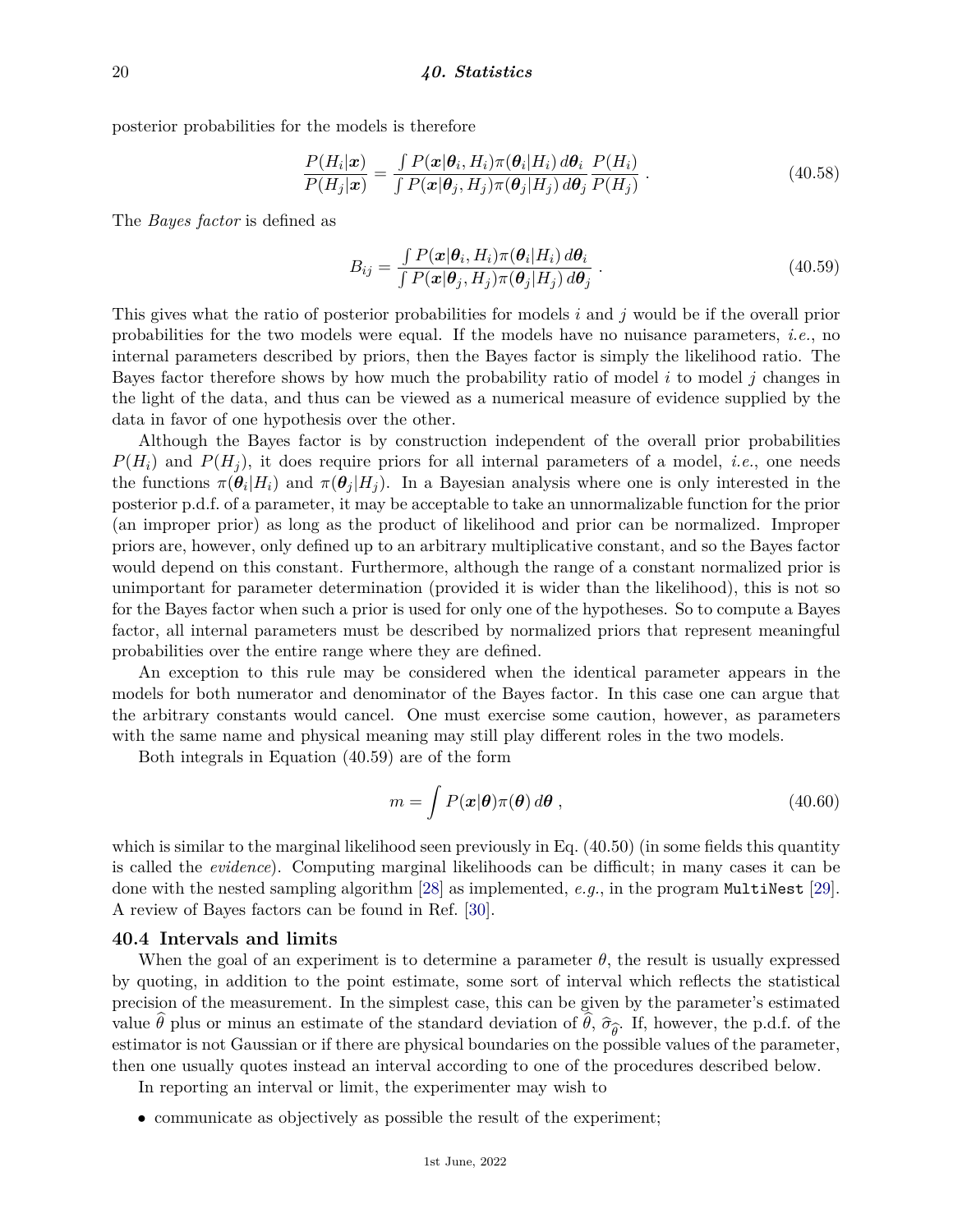- provide an interval that is constructed to cover on average the true value of the parameter with a specified probability;
- provide the information needed by the consumer of the result to draw conclusions about the parameter or to make a particular decision;
- draw conclusions about the parameter that incorporate stated prior beliefs.

With a sufficiently large data sample, the point estimate and standard deviation (or for the multiparameter case, the parameter estimates and covariance matrix) satisfy essentially all of these goals. For small data samples, no single method for quoting an interval will achieve all of them.

In addition to the goals listed above, the choice of method may be influenced by practical considerations such as ease of producing an interval from the results of several measurements. Of course the experimenter is not restricted to quoting a single interval or limit; one may choose, for example, first to communicate the result with a confidence interval having certain frequentist properties, and then in addition to draw conclusions about a parameter using a judiciously chosen subjective Bayesian prior. It is recommended, however, that there be a clear separation between these two aspects of reporting a result. In the remainder of this section, we assess the extent to which various types of intervals achieve the goals stated here.

#### **40.4.1** *Bayesian intervals*

As described in Sec. 40.2.6, a Bayesian posterior probability may be used to determine regions that will have a given probability of containing the true value of a parameter. In the single parameter case, for example, an interval (called a Bayesian or credible interval) [*θ*lo*, θ*up] can be determined which contains a given fraction  $1 - \alpha$  of the posterior probability, *i.e.*,

$$
1 - \alpha = \int_{\theta_{\rm lo}}^{\theta_{\rm up}} p(\theta | \mathbf{x}) \, d\theta \,. \tag{40.61}
$$

Sometimes an upper or lower limit is desired, *i.e.*,  $\theta_{\text{lo}}$  or  $\theta_{\text{up}}$  can be set to a physical boundary or to plus or minus infinity. In other cases, one might be interested in the set of *θ* values for which  $p(\theta|\mathbf{x})$  is higher than for any  $\theta$  not belonging to the set, which may constitute a single interval or a set of disjoint regions; these are called highest posterior density (HPD) intervals. Note that HPD intervals are not invariant under a nonlinear transformation of the parameter.

If a parameter is constrained to be non-negative, then the prior p.d.f. can simply be set to zero for negative values. An important example is the case of a Poisson variable *n*, which counts signal events with unknown mean *s*, as well as background with mean *b*, assumed known. For the signal mean *s*, one often uses the prior

$$
\pi(s) = \begin{cases} 0 & s < 0 \\ 1 & s \ge 0 \end{cases} \tag{40.62}
$$

This prior may be regarded as providing an interval whose frequentist properties can be studied, rather than as representing a degree of belief. For example, to obtain an upper limit on *s*, one may proceed as follows. The likelihood for *s* is given by the Poisson distribution for *n* with mean  $s + b$ ,

$$
P(n|s) = \frac{(s+b)^n}{n!}e^{-(s+b)},
$$
\n(40.63)

along with the prior (40.62) in (40.37) gives the posterior density for *s*. An upper limit *s*up at confidence level (or here, rather, *credibility* level)  $1 - \alpha$  can be obtained by requiring

$$
1 - \alpha = \int_{-\infty}^{s_{\text{up}}} p(s|n)ds = \frac{\int_{-\infty}^{s_{\text{up}}} P(n|s) \,\pi(s) \,ds}{\int_{-\infty}^{\infty} P(n|s) \,\pi(s) \,ds},\tag{40.64}
$$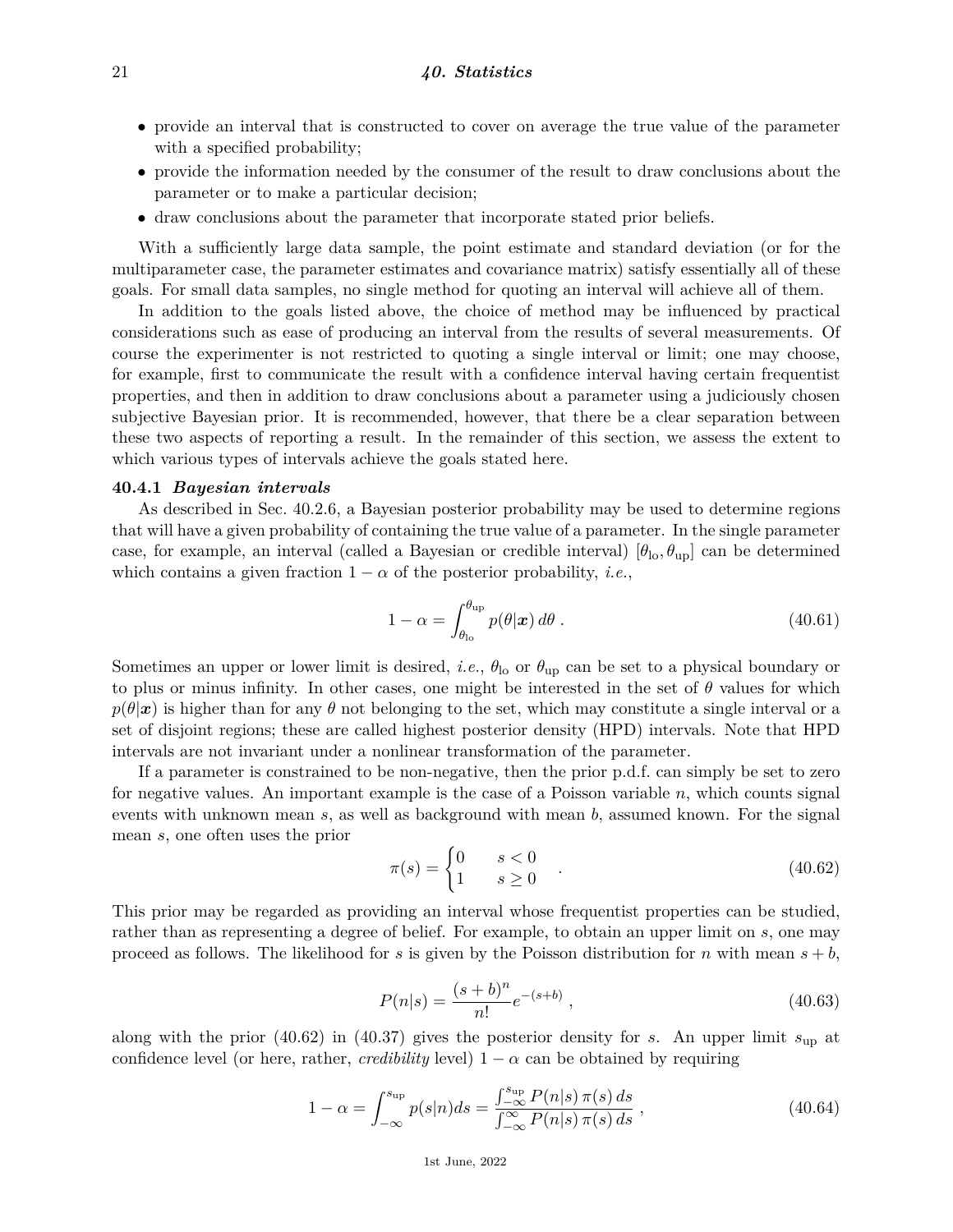where the lower limit of integration is effectively zero because of the cut-off in  $\pi(s)$ . By relating the integrals in Eq. (40.64) to incomplete gamma functions, the solution for the upper limit is found to be

$$
s_{\rm up} = \frac{1}{2} F_{\chi^2}^{-1} \left[ p, 2(n+1) \right] - b \,, \tag{40.65}
$$

where  $F_{\chi^2}^{-1}$  is the quantile of the  $\chi^2$  distribution (inverse of the cumulative distribution). Here the quantity *p* is

$$
p = 1 - \alpha \left( 1 - F_{\chi^2} \left[ 2b, 2(n+1) \right] \right) , \qquad (40.66)
$$

where  $F_{\chi^2}$  is the cumulative  $\chi^2$  distribution. For both  $F_{\chi^2}$  and  $F_{\chi^2}^{-1}$  above, the argument  $2(n+1)$ gives the number of degrees of freedom. For the special case of  $b = 0$ , the limit reduces to

$$
s_{\rm up} = \frac{1}{2} F_{\chi^2}^{-1} (1 - \alpha; 2(n+1)) \,. \tag{40.67}
$$

It happens that for the case of  $b = 0$ , the upper limit from Eq. (40.67) coincides numerically with the frequentist upper limit discussed in Section 40.4.2.3. Values for  $1 - \alpha = 0.9$  and 0.95 are given by the values  $\mu_{\text{up}}$  in Table 40.3. The frequentist properties of confidence intervals for the Poisson mean found in this way are discussed in Refs. [\[2\]](#page-33-1) and [\[31\]](#page-34-12).

As in any Bayesian analysis, it is important to show how the result changes under assumption of different prior probabilities. For example, one could consider the Jeffreys prior as described in Sec. 40.2.6. For this problem one finds the Jeffreys prior  $\pi(s) \propto 1/\sqrt{s} + b$  for  $s \geq 0$  and zero otherwise. As with the constant prior, one would not regard this as representing one's prior beliefs about *s*, both because it is improper and also as it depends on *b*. Rather it is used with Bayes' theorem to produce an interval whose frequentist properties can be studied.

If the model contains nuisance parameters then these are eliminated by marginalizing, as in Eq. (40.43), to obtain the p.d.f. for the parameters of interest. For example, if the parameter *b* in the Poisson counting problem above were to be characterized by a prior p.d.f. *π*(*b*), then one would first use Bayes' theorem to find  $p(s, b|n)$ . This is then marginalized to find  $p(s|n) = \int p(s, b|n)\pi(b) db$ , from which one may determine an interval for *s*. One may not be certain whether to extend a model by including more nuisance parameters. In this case, a Bayes factor may be used to determine to what extent the data prefer a model with additional parameters, as described in Section 40.3.3.

## **40.4.2** *Frequentist confidence intervals*

The unqualified phrase "confidence intervals" refers to frequentist intervals obtained with a procedure due to Neyman [\[32\]](#page-34-13), described below. The boundary of the interval (or in the multiparameter case, region) is given by a specific function of the data, which would fluctuate if one were to repeat the experiment many times. The *coverage probability* refers to the fraction of intervals in such an ensemble that contain the true parameter value. Confidence intervals are constructed so as to have a coverage probability greater than or equal to a given *confidence level*, regardless of the true parameter's value. It is important to note that in the frequentist approach, such a probability is not meaningful for a fixed interval. In this section we discuss several techniques for producing intervals that have, at least approximately, this property of coverage.

#### 40.4.2.1 *The Neyman construction for confidence intervals*

Consider a p.d.f.  $f(x; \theta)$  where x represents the outcome of the experiment and  $\theta$  is the unknown parameter for which we want to construct a confidence interval. The variable *x* could (and often does) represent an estimator for  $\theta$ . Using  $f(x; \theta)$ , we can find using a pre-defined rule and probability 1 − *α* for every value of  $\theta$ , a set of values  $x_1(\theta, \alpha)$  and  $x_2(\theta, \alpha)$  such that

$$
P(x_1 < x < x_2; \theta) = \int_{x_1}^{x_2} f(x; \theta) \, dx \ge 1 - \alpha \,. \tag{40.68}
$$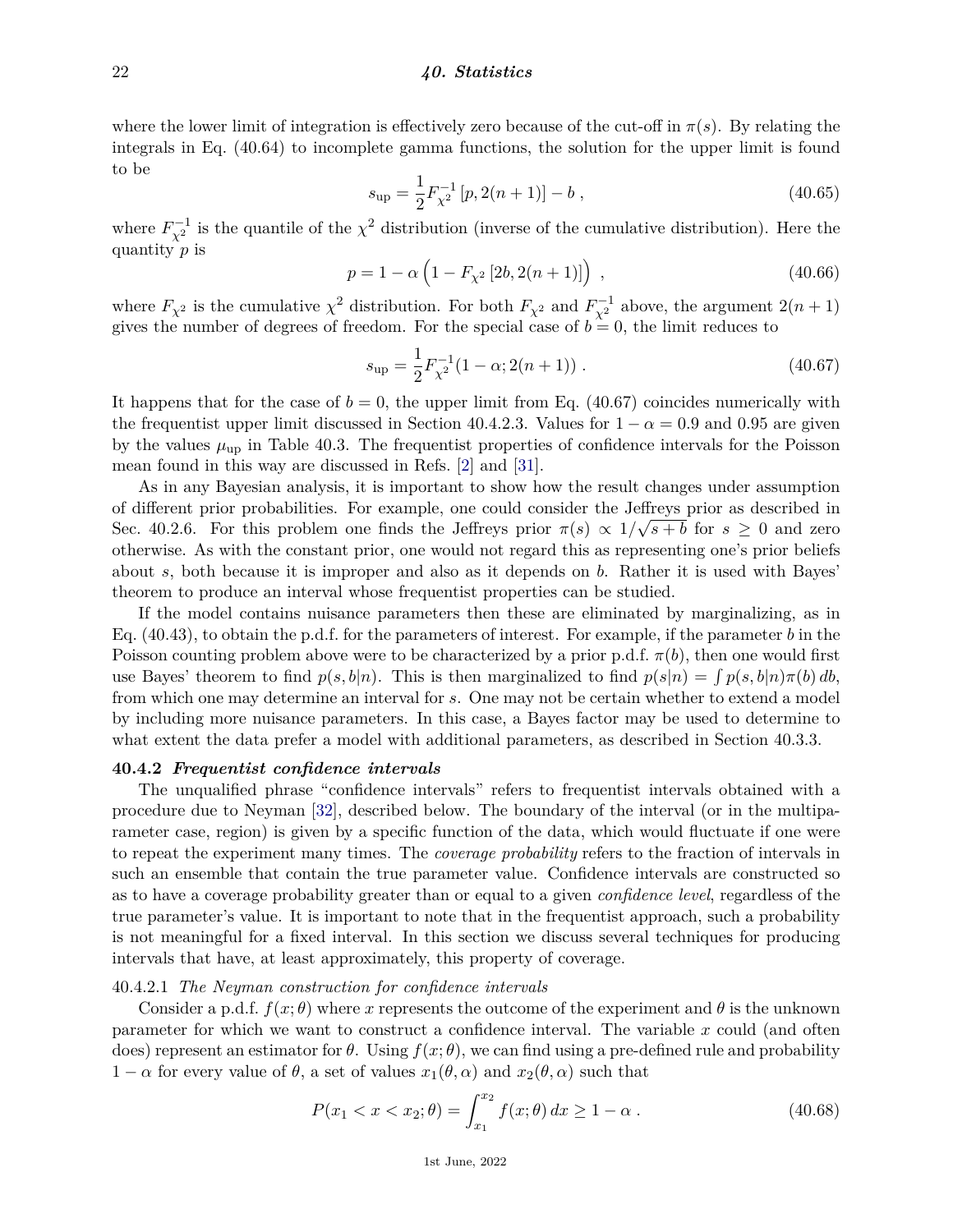If x is discrete, the integral is replaced by the corresponding sum. In that case there may not exist a range of x values whose summed probability is exactly equal to a given value of  $1 - \alpha$ , and one requires by convention  $P(x_1 < x < x_2; \theta) \geq 1 - \alpha$ .

This is illustrated for continuous *x* in Fig. 40.3: a horizontal line segment  $[x_1(\theta, \alpha), x_2(\theta, \alpha)]$  is drawn for representative values of *θ*. The union of such intervals for all values of *θ*, designated in the figure as  $D(\alpha)$ , is known as a *confidence belt*. Typically the curves  $x_1(\theta, \alpha)$  and  $x_2(\theta, \alpha)$  are monotonic functions of  $\theta$ , which we assume for this discussion.



# Possible experimental values *x*

**Figure 40.3:** Construction of the confidence belt (see text).

line segment  $[x_1(\theta, \alpha), x_2(\theta, \alpha)]$  is intercepted by this vertical line. Such confidence intervals are Upon performing an experiment to measure  $x$  and obtaining a value  $x_0$ , one draws a vertical line through  $x_0$ . The confidence interval for  $\theta$  is the set of all values of  $\theta$  for which the corresponding said to have a *confidence level* (CL) equal to  $1 - \alpha$ .

Now suppose that the true value of  $\theta$  is  $\theta_0$ , indicated in the figure. We see from the figure that *θ*<sub>0</sub> lies between  $\theta_1(x)$  and  $\theta_2(x)$  if and only if *x* lies between  $x_1(\theta_0)$  and  $x_2(\theta_0)$ . The two events thus have the same probability, and since this is true for any value  $\theta_0$ , we can drop the subscript 0 and obtain

$$
1 - \alpha = P(x_1(\theta) < x < x_2(\theta)) = P(\theta_2(x) < \theta < \theta_1(x)) \tag{40.69}
$$

In this probability statement,  $\theta_1(x)$  and  $\theta_2(x)$ , *i.e.*, the endpoints of the interval, are the random variables and  $\theta$  is an unknown constant. If the experiment were to be repeated a large number of times, the interval  $[\theta_1, \theta_2]$  would vary, covering the fixed value  $\theta$  in a fraction  $1 - \alpha$  of the experiments.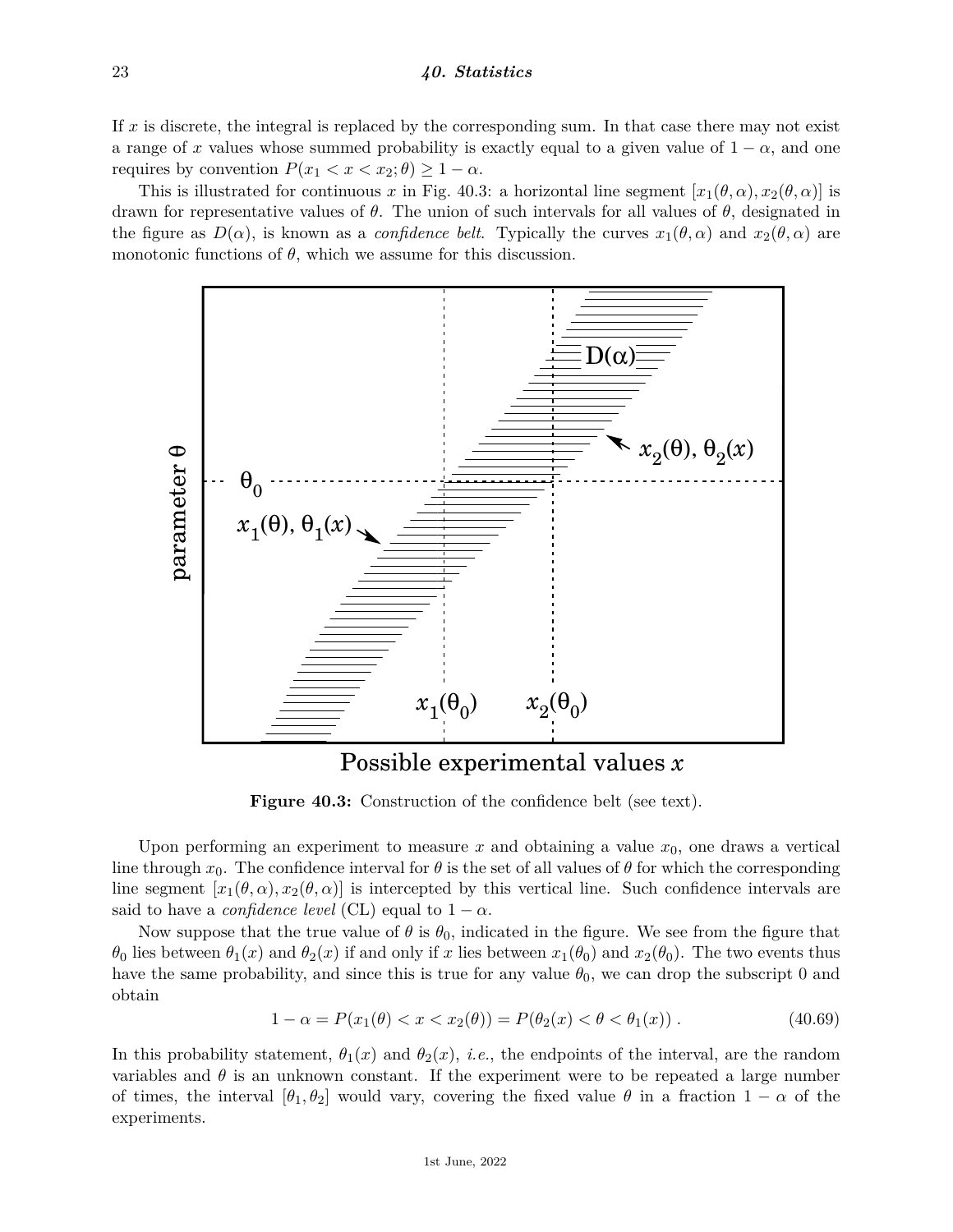The condition of coverage in Eq.  $(40.68)$  does not determine  $x_1$  and  $x_2$  uniquely, and additional criteria are needed. One possibility is to choose *central intervals* such that the probabilities to find *x* below  $x_1$  and above  $x_2$  are each  $\alpha/2$ . In other cases, one may want to report only an upper or lower limit, in which case one of  $P(x \leq x_1)$  or  $P(x \geq x_2)$  can be set to  $\alpha$  and the other to zero. Another principle based on *likelihood ratio ordering* for determining which values of *x* should be included in the confidence belt is discussed below.

When the observed random variable *x* is continuous, the coverage probability obtained with the Neyman construction is  $1 - \alpha$ , regardless of the true value of the parameter. Because of the requirement  $P(x_1 < x < x_2) \geq 1-\alpha$  when *x* is discrete, one obtains in that case confidence intervals that include the true parameter with a probability greater than or equal to  $1 - \alpha$ .

An equivalent method of constructing confidence intervals is to consider a test (see Sec. 40.3) of the hypothesis that the parameter's true value is  $\theta$  (assume one constructs a test for all physical values of  $\theta$ ). One then excludes all values of  $\theta$  where the hypothesis would be rejected in a test of size  $\alpha$  or less. The remaining values constitute the confidence interval at confidence level  $1 - \alpha$ . If the critical region of the test is characterized by having a *p*-value  $p_{\theta} \leq \alpha$ , then the endpoints of the confidence interval are found in practice by solving  $p_{\theta} = \alpha$  for  $\theta$ .

In the procedure outlined above, one is still free to choose the test to be used; this corresponds to the freedom in the Neyman construction as to which values of the data are included in the confidence belt. One possibility is to use a test statistic based on the *likelihood ratio*,

$$
\lambda(\theta) = \frac{f(x;\theta)}{f(x;\hat{\theta})},\tag{40.70}
$$

where  $\hat{\theta}$  is the value of the parameter which, out of all allowed values, maximizes  $f(x;\theta)$ . The confidence belt is taken to contain the values of x that give the greatest values of  $\lambda(\theta)$ . This results in the intervals described in Ref. [\[33\]](#page-34-14) by Feldman and Cousins.

If the model contains nuisance parameters  $\nu$ , then these can be incorporated into the test (or the *p*-values) used to determine the limit by profiling as discussed in Section 40.3.2.1. As mentioned there, the strict frequentist approach is to regard the parameter of interest  $\theta$  as excluded only if it is rejected for all possible values of  $\nu$ . The resulting interval for  $\theta$  will then cover the true value with a probability greater than or equal to the nominal confidence level for all points in  $\nu$ -space.

If the *p*-value is based on the profiled values of the nuisance parameters, *i.e.*, with  $\nu = \hat{\nu}(\theta)$  used in Eq. (40.48), then the resulting interval for the parameter of interest will have the correct coverage if the true values of  $\nu$  are equal to the profiled values. Otherwise the coverage probability may be too high or too low. This procedure has been called *profile construction* in particle physics [\[34\]](#page-34-15) (see also [\[25\]](#page-34-6)).

#### 40.4.2.2 *Gaussian distributed measurements*

An important example of constructing a confidence interval is when the data consists of a single random variable *x* that follows a Gaussian distribution; this is often the case when *x* represents an estimator for a parameter and one has a sufficiently large data sample. If there is more than one parameter being estimated, the multivariate Gaussian is used. For the univariate case with known  $\sigma$ , the probability that the measured value *x* will fall within  $\pm \delta$  of the true value  $\mu$  is

$$
1 - \alpha = \frac{1}{\sqrt{2\pi}\sigma} \int_{\mu-\delta}^{\mu+\delta} e^{-(x-\mu)^2/2\sigma^2} dx
$$
  
= erf  $\left(\frac{\delta}{\sqrt{2}\sigma}\right) = 2\Phi\left(\frac{\delta}{\sigma}\right) - 1$ , (40.71)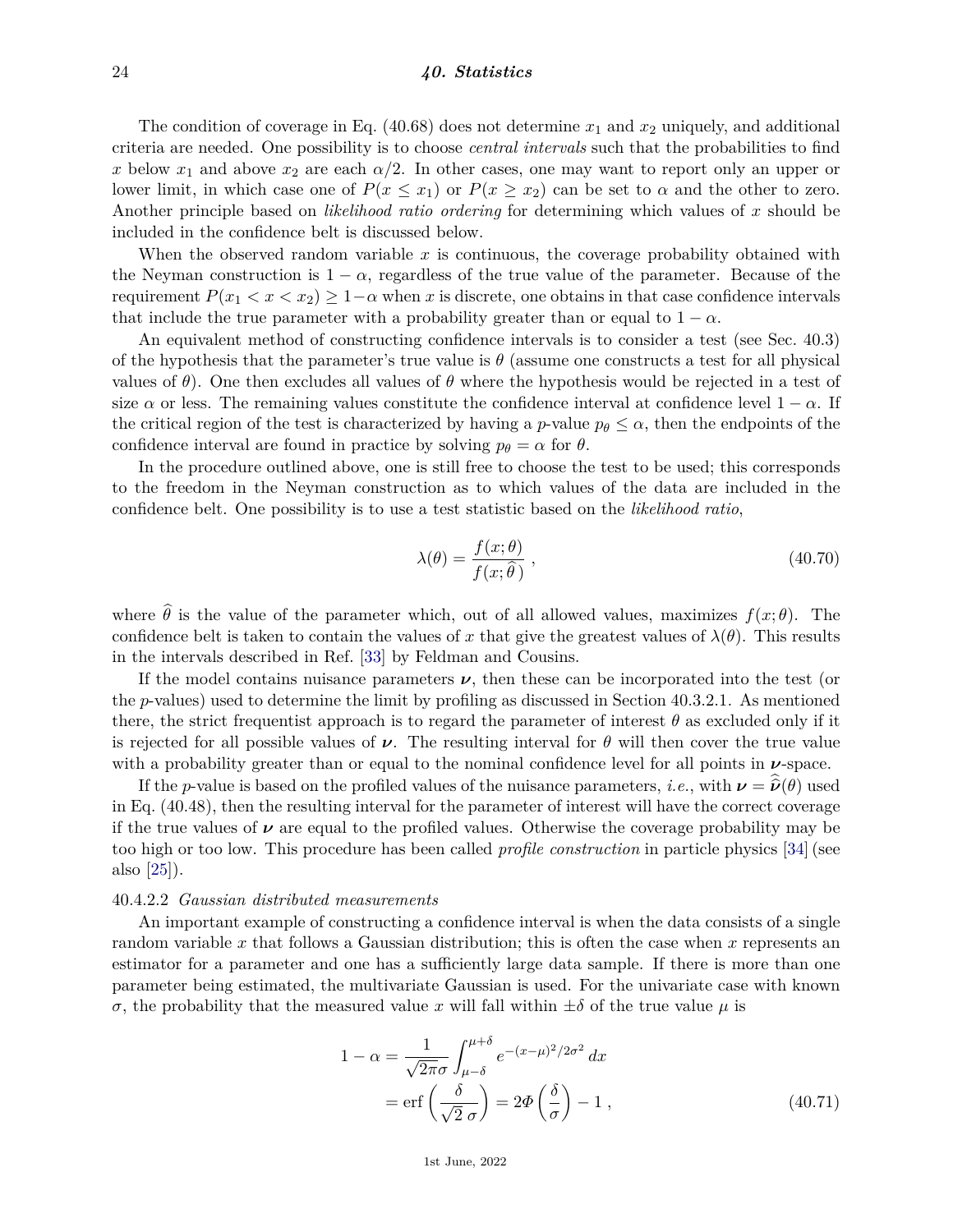where erf is the Gaussian error function, which is rewritten in the final equality using *Φ*, the Gaussian cumulative distribution. Fig. 40.4 shows a  $\delta = 1.64\sigma$  confidence interval unshaded. The choice  $\delta = \sigma$  gives an interval called the *standard error* which has  $1 - \alpha = 68.27\%$  if  $\sigma$  is known. Values of  $\alpha$  for other frequently used choices of  $\delta$  are given in Table 40.1.



**Figure 40.4:** Illustration of a symmetric 90% confidence interval (unshaded) for a Gaussiandistributed measurement of a single quantity. Integrated probabilities, defined by  $\alpha = 0.1$ , are as shown.

**Table 40.1:** Area of the tails  $\alpha$  outside  $\pm \delta$  from the mean of a Gaussian distribution.

| $\alpha$              |           | $\alpha$  |              |
|-----------------------|-----------|-----------|--------------|
| 0.3173                | $1\sigma$ | 0.2       | $1.28\sigma$ |
| $4.55 \times 10^{-2}$ | $2\sigma$ | 0.1       | $1.64\sigma$ |
| $2.7 \times 10^{-3}$  | $3\sigma$ | 0.05      | $1.96\sigma$ |
| $6.3 \times 10^{-5}$  | $4\sigma$ | 0.01      | $2.58\sigma$ |
| $5.7 \times 10^{-7}$  | $5\sigma$ | 0.001     | $3.29\sigma$ |
| $2.0\times10^{-9}$    | $6\sigma$ | $10^{-4}$ | $3.89\sigma$ |

We can set a one-sided (upper or lower) limit by excluding above  $x + \delta$  (or below  $x - \delta$ ). The values of  $\alpha$  for such limits are half the values in Table 40.1.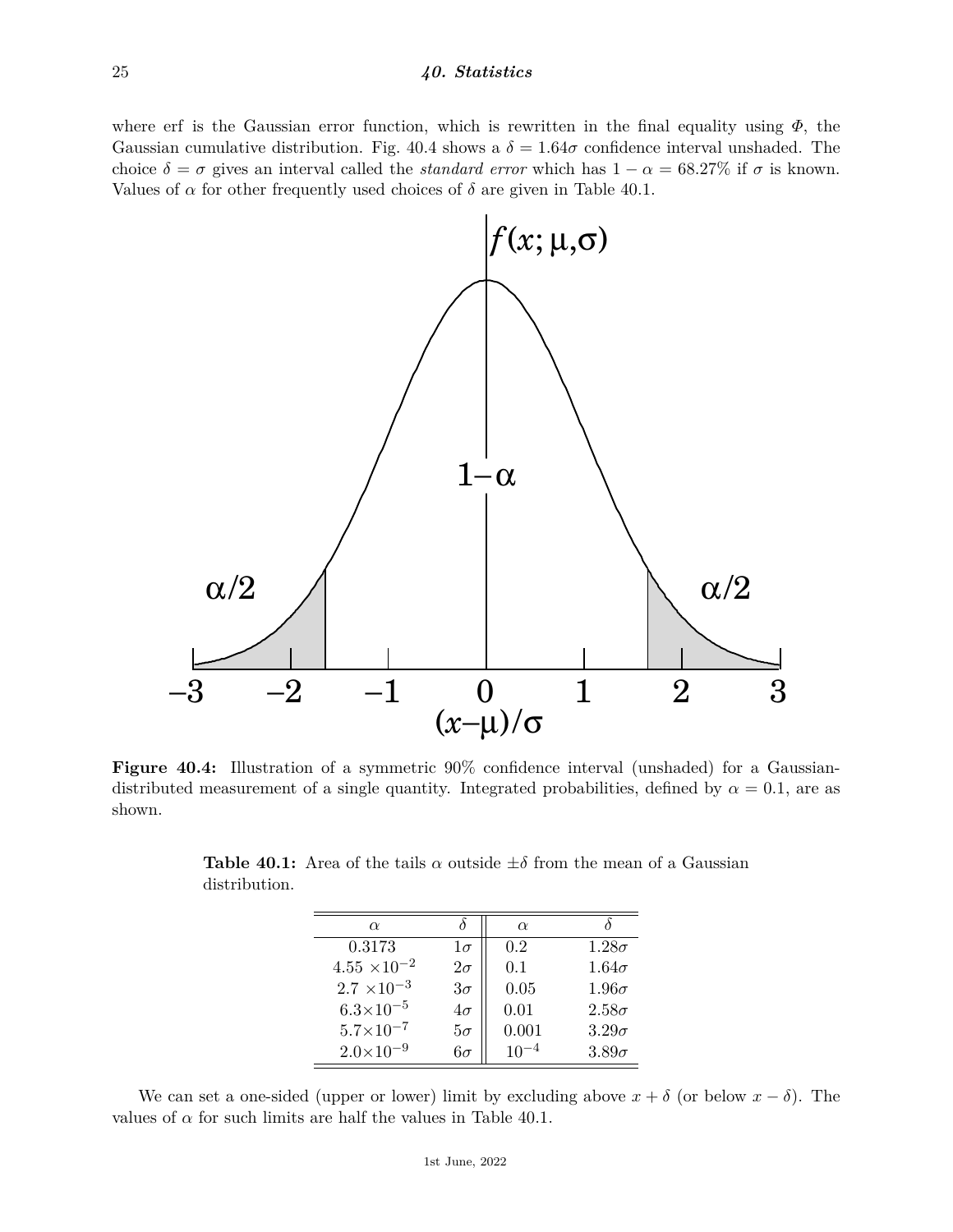The relation (40.71) can be re-expressed using the cumulative distribution function for the  $\chi^2$ distribution as

$$
\alpha = 1 - F(\chi^2; n) \,, \tag{40.72}
$$

for  $\chi^2 = (\delta/\sigma)^2$  and  $n = 1$  degree of freedom. This can be seen as the  $n = 1$  curve in Fig. 40.1 or obtained by using, e.g., the ROOT function TMath::Prob. For multivariate measurements of, say, *M* parameter estimates  $\boldsymbol{\theta} = (\theta_1, \dots, \theta_M)$ , construction of the confidence region requires the full covariance matrix  $V_{ij} = \text{cov}[\theta_i, \theta_j]$ , which can be estimated as described in Sections 40.2.2 and 40.2.3. Under fairly general conditions with the methods of maximum-likelihood or least-squares in the large sample limit, the estimators will be distributed according to a multivariate Gaussian centered about the true (unknown) values  $\theta$ , and furthermore, the likelihood function itself will take on a Gaussian shape.

The standard error ellipse for the pair  $(\theta_i, \theta_j)$  is shown in Fig. 40.5, corresponding to a contour  $\chi^2 = \chi^2_{\rm min} + 1$  or  $\ln L = \ln L_{\rm max} - 1/2$ . The ellipse is centered about the estimated values  $\hat{\theta}$ , and the tangents to the ellipse give the standard deviations of the estimators,  $\sigma_i$  and  $\sigma_j$ . The angle of the major axis of the ellipse is given by

$$
\tan 2\phi = \frac{2\rho_{ij}\sigma_i\sigma_j}{\sigma_j^2 - \sigma_i^2},\tag{40.73}
$$

where  $\rho_{ij} = \text{cov}[\theta_i, \theta_j]/\sigma_i \sigma_j$  is the correlation coefficient.

The correlation coefficient can be visualized as the fraction of the distance  $\sigma_i$  from the ellipse's horizontal center-line at which the ellipse becomes tangent to vertical, *i.e.*, at the distance  $\rho_{ij}\sigma_i$ below the center-line as shown. As  $\rho_{ij}$  goes to +1 or -1, the ellipse thins to a diagonal line.

It could happen that one of the parameters, say,  $\theta_j$ , is known from previous measurements to a precision much better than  $\sigma_j$ , so that the current measurement contributes almost nothing to the knowledge of  $\theta_j$ . However, the current measurement of  $\theta_i$  and its dependence on  $\theta_j$  may still be important. In this case, instead of quoting both parameter estimates and their correlation, one sometimes reports the value of  $\theta_i$ , which minimizes  $\chi^2$  at a fixed value of  $\theta_j$ , such as the PDG best value. This  $\theta_i$  value lies along the dotted line between the points where the ellipse becomes tangent to vertical, and has statistical error  $\sigma_{\text{inner}}$  as shown on the figure, where  $\sigma_{\text{inner}} = (1 - \rho_{ij}^2)^{1/2} \sigma_i$ . Instead of the correlation  $\rho_{ij}$ , one reports the dependency  $d\theta_i/d\theta_j$ , which is the slope of the dotted line. This slope is related to the correlation coefficient by  $d\hat{\theta}_i/d\theta_j = \rho_{ij} \times \frac{\sigma_i}{\sigma_j}$  $\frac{\sigma_i}{\sigma_j}$ .

As in the single-variable case, because of the symmetry of the Gaussian function between *θ* and  $\hat{\theta}$ , one finds that contours of constant ln *L* or  $\chi^2$  cover the true values with a certain, fixed probability. That is, the confidence region is determined by

$$
\ln L(\theta) \ge \ln L_{\text{max}} - \Delta \ln L , \qquad (40.74)
$$

or where a  $\chi^2$  has been defined for use with the method of least-squares,

$$
\chi^2(\boldsymbol{\theta}) \le \chi^2_{\min} + \Delta \chi^2 \,. \tag{40.75}
$$

Values of  $\Delta \chi^2$  or  $2\Delta \ln L$  are given in Table 40.2 for several values of the coverage probability  $1 - \alpha$  and number of fitted parameters *M*. For Gaussian distributed data, these are related by  $\Delta \chi^2 = 2 \Delta \ln L = F^{-1}_{\chi^2}$  $\chi^{\text{-1}}_{\chi^2_M} (1 - \alpha)$ , where  $F^{-1}_{\chi^2_M}$  $\chi^{\text{1}}_{M}$  is the chi-square quantile (inverse of the cumulative distribution) for *M* degrees of freedom.

For non-Gaussian data samples, the probability for the regions determined by Equations (40.74) or (40.75) to cover the true value of  $\theta$  becomes independent of  $\theta$  only in the large-sample limit. So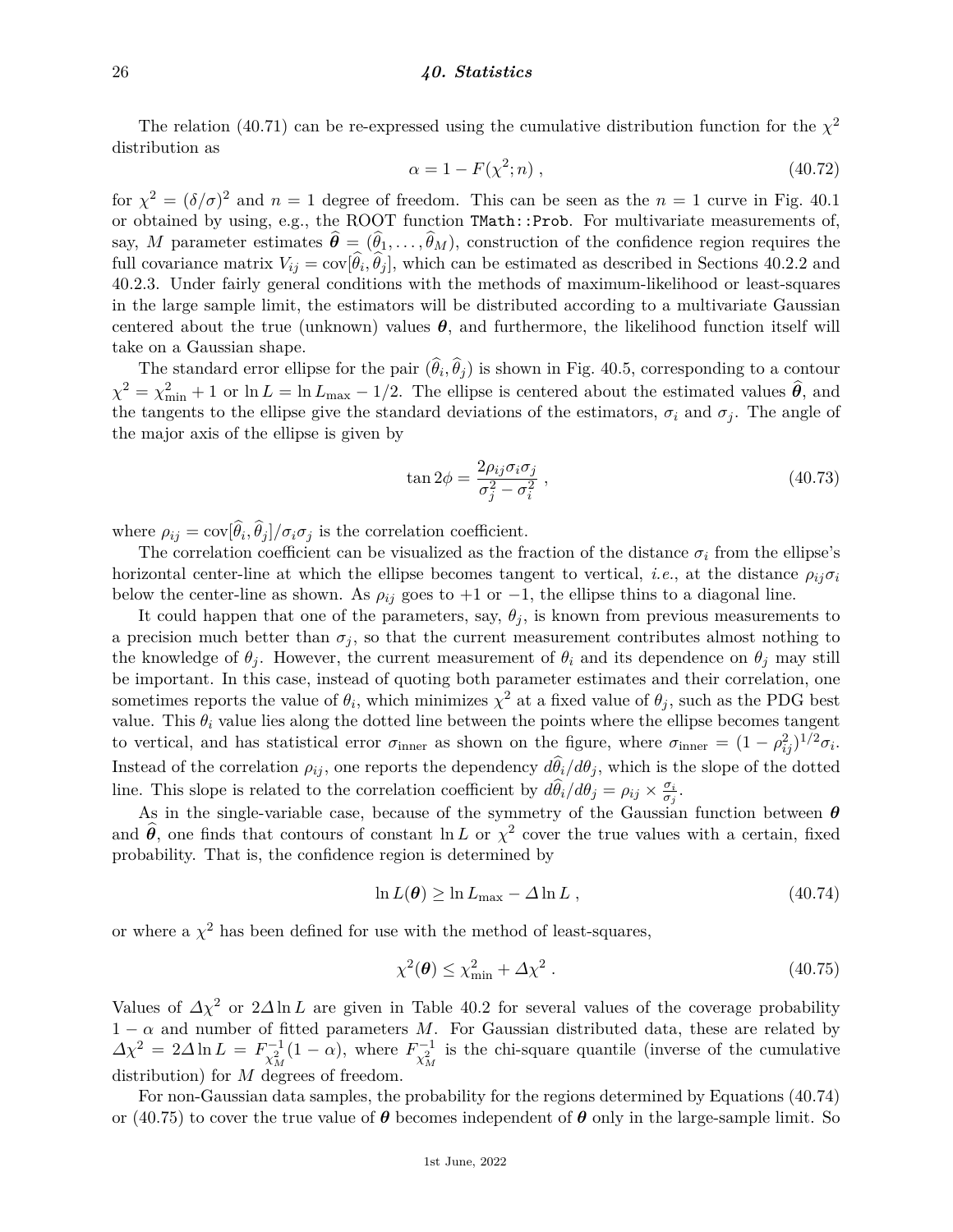

**Figure 40.5:** Standard error ellipse for the estimators  $\hat{\theta}_i$  and  $\hat{\theta}_j$ . In the case shown the correlation is negative.

| $(1-\alpha)$ $(\%)$ |      | $M=1$ $M=2$ $M=3$ |       |
|---------------------|------|-------------------|-------|
| 68.27               | 1.00 | 2.30              | 3.53  |
| 90.                 | 2.71 | 4.61              | 6.25  |
| 95.                 | 3.84 | 5.99              | 7.82  |
| 95.45               | 4.00 | 6.18              | 8.03  |
| 99.                 | 6.63 | 9.21              | 11.34 |
| 99.73               | 9.00 | 11.83             | 14.16 |

**Table 40.2:** Values of  $\Delta \chi^2$  or  $2\Delta \ln L$  corresponding to a coverage probability  $1 - \alpha$  in the large data sample limit, for joint estimation of M parameters.

for a finite data sample these are not exact confidence regions according to our previous definition. Nevertheless, they can still have a coverage probability only weakly dependent on the true parameter, and approximately as given in Table 40.2. In any case, the coverage probability of the intervals or regions obtained according to this procedure can in principle be determined as a function of the true parameter(s), for example, using a Monte Carlo calculation.

One of the practical advantages of intervals that can be constructed from the log-likelihood function or  $\chi^2$  is that it is relatively simple to produce the interval for the combination of several experiments. If *N* independent measurements result in log-likelihood functions  $\ln L_i(\theta)$ , then the combined log-likelihood function is simply the sum,

$$
\ln L(\boldsymbol{\theta}) = \sum_{i=1}^{N} \ln L_i(\boldsymbol{\theta}). \qquad (40.76)
$$

This can then be used to determine an approximate confidence interval or region with Eq. (40.74), just as with a single experiment.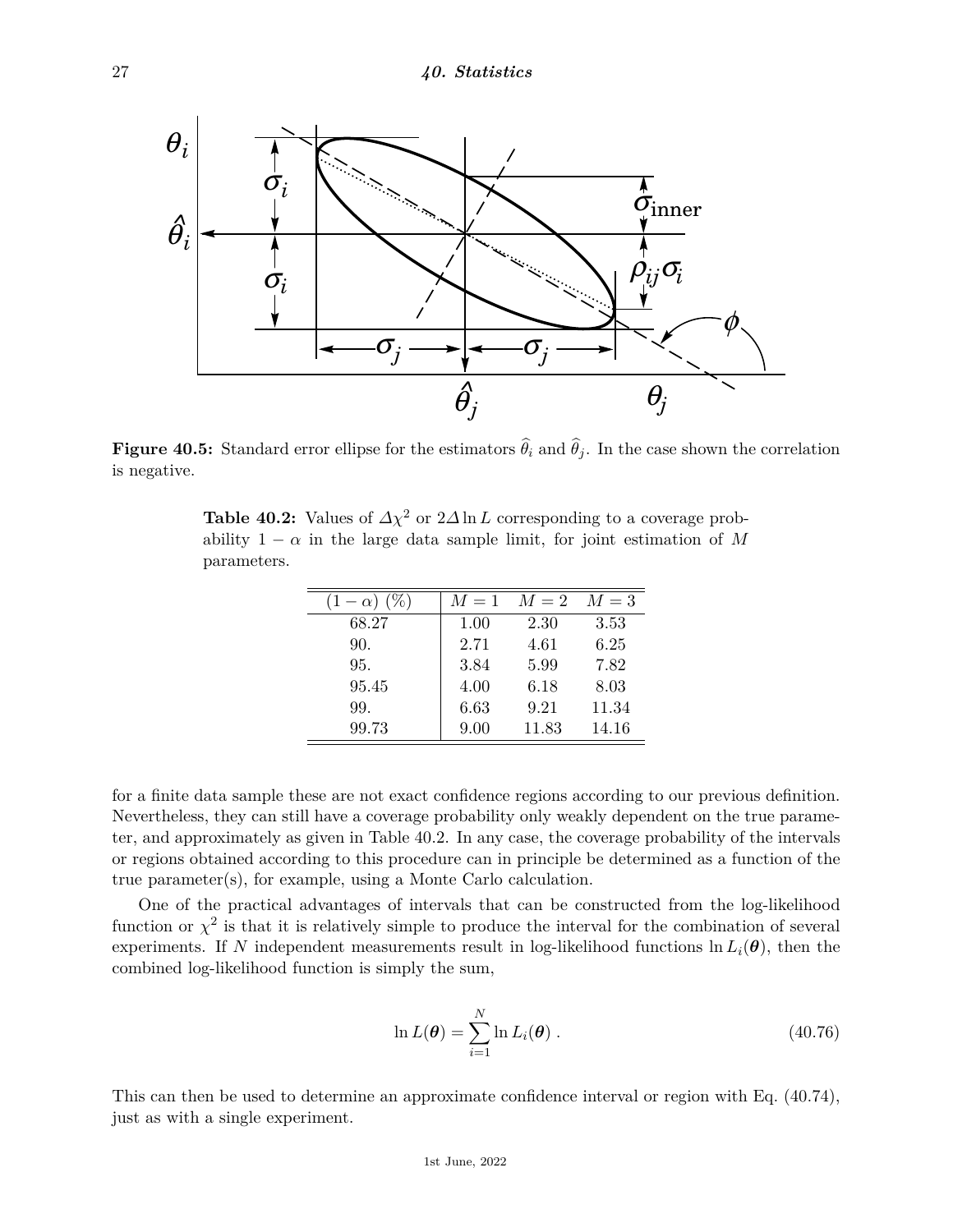#### 40.4.2.3 *Poisson or binomial data*

Another important class of measurements consists of counting a certain number of events, *n*. In this section, we will assume these are all events of the desired type, *i.e.*, there is no background. If *n* represents the number of events produced in a reaction with cross section  $\sigma$ , say, in a fixed integrated luminosity L, then it follows a Poisson distribution with mean  $\mu = \sigma \mathcal{L}$ . If, on the other hand, one has selected a larger sample of *N* events and found *n* of them to have a particular property, then *n* follows a binomial distribution where the parameter *p* gives the probability for the event to possess the property in question. This is appropriate, *e.g.*, for estimates of branching ratios or selection efficiencies based on a given total number of events.

For the case of Poisson distributed *n*, limits on the mean value  $\mu$  can be found from the Neyman procedure as discussed in Section 40.4.2.1 with *n* used directly as the statistic *x* . The upper and lower limits are found to be

$$
\mu_{\rm lo} = \frac{1}{2} F_{\chi^2}^{-1}(\alpha_{\rm lo}; 2n) , \qquad (40.77a)
$$

$$
\mu_{\rm up} = \frac{1}{2} F_{\chi^2}^{-1} (1 - \alpha_{\rm up}; 2(n+1)), \qquad (40.77b)
$$

where confidence levels of  $1-\alpha_{\text{lo}}$  and  $1-\alpha_{\text{up}}$  refer separately to the corresponding intervals  $\mu \geq \mu_{\text{lo}}$ and  $\mu \leq \mu_{\rm up}$ , and  $F^{-1}_{\chi^2}$  is the quantile of the  $\chi^2$  distribution (inverse of the cumulative distribution). For central confidence intervals at confidence level  $1 - \alpha$ , set  $\alpha_{\text{lo}} = \alpha_{\text{up}} = \alpha/2$ .

| $1 - \alpha = 90\%$ |                | $1 - \alpha = 95\%$ |                |                |
|---------------------|----------------|---------------------|----------------|----------------|
| $\it n$             | $\mu_{\rm lo}$ | $\mu_{\rm up}$      | $\mu_{\rm lo}$ | $\mu_{\rm up}$ |
| 0                   |                | 2.30                |                | $3.00\,$       |
| 1                   | 0.105          | 3.89                | 0.051          | 4.74           |
| $\overline{2}$      | $\;\:0.532$    | 5.32                | 0.355          | 6.30           |
| 3                   | 1.10           | 6.68                | 0.818          | 7.75           |
| 4                   | 1.74           | 7.99                | 1.37           | 9.15           |
| 5                   | 2.43           | 9.27                | 1.97           | 10.51          |
| 6                   | 3.15           | 10.53               | 2.61           | 11.84          |
| 7                   | 3.89           | 11.77               | 3.29           | 13.15          |
| 8                   | 4.66           | 12.99               | 3.98           | 14.43          |
| 9                   | 5.43           | 14.21               | 4.70           | 15.71          |
| 10                  | 6.22           | 15.41               | 5.43           | 16.96          |

**Table 40.3:** Lower and upper (one-sided) limits for the mean *µ* of a Poisson variable given *n* observed events in the absence of background, for confidence levels of 90% and 95%.

It happens that the upper limit from Eq. (40.77b) coincides numerically with the Bayesian upper limit for a Poisson parameter, using a uniform prior p.d.f. for  $\mu$ . Values for confidence levels of 90% and 95% are shown in Table 40.3. For the case of binomially distributed *n* successes out of *N* trials with probability of success *p*, the upper and lower limits on *p* are found to be

$$
p_{\rm lo} = \frac{nF_F^{-1}[\alpha_{\rm lo}; 2n, 2(N - n + 1)]}{N - n + 1 + nF_F^{-1}[\alpha_{\rm lo}; 2n, 2(N - n + 1)]},
$$
\n(40.78a)

$$
p_{\rm up} = \frac{(n+1)F_F^{-1}[1 - \alpha_{\rm up}; 2(n+1), 2(N-n)]}{(N-n) + (n+1)F_F^{-1}[1 - \alpha_{\rm up}; 2(n+1), 2(N-n)]}.
$$
 (40.78b)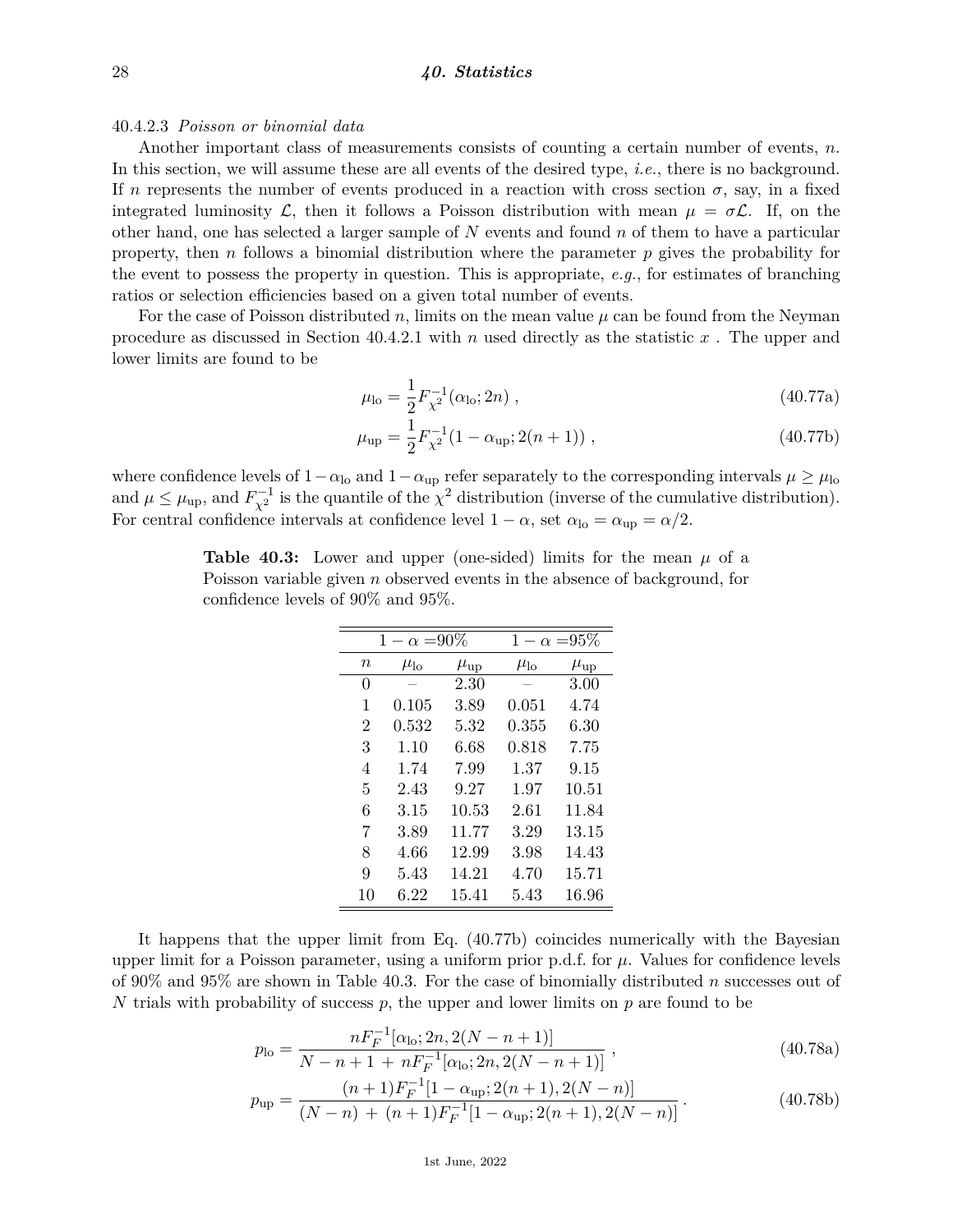Here  $F_F^{-1}$  is the quantile of the *F* distribution (also called the Fisher–Snedecor distribution; see Ref. [\[4\]](#page-33-3)).

40.4.2.4 *Parameter exclusion in cases of low sensitivity*

An important example of a statistical test arises in the search for a new signal process. Suppose the parameter  $\mu$  is defined such that it is proportional to the signal cross section. A statistical test may be carried out for hypothesized values of  $\mu$ , which may be done by computing a *p*-value,  $p_{\mu}$ , for all *µ*. Those values not rejected in a test of size  $\alpha$ , *i.e.*, for which one does not find  $p_{\mu} \leq \alpha$ , constitute a confidence interval with confidence level  $1 - \alpha$ .

In general one will find that for some regions in the parameter space of the signal model, the predictions for data are almost indistinguishable from those of the background-only model. This corresponds to the case where  $\mu$  is very small, as would occur, *e.g.*, in a search for a new particle with a mass so high that its production rate in a given experiment is negligible. That is, one has essentially no experimental sensitivity to such a model.

One would prefer that if the sensitivity to a model (or a point in a model's parameter space) is very low, then it should not be excluded. Even if the outcomes predicted with or without signal are identical, however, the probability to reject the signal model will equal  $\alpha$ , the type-I error rate. As one often takes  $\alpha$  to be 5%, this would mean that in a large number of searches covering a broad range of a signal model's parameter space, there would inevitably be excluded regions in which the experimental sensitivity is very small, and thus one may question whether it is justified to regard such parameter values as disfavored.

Exclusion of models to which one has little or no sensitivity occurs, for example, if the data fluctuate very low relative to the expectation of the background-only hypothesis. In this case the resulting upper limit on  $\mu$  may be anomalously low. As a means of controlling this effect one often determines the mean or median limit under assumption of the background-only hypothesis, as discussed in Sec. 40.5.

One way to mitigate the problem of excluding models to which one is not sensitive is the  $CL_s$ method, where the measure used to test a parameter is increased for decreasing sensitivity [\[35,](#page-34-16)[36\]](#page-34-17). The procedure is based on a statistic called  $CL_s$ , which is defined as

$$
CL_s = \frac{p_\mu}{1 - p_b} \,,\tag{40.79}
$$

where  $p<sub>b</sub>$  is the *p*-value of the background-only hypothesis. In the usual formulation of the method, both  $p_\mu$  and  $p_\text{b}$  are defined using a single test statistic, and the definition of  $CL_s$  above assumes this statistic is continuous; more details can be found in Refs. [\[35,](#page-34-16) [36\]](#page-34-17).

A point in a model's parameter space is regarded as excluded if one finds  $CL_s \leq \alpha$ . As the denominator in Eq. (40.79) is always less than or equal to unity, the exclusion criterion based on  $CL<sub>s</sub>$  is more stringent than the usual requirement  $p_{\mu} \leq \alpha$ . In this sense the  $CL<sub>s</sub>$  procedure is conservative, and the coverage probability of the corresponding intervals will exceed the nominal confidence level  $1 - \alpha$ . If the experimental sensitivity to a given value of  $\mu$  is very low, then one finds that as  $p_\mu$  decreases, so does the denominator  $1 - p_\text{b}$ , and thus the condition  $CL_s \leq \alpha$  is effectively prevented from being satisfied. In this way the exclusion of parameters in the case of low sensitivity is suppressed.

The CL<sub>s</sub> procedure has the attractive feature that the resulting intervals coincide with those obtained from the Bayesian method in two important cases: the mean value of a Poisson or Gaussian distributed measurement with a constant prior. The CL<sub>s</sub> intervals overcover for all values of the parameter  $\mu$ , however, by an amount that depends on  $\mu$ .

The problem of excluding parameter values to which one has little sensitivity is particularly acute when one wants to set a one-sided limit, *e.g.*, an upper limit on a cross section. Here one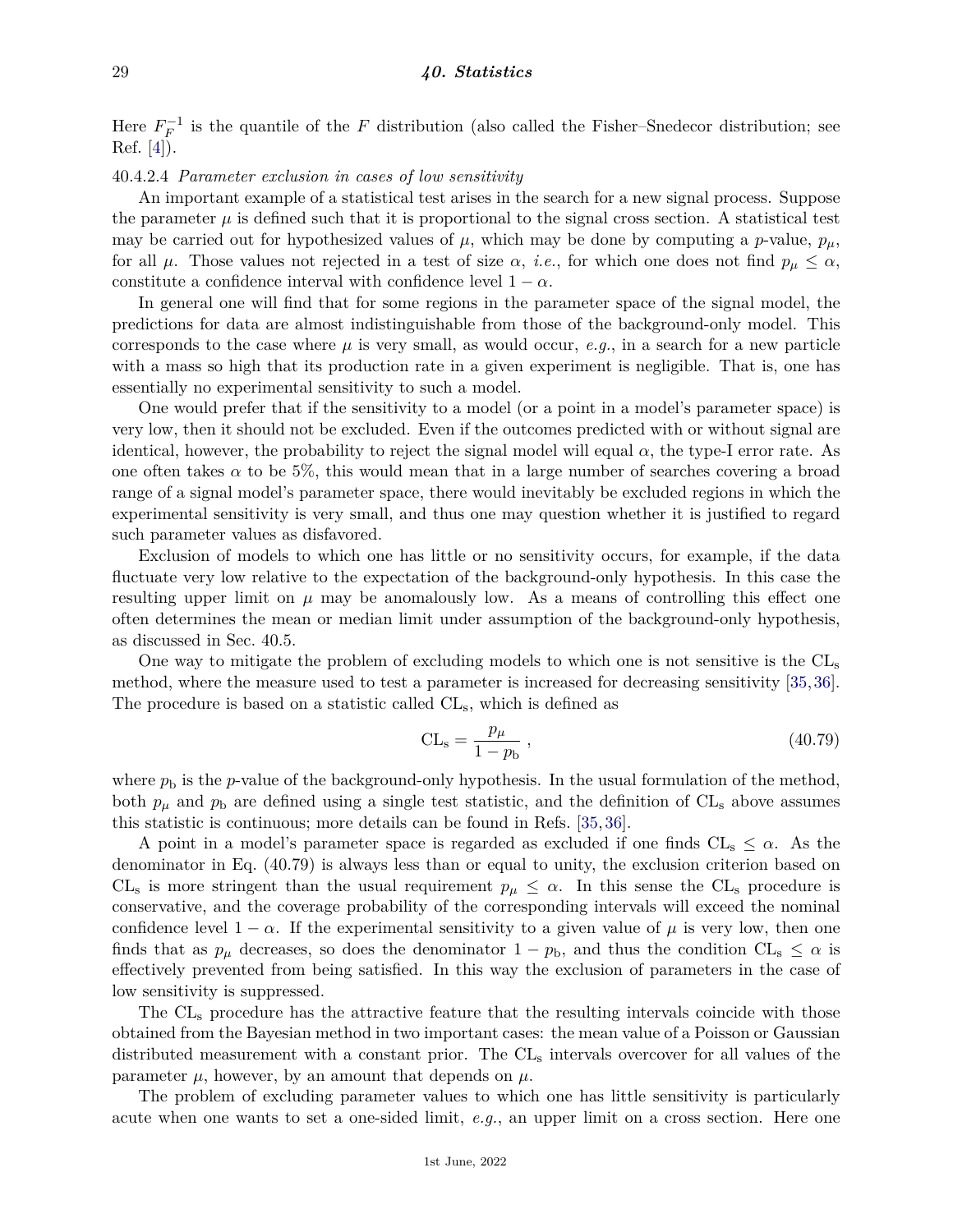tests a value of a rate parameter  $\mu$  against the alternative of a lower rate, and therefore the critical region of the test is taken to correspond to data outcomes with a low event yield. If the number of events found in the search region fluctuates low enough, however, it can happen that all physically meaningful signal parameter values, including those to which one has very little sensitivity, are rejected by the test.

Another solution to this problem, therefore, is to replace the one-sided test by one based on the likelihood ratio, where the critical region is not restricted to low rates. This is the approach followed in the Feldman-Cousins procedure described in Section 40.4.2.1. The critical region for the test of a given value of  $\mu$  contains data values characteristic of both higher and lower rates. As a result, for a given observed rate one can in general obtain a two-sided interval. If, however, the parameter estimate  $\hat{\mu}$  is sufficiently close to the lower limit of zero, then only high values of  $\mu$  are rejected, and the lower edge of the confidence interval is at zero. Note, however, that the coverage property of  $1 - \alpha$  pertains to the entire interval, not to the probability for the upper edge  $\mu_{\text{up}}$  to be greater than the true value  $\mu$ . For parameter estimates increasingly far away from the boundary, *i.e.*, for increasing signal significance, the point  $\mu = 0$  is excluded and the interval has nonzero upper and lower edges.

An additional difficulty arises when a parameter estimate is not significantly far away from the boundary, in which case it is natural to report a one-sided confidence interval (often an upper limit). It is straightforward to force the Neyman prescription to produce only an upper limit by setting  $x_2 = \infty$  in Eq. (40.68). Then  $x_1$  is uniquely determined and the upper limit can be obtained. If, however, the data come out such that the parameter estimate is not so close to the boundary, one might wish to report a central confidence interval (*i.e.*, an interval based on a two-sided test with equal upper and lower tail areas). As pointed out by Feldman and Cousins [\[33\]](#page-34-14), if the decision to report an upper limit or two-sided interval is made by looking at the data ("flip-flopping"), then in general there will be parameter values for which the resulting intervals have a coverage probability less than  $1-\alpha$ . With the confidence intervals suggested in [\[33\]](#page-34-14), the prescription determines whether the interval is one- or two-sided in a way which preserves the coverage probability (and are thus said to be *unified*).

The intervals according to this method for the mean of Poisson variable in the absence of background are given in Table 40.4. (Note that  $\alpha$  in Ref. [\[33\]](#page-34-14) is defined following Neyman [\[32\]](#page-34-13) as the coverage probability; this is opposite the modern convention used here in which the coverage probability is  $1 - \alpha$ .) The values of  $1 - \alpha$  given here refer to the coverage of the true parameter by the whole interval  $[\mu_1, \mu_2]$ . In Table 40.3 for the one-sided upper limit, however,  $1 - \alpha$  refers to the probability to have  $\mu_{\rm up} \geq \mu$  (or  $\mu_{\rm lo} \leq \mu$  for lower limits).

A potential difficulty with unified intervals arises if, for example, one constructs such an interval for a Poisson parameter *s* of some yet to be discovered signal process with, say,  $1 - \alpha = 0.9$ . If the true signal parameter is zero, or in any case much less than the expected background, one will usually obtain a one-sided upper limit on *s*. In a certain fraction of the experiments, however, a two-sided interval for *s* will result. Since, however, one typically chooses 1−*α* to be only 0*.*9 or 0*.*95 when setting limits, the value  $s = 0$  may be found below the lower edge of the interval before the existence of the effect is well established. It must then be communicated carefully that in excluding  $s = 0$  at, say, 90% or 95% confidence level from the interval, one is not necessarily claiming to have discovered the effect, for which one would usually require a higher level of significance (*e.g.*, 5 *σ*).

Another possibility is to construct a Bayesian interval as described in Section 40.4.1. The presence of the boundary can be incorporated simply by setting the prior density to zero in the unphysical region. More specifically, the prior may be chosen using formal rules such as the reference prior or Jeffreys prior mentioned in Sec. 40.2.6.

In particle physics a widely used prior for the mean  $\mu$  of a Poisson distributed measurement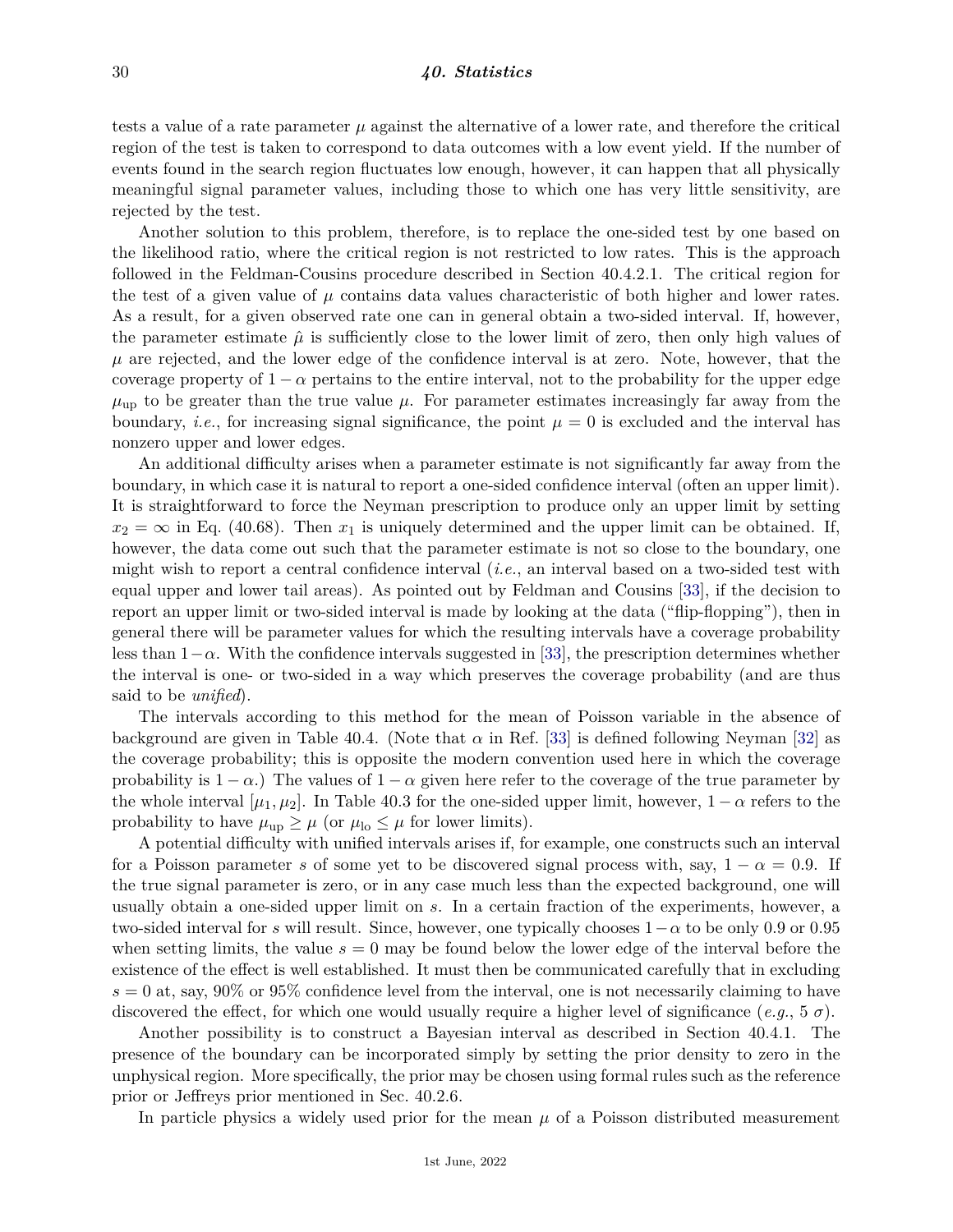|                | $-\alpha = 90\%$<br>$\mathbf{1}$ |         | $1 - \alpha = 95\%$ |         |
|----------------|----------------------------------|---------|---------------------|---------|
| $\it n$        | $\mu_1$                          | $\mu_2$ | $\mu_1$             | $\mu_2$ |
| $\mathbf{0}$   | 0.00                             | 2.44    | 0.00                | 3.09    |
| 1              | 0.11                             | 4.36    | 0.05                | 5.14    |
| $\overline{2}$ | 0.53                             | 5.91    | 0.36                | 6.72    |
| 3              | 1.10                             | 7.42    | 0.82                | 8.25    |
| 4              | 1.47                             | 8.60    | 1.37                | 9.76    |
| 5              | 1.84                             | 9.99    | 1.84                | 11.26   |
| 6              | 2.21                             | 11.47   | 2.21                | 12.75   |
| 7              | 3.56                             | 12.53   | 2.58                | 13.81   |
| 8              | 3.96                             | 13.99   | 2.94                | 15.29   |
| 9              | 4.36                             | 15.30   | 4.36                | 16.77   |
| 10             | 5.50                             | 16.50   | 4.75                | 17.82   |

**Table 40.4:** Unified confidence intervals  $[\mu_1, \mu_2]$  for a the mean of a Poisson variable given *n* observed events in the absence of background, for confidence levels of 90% and 95%.

has been the uniform distribution for  $\mu \geq 0$ . This prior does not follow from any fundamental rule nor can it be regarded as reflecting a reasonable degree of belief, since the prior probability for  $\mu$  to lie between any two finite values is zero. The procedure above can be more appropriately regarded as a way for obtaining intervals with frequentist properties that can be investigated. The resulting upper limits have a coverage probability that depends on the true value of the Poisson parameter, and is nowhere smaller than the stated probability content. Lower limits and two-sided intervals for the Poisson mean based on uniform priors undercover, however, for some values of the parameter, although to an extent that in practical cases may not be too severe [\[2,](#page-33-1) [31\]](#page-34-12).

In any case, it is important to always report sufficient information so that the result can be combined with other measurements. Often this means giving an unbiased estimator and its standard deviation, even if the estimated value is in the unphysical region.

It can also be useful with a frequentist interval to calculate its subjective probability content using the posterior p.d.f. based on one or several reasonable guesses for the prior p.d.f. If it turns out to be significantly less than the stated confidence level, this warns that it would be particularly misleading to draw conclusions about the parameter's value from the interval alone.

#### **40.5 Experimental sensitivity**

In this section we describe methods for characterizing the sensitivity of a search for a new physics signal. As discussed in Sec. 40.3, an experimental analysis can often be formulated as a test of hypothetical model parameters. Therefore we may quantify the sensitivity by giving the results that we expect from such a test under specific assumptions about the signal process.

Here to be concrete we will consider a parameter  $\mu$  proportional to the rate of a signal process, although the concepts described in this section may be easily generalized to other parameters. One may wish to establish discovery of the signal process by testing and rejecting the hypothesis that  $\mu = 0$ , and in addition one often wants to test nonzero values of  $\mu$  to construct a confidence interval (*e.g.*, limits) as described in Sec. 40.4. In the frequentist framework, the result of each tested value of  $\mu$  is the *p*-value  $p_{\mu}$  or equivalently the significance  $Z_{\mu} = \Phi^{-1}(1 - p_{\mu})$ , where as usual  $\Phi$  is the standard Gaussian cumulative distribution and its inverse  $\Phi^{-1}$  is the standard Gaussian quantile.

Prior to carrying out the experiment, one generally wants to quantify what significance  $Z_\mu$  is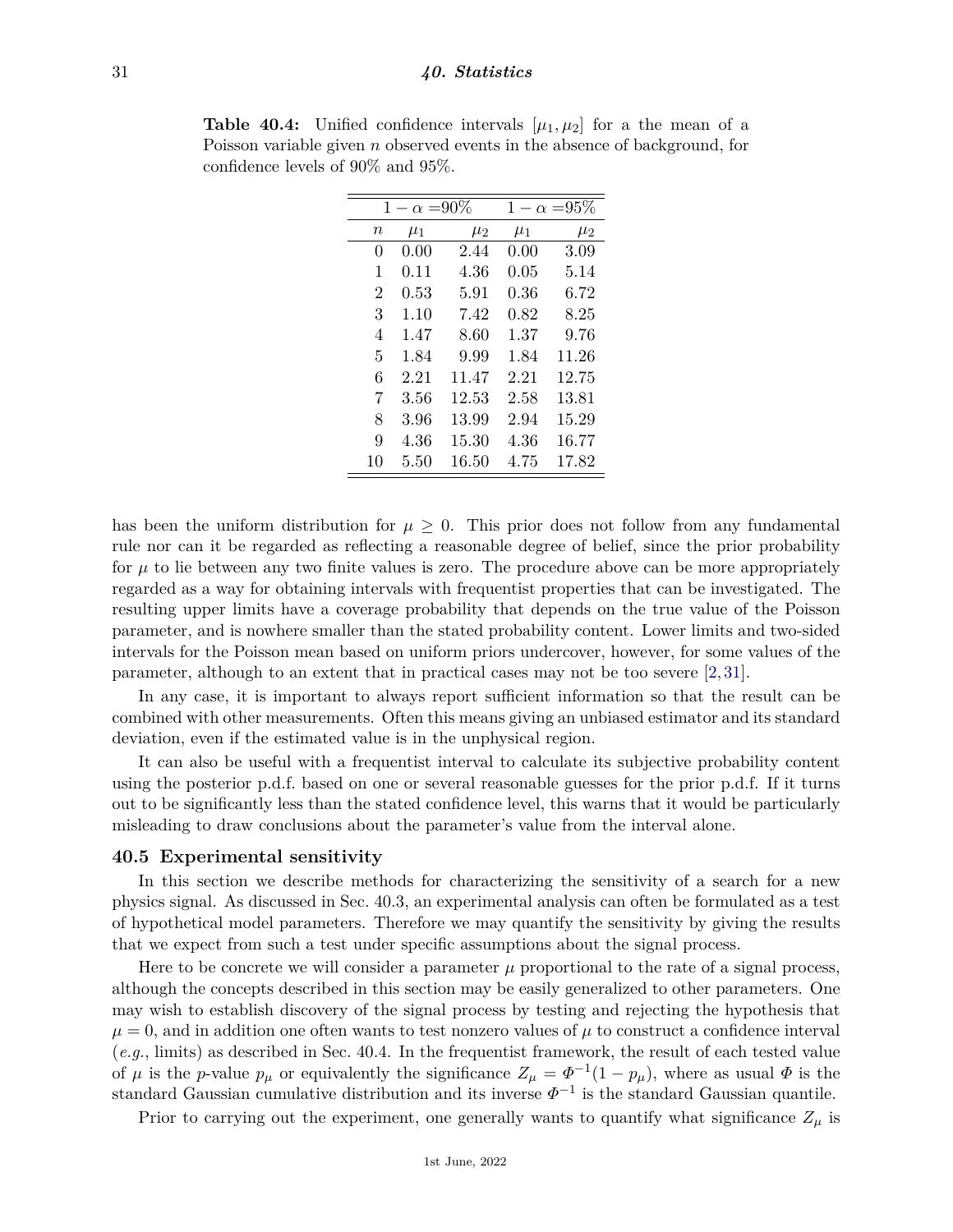expected under given assumptions for the presence or absence of the signal process. Specifically, for the significance of a test of  $\mu = 0$  (the discovery significance) one usually quotes the  $Z_0$  one would expect if the signal is present at a given nominal rate, which we can define in general to correspond to  $\mu = 1$ . For limits, one often gives the expected limit under assumption of the background-only  $(\mu = 0)$  model. These quantities are used to optimize the analysis and to quantify the experimental sensitivity, that is, to characterize how likely it is to make a discovery if the signal is present, and to say what values of  $\mu$  one may be able to exclude if the signal is in fact absent.

First we clarify the notion of *expected significance*. Because the significance  $Z_\mu$  is a function of the data, it is itself a random quantity characterized by a certain sampling distribution. This distribution depends on the assumed value of  $\mu$ , which is not necessarily the same as the hypothesized value of  $\mu$  being tested. We may therefore consider the distribution  $f(Z_{\mu}|\mu')$ , *i.e.*, the distribution of  $Z_{\mu}$  that would be obtained by considering data samples generated under assumption of  $\mu'$ . In a similar way one can talk about the sampling distribution of an upper limit for  $\mu$ ,  $f(\mu_{\rm up}|\mu')$ .

One can identify the expected significance or limit with either the mean or median of these distributions, but the median may be preferred since it is invariant under monotonic transformations. For example, the monotonic relation between *p*-value and significance,  $p = 1 - \Phi(Z)$ , then gives  $\text{med}[p_{\mu}|\mu'] = 1 - \Phi(\text{med}[Z_{\mu}|\mu'])$ , whereas the corresponding relation does not hold in general for the mean.

In some cases one may be able to write down approximate formulae for the distributions of *Z<sup>µ</sup>* and for limits, but more generally they must be determined from Monte Carlo calculations. In many cases of interest, the significance  $Z_\mu$  and the limits on  $\mu$  will have approximate Gaussian distributions.

As an example, consider a Poisson counting experiment, where the result consists of an observed number *n* of events, modeled as a Poisson distributed variable with a mean of *µs* + *b*. Here *s* and *b*, the expected numbers of events from signal and background processes, are taken to be known. If we are interested in discovering the signal process we test and try to reject the hypothesis  $\mu = 0$ . To characterize the experimental sensitivity, we want to give the discovery significance expected under the assumption of  $\mu = 1$ .

In the limit where its mean value is large, the Poisson variable  $n$  can be approximated as an almost continuous Gaussian variable with mean  $\mu s + b$  and standard deviation  $\sigma = \sqrt{\mu s + b}$ . In the usual case where a physical signal model corresponds to  $\mu > 0$ , the *p*-value of  $\mu = 0$  is the probability to find *n* greater than or equal to the value observed,

$$
p_0 = \Phi\left(\frac{n-b}{\sqrt{b}}\right) \,,\tag{40.80}
$$

and the corresponding significance is  $Z_0 = \Phi^{-1}(1 - p_0) = (n - b)/$ √ *b*. The median (here equal to the mean) of *n* assuming  $\mu = 1$  is  $s + b$ , and therefore the median discovery significance is

$$
med[Z_0|\mu=1] = \frac{s}{\sqrt{b}}.
$$
\n(40.81)

The figure of merit " $s/\sqrt{b}$ " has been widely used in particle physics as a measure of expected discovery significance. A better approximation for the Poisson counting experiment, however, may be obtained by testing  $\mu = 0$  using the likelihood ratio  $(40.49) \lambda(0) = L(0)/L(\hat{\mu})$ , where

$$
L(\mu) = \frac{(\mu s + b)^n}{n!} e^{-(\mu s + b)} \tag{40.82}
$$

is the likelihood function, and  $\hat{\mu} = (n - b)/s$  is the ML estimator. In this example there are no nuisance parameters, as *s* and *b* are taken to be known. For the case where the relevant signal models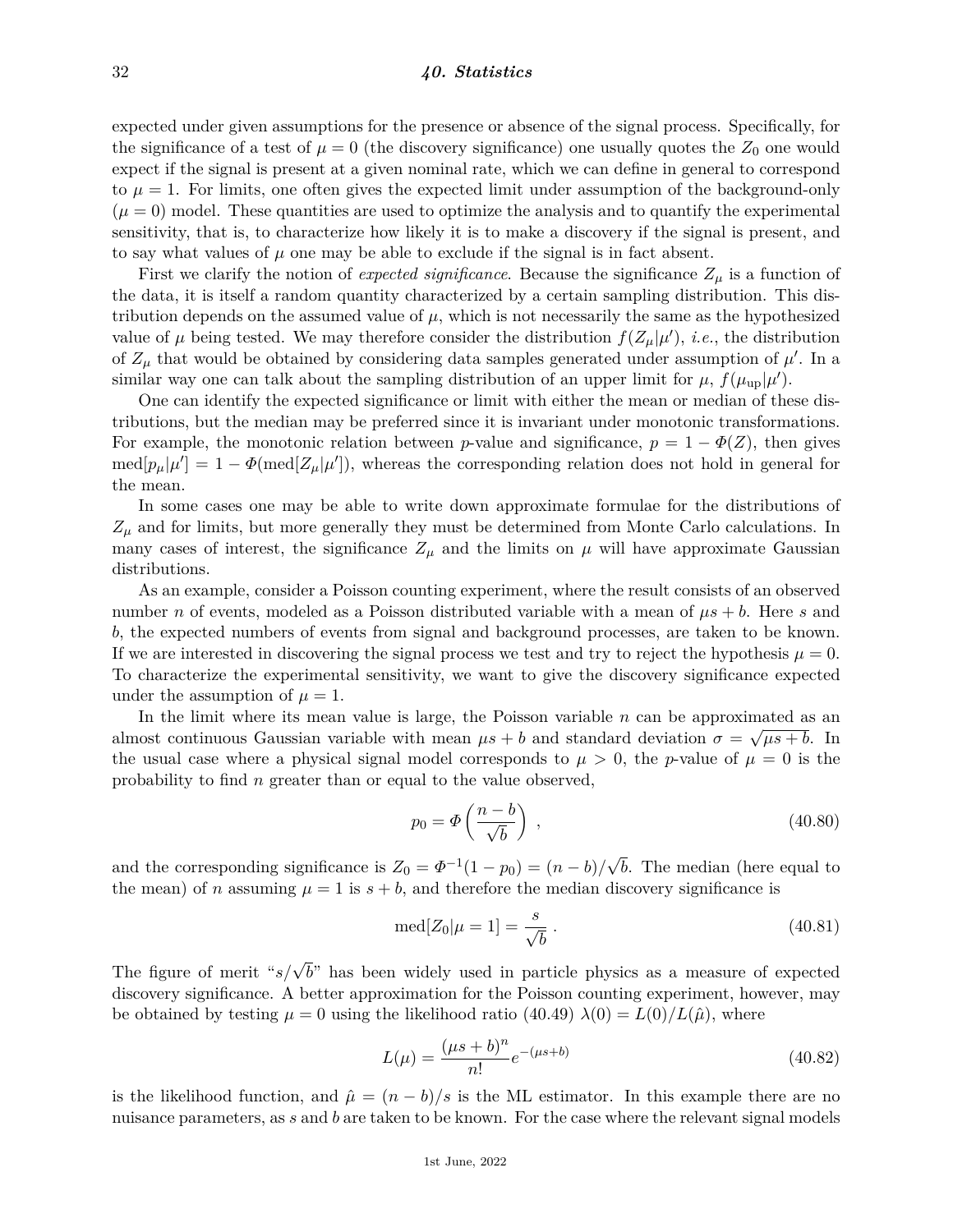correspond to positive  $\mu$ , one may test the  $\mu = 0$  hypothesis with the statistic  $q_0 = -2 \ln \lambda(0)$  when  $\hat{\mu} > 0$ , *i.e.*, an excess is observed, and  $q_0 = 0$  otherwise. One can show (see, *e.g.*, [\[24\]](#page-34-5)) that in the large-sample limit, the discovery significance is then  $Z_0 = \sqrt{q_0}$ , for which one finds

$$
Z_0 = \sqrt{2\left(n\ln\frac{n}{b} + b - n\right)}\tag{40.83}
$$

for  $n > b$  and  $Z_0 = 0$  otherwise. To approximate the expected discovery significance assuming  $\mu = 1$ , one may simply replace *n* with the expected value  $E[n|\mu=1] = s+b$  (the so-called "Asimov" data set"), giving

$$
med[Z_0|\mu=1] = \sqrt{2((s+b)\ln(1+\frac{s}{b})-s)}.
$$
\n(40.84)

This has been shown in Ref. [\[24\]](#page-34-5) to provide a good approximation to the median discovery significance for values of *s* of several and for *b* well below unity. The right-hand side of Eq. (40.84) mincance for values of *s* of several<br>reduces to  $s/\sqrt{b}$  in the limit  $s \ll b$ .

Beyond the simple Poisson counting experiment, in general one may test values of a parameter  $\mu$  with more complicated functions of the measured data to obtain a *p*-value  $p_{\mu}$ , and from this one can quote the equivalent significance  $Z_{\mu}$  or find, *e.g.*, an upper limit  $\mu_{\text{up}}$ . In this case as well one may quantify the experimental sensitivity by giving the significance  $Z_\mu$  expected if the data are generated with a different value of the parameter  $\mu'$ . In some problems, finding the sampling distribution of the significance or limits may be possible using large-sample formulae as described, *e.g.*, in Ref. [\[24\]](#page-34-5). In other cases a Monte Carlo study may be needed. Using whatever method of calculation is most appropriate, one usually quotes the expected (mean or, preferably, median) significance or limit as the primary measures of experimental sensitivity.

Even if the true signal is present at its nominal rate, the actual discovery significance  $Z_0$ obtained from the real data is subject to statistical fluctuations and will not in general be equal to its expected value. In an analogous way, the observed limit will differ from the expected limit even if the signal is absent. Upon observing such a difference one would like to know how large this is compared to expected statistical fluctuations. Therefore, in addition to the observed significance and limits it is useful to communicate not only their expected values but also a measure of the width of their distributions.

As the distributions of significance and limits are often well approximated by a Gaussian, one may indicate the intervals corresponding to plus-or-minus one and/or two standard deviations. If the distributions are significantly non-Gaussian, one may use instead the quantiles that give the same probability content, *i.e.*, [0.1587, 0.8413] for  $\pm 1\sigma$ , [0.02275, 0.97725] for  $\pm 2\sigma$ . An upper limit found significantly below the background-only expectation may indicate a strong downward fluctuation of the data, or perhaps as well an incorrect estimate of the background rate.

The procedures described above pertain to frequentist hypothesis tests and limits. Bayesian limits, just like those found from a frequentist procedure, are functions of the data and one may therefore find, usually with approximations or Monte Carlo studies, their sampling distribution and corresponding mean (or, preferably, median) and standard deviation.

When trying to establish discovery of a signal process, the Bayesian approach may employ a Bayes factor as described in Sec. 40.3.3. In the case of the Poisson counting experiment with the likelihood from Eq. (40.82), the log of the Bayes factor that compares  $\mu = 1$  to  $\mu = 0$  is  $\ln B_{10} = \ln(L(1)/L(0)) = n \ln(1 + s/b) - s$ . That is, the expectation value, assuming  $\mu = 1$ , of ln *B*<sup>10</sup> for this problem is

$$
E[\ln B_{10}|\mu=1] = (s+b)\ln\left(1+\frac{s}{b}\right) - s.
$$
 (40.85)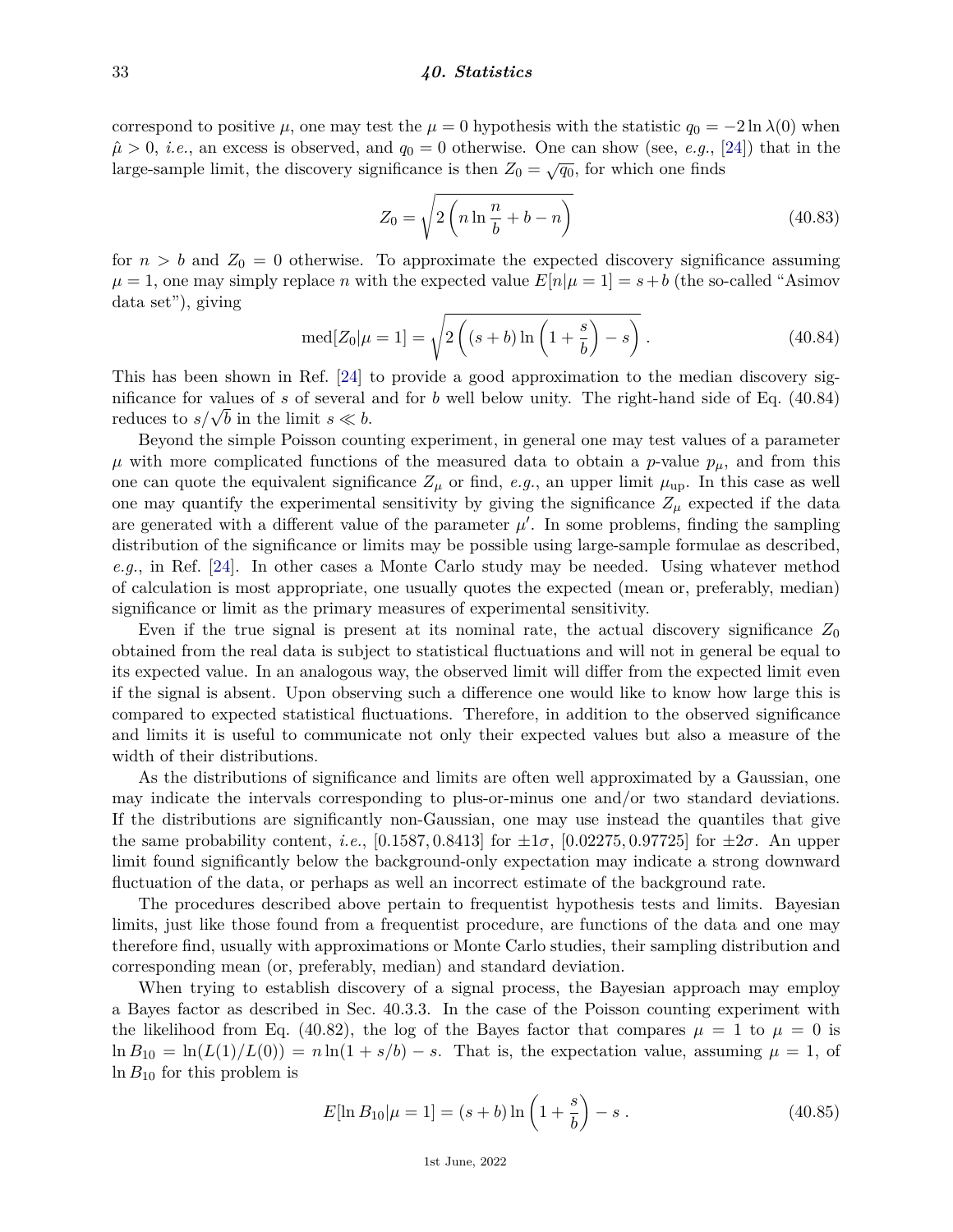Comparing this to Eq. (40.84), one finds med $[Z_0|1] = \sqrt{2E[\ln B_{10}|1]}$ . Thus for this particular problem the frequentist median discovery significance can be related to the corresponding Bayes factor in a simple way.

In some analyses, the goal may not be to establish discovery of a signal process but rather to measure, as accurately as possible, the signal rate. If we consider again the Poisson counting experiment described by the likelihood function of Eq. (40.82), the ML estimator  $\hat{\mu} = (n - b)/s$  has a variance, assuming  $\mu = 1$ , of

$$
V[\hat{\mu}] = V\left[\frac{n-b}{s}\right] = \frac{1}{s^2}V[n] = \frac{s+b}{s^2},
$$
\n(40.86)

so that the standard deviation of  $\hat{\mu}$  is  $\sigma_{\hat{\mu}} =$  $\sqrt{s+b}/s$ . One may therefore use  $s/\sqrt{s+b}$  as a figure of merit to be maximized in order to obtain the best measurement accuracy of a rate parameter. The merit to be maximized in order to obtain the best measurement accuracy of a rate parameter. The quantity  $s/\sqrt{s+b}$  is also the expected significance with which one rejects *s* assuming the signal is absent, and thus can be used to optimize the expected upper limit on *s*.

#### <span id="page-33-0"></span>*References*

- [1] B. Efron, Am. Stat. **40**, 11 (1986).
- <span id="page-33-1"></span>[2] R. D. Cousins, [Am. J. Phys.](http://doi.org/10.1119/1.17901) **63**[, 398](http://doi.org/10.1119/1.17901) (1995).
- <span id="page-33-2"></span>[3] A. Stuart, J.K. Ord, and S. Arnold, *Kendall's Advanced Theory of Statistics*, Vol. 2A: *Classical Inference and the Linear Model*, 6th ed., Oxford Univ. Press (1999), and earlier editions by Kendall and Stuart. The likelihood-ratio ordering principle is described at the beginning of Ch. 23. Chapter 26 compares different schools of statistical inference.
- <span id="page-33-3"></span>[4] F. James, *Statistical methods in experimental physics* (2006), ISBN 9789812567956.
- <span id="page-33-4"></span>[5] L. Lyons, *Statistics for Nuclear and Particle Physicists* (1986), ISBN 9780521379342, URL <http://www.cambridge.org/uk/catalogue/catalogue.asp?isbn=0521255406>.
- [6] R. J. Barlow, [Nucl. Instrum. Meth.](http://doi.org/10.1016/0168-9002(90)91334-8) **[A297](http://doi.org/10.1016/0168-9002(90)91334-8)**, 496 (1990).
- <span id="page-33-5"></span>[7] G. Cowan, *Statistical data analysis* (1998), ISBN 9780198501565.
- <span id="page-33-6"></span>[8] S. Baker and R. D. Cousins, [Nucl. Instrum. Meth.](http://doi.org/10.1016/0167-5087(84)90016-4) **221**[, 437](http://doi.org/10.1016/0167-5087(84)90016-4) (1984).
- <span id="page-33-7"></span>[9] S. S. Wilks, [Annals Math. Statist.](http://doi.org/10.1214/aoms/1177732360) **9**[, 1, 60](http://doi.org/10.1214/aoms/1177732360) (1938).
- <span id="page-33-8"></span>[10] O. Behnke *et al.*, editors, *Data analysis in high energy physics*, Wiley-VCH, Weinheim, Germany (2013), ISBN 9783527410583, 9783527653447, 9783527653430, URL [http://www.](http://www.wiley-vch.de/publish/dt/books/ISBN3-527-41058-9) [wiley-vch.de/publish/dt/books/ISBN3-527-41058-9](http://www.wiley-vch.de/publish/dt/books/ISBN3-527-41058-9).
- [11] S. Schmitt, [EPJ Web of Conferences](http://doi.org/10.1051/epjconf/201713711008) **137**[, 11008](http://doi.org/10.1051/epjconf/201713711008) (2017), ISSN 2100-014X, URL [http://dx.](http://dx.doi.org/10.1051/epjconf/201713711008) [doi.org/10.1051/epjconf/201713711008](http://dx.doi.org/10.1051/epjconf/201713711008).
- <span id="page-33-9"></span>[12] L. Brenner *et al.*, [Int. J. Mod. Phys. A](http://doi.org/10.1142/S0217751X20501456) **35**[, 24, 2050145](http://doi.org/10.1142/S0217751X20501456) (2020), [\[arXiv:1910.14654\].](https://arxiv.org/abs/1910.14654)
- <span id="page-33-10"></span>[13] A. O'Hagan and J.J. Forster, *Bayesian Inference*, (2nd edition, volume 2B of *Kendall's Advanced Theory of Statistics*, Arnold, London, 2004).
- [14] D. Sivia and J. Skilling, *Data Analysis: A Bayesian Tutorial*, (Oxford University Press, 2006).
- [15] P.C. Gregory, *Bayesian Logical Data Analysis for the Physical Sciences*, (Cambridge University Press, 2005).
- <span id="page-33-11"></span>[16] J.M. Bernardo and A.F.M. Smith, *Bayesian Theory*, (Wiley, 2000).
- <span id="page-33-12"></span>[17] Robert E. Kass and Larry Wasserman, J. Am. Stat. Assoc. **91**, 1343 (1996).
- <span id="page-33-13"></span>[18] J.M. Bernardo, J. R. Statist. Soc. **B41**, 113 (1979); J.M. Bernardo and J.O. Berger, J. Am. Stat. Assoc. **84**, 200 (1989). See also J.M. Bernardo, *Reference Analysis*, in *Handbook of Statistics*, 25 (D.K. Dey and C.R. Rao, eds.), 17-90, Elsevier (2005) and references therein.